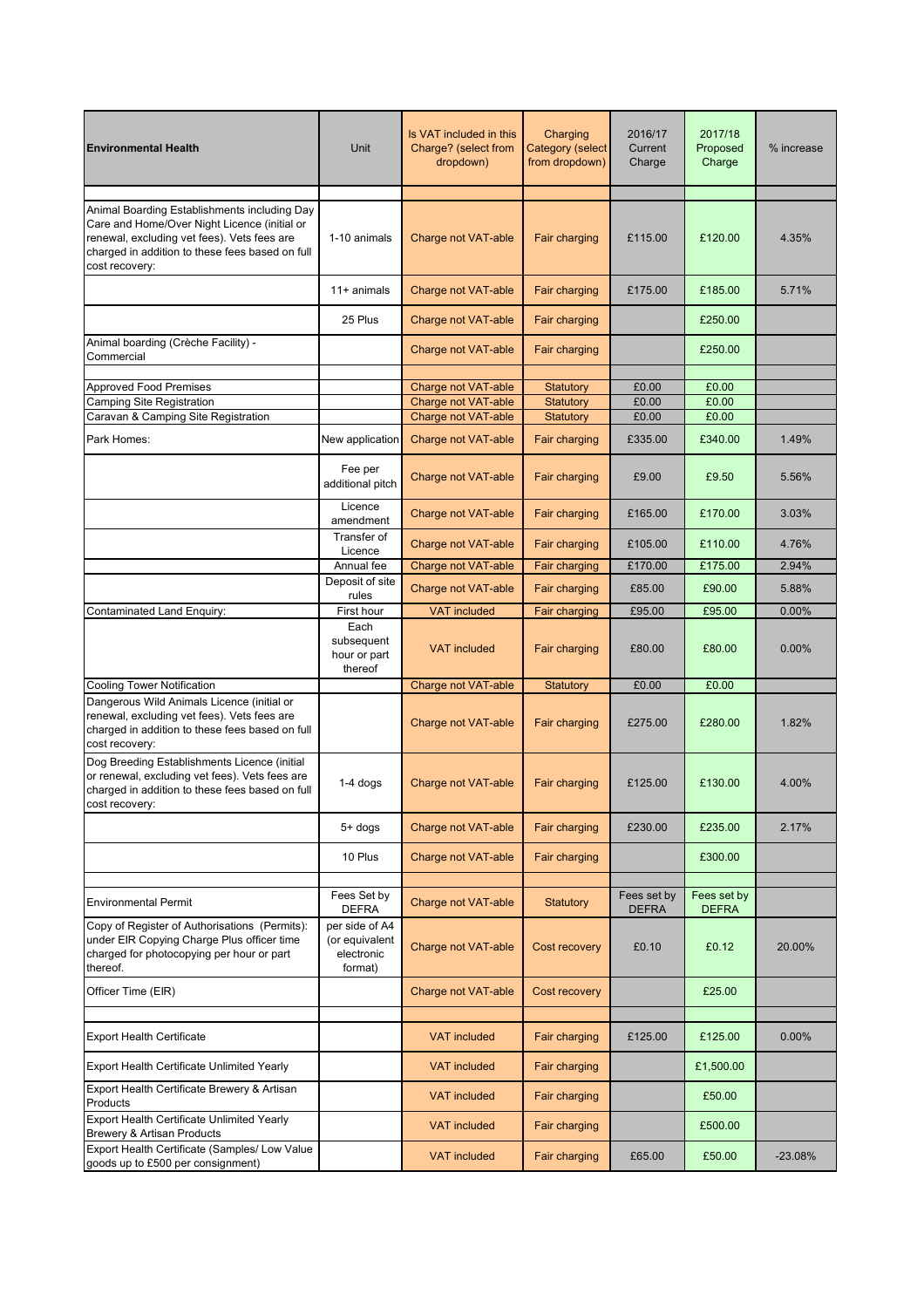| <b>Environmental Health</b>                                                                                                                                                                                 | Unit                                                      | Is VAT included in this<br>Charge? (select from<br>dropdown) | Charging<br>Category (select<br>from dropdown) | 2016/17<br>Current<br>Charge | 2017/18<br>Proposed<br>Charge | % increase |
|-------------------------------------------------------------------------------------------------------------------------------------------------------------------------------------------------------------|-----------------------------------------------------------|--------------------------------------------------------------|------------------------------------------------|------------------------------|-------------------------------|------------|
| Amendment to Health Certificate                                                                                                                                                                             |                                                           | <b>VAT</b> included                                          | Fair charging                                  | £25.00                       | £25.00                        | $0.00\%$   |
| Amendment to Health Certificate<br>(Artisan/Brewery Products)                                                                                                                                               |                                                           | <b>VAT included</b>                                          | Fair charging                                  |                              | £10.00                        |            |
| Food Hygiene/Health & Safety Bespoke<br><b>Training Course:</b>                                                                                                                                             | Price On<br>Request                                       | Charge not VAT-able                                          | Fair charging                                  |                              |                               |            |
| Copy of Food Register (Full Copy of database)                                                                                                                                                               | <b>Full Register</b>                                      | Charge not VAT-able                                          | Fair charging                                  | £150.00                      | £150.00                       | $0.00\%$   |
| One Copy of Any Entry in the Register                                                                                                                                                                       |                                                           | Charge not VAT-able                                          | Fair charging                                  | £10.00                       | £10.00                        | 0.00%      |
| List of Food Premises In a Particular Category                                                                                                                                                              |                                                           | Charge not VAT-able                                          | Fair charging                                  | £50.00                       | £50.00                        | 0.00%      |
| <b>Food Premises Registration</b>                                                                                                                                                                           |                                                           | Charge not VAT-able                                          | Statutory                                      | £0.00                        | £0.00                         |            |
| Food Hygiene Rating Scheme Re-Rate within<br>3 Months of Inspection                                                                                                                                         |                                                           | Charge not VAT-able                                          | Fair charging                                  |                              | £150.00                       |            |
| House in Multiple Occupation Licence:                                                                                                                                                                       | First application                                         | Charge not VAT-able                                          | Fair charging                                  | £385.00                      | £385.00                       | 0.00%      |
| House in Multiple Occupation Licence:                                                                                                                                                                       | Subsequent<br>application/<br>renewal by<br>same landlord | Charge not VAT-able                                          | Fair charging                                  | £310.00                      | £310.00                       | $0.00\%$   |
|                                                                                                                                                                                                             | Change of<br>ownership<br>application                     | <b>Charge not VAT-able</b>                                   | Fair charging                                  | £310.00                      | £310.00                       | 0.00%      |
| Immigration Housing Certificate                                                                                                                                                                             | per application                                           | <b>VAT included</b>                                          | Fair charging                                  | £80.00                       | £85.00                        | 6.25%      |
| Improvement Notice Fee                                                                                                                                                                                      |                                                           | <b>VAT included</b>                                          | Statutory                                      |                              | £200.00                       |            |
| <b>Hypnotism Registration</b>                                                                                                                                                                               |                                                           | Charge not VAT-able                                          | Statutory                                      | £0.00                        | £0.00                         |            |
| Land Drainage/Culvert Maintenance for<br>Private Individuals or Companies                                                                                                                                   | Price on<br>Application<br>Officer Hourly<br>Rate         | <b>VAT included</b>                                          | Fair charging                                  |                              | £45.00                        |            |
| Pet Shop Licence (initial or renewal, excluding<br>vet fees). Vets fees are charged in addition to<br>these fees based on full cost recovery:                                                               |                                                           | Charge not VAT-able                                          | Fair charging                                  | £100.00                      | £150.00                       | 50.00%     |
| Pleasure Boats & Pleasure Vessels to be let<br>for hire or used for carrying passengers for<br>hire (Exemption for such boats on any inland<br>waterway owned or managed by the British<br>Waterways Board) |                                                           | <b>VAT included</b>                                          | Fair charging                                  | £85.00                       | £95.00                        | 11.76%     |
| Riding Establishments Licence (initial or<br>renewal, excluding vet fees). Vets fees are<br>charged in addition to these fees based on full<br>cost recovery:                                               | 1-10 animals                                              | <b>Charge not VAT-able</b>                                   | Fair charging                                  | £110.00                      | £120.00                       | 9.09%      |
|                                                                                                                                                                                                             | 11-20 animals                                             | Charge not VAT-able                                          | Fair charging                                  | £130.00                      | £140.00                       | 7.69%      |
|                                                                                                                                                                                                             | $21+$ animals                                             | Charge not VAT-able                                          | Fair charging                                  | £165.00                      | £175.00                       | 6.06%      |
| Sex Shop & Cinema Licence (including Sexual<br>Entertainment Venues of any type):                                                                                                                           | New<br>Application                                        | Charge not VAT-able                                          | Fair charging                                  | £2,800.00                    | £3,000.00                     | 7.14%      |
|                                                                                                                                                                                                             | Renewal                                                   | Charge not VAT-able                                          | Fair charging                                  | £1,500.00                    | £1,600.00                     | 6.67%      |
|                                                                                                                                                                                                             | Transfer                                                  | Charge not VAT-able                                          | Fair charging                                  | £600.00                      | £650.00                       | 8.33%      |
| Special Treatments Registration (Premises)<br>including: Massage; Manicure; Other Special<br>Treatments e.g. Vapour, Sauna or Other Bath<br>Treatments                                                      |                                                           | Charge not VAT-able                                          | <b>Statutory</b>                               | £0.00                        | £0.00                         |            |
| Statement of Officer's Opinion:                                                                                                                                                                             | first hour of<br>request                                  | <b>VAT included</b>                                          | <b>Full commercial</b>                         | £95.00                       | £95.00                        | 0.00%      |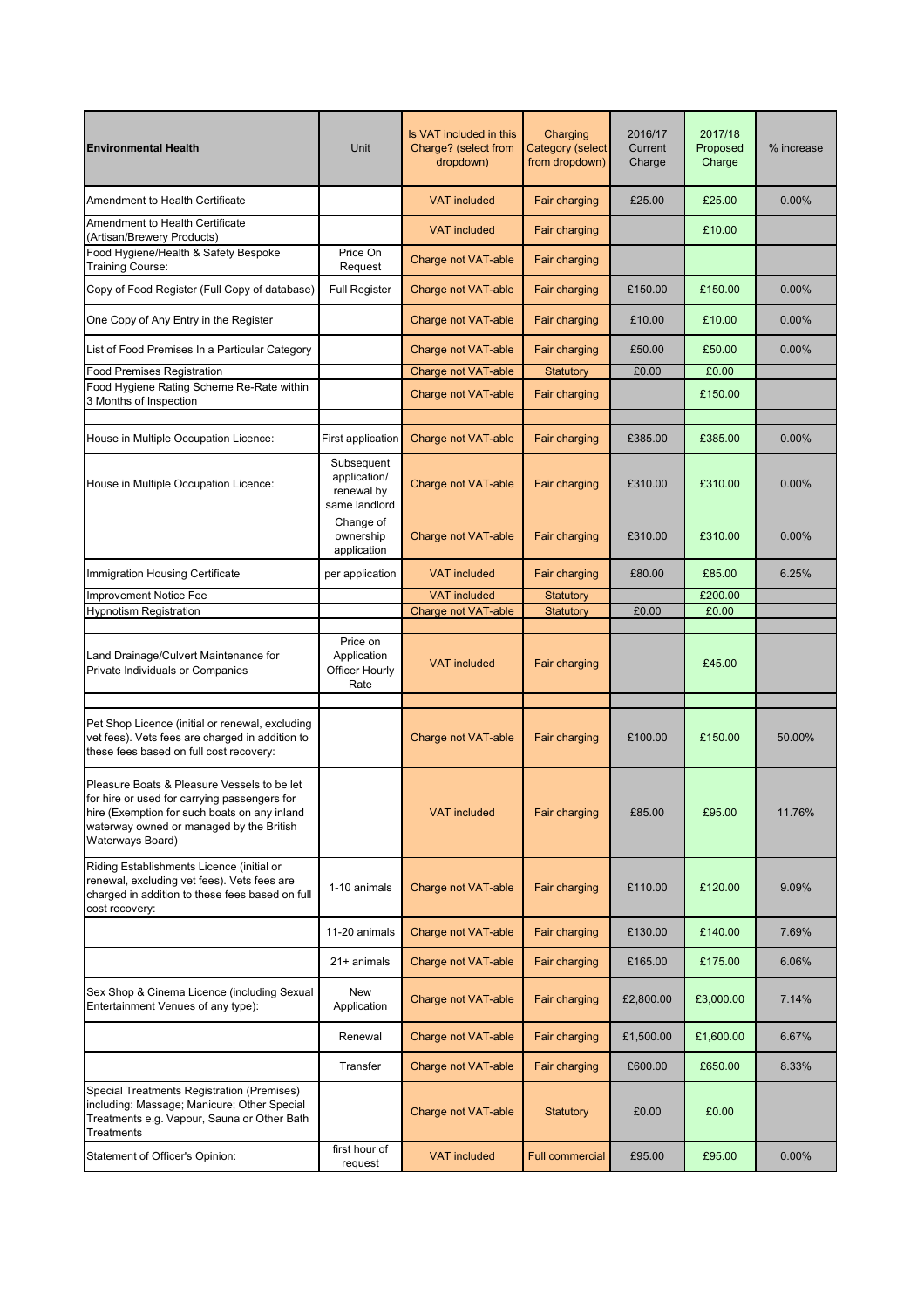| <b>Environmental Health</b>                                                                                          | Unit                                                                                                                               | Is VAT included in this<br>Charge? (select from<br>dropdown) | Charging<br><b>Category (select</b><br>from dropdown) | 2016/17<br>Current<br>Charge      | 2017/18<br>Proposed<br>Charge     | % increase     |
|----------------------------------------------------------------------------------------------------------------------|------------------------------------------------------------------------------------------------------------------------------------|--------------------------------------------------------------|-------------------------------------------------------|-----------------------------------|-----------------------------------|----------------|
|                                                                                                                      | subsequent<br>hour or part<br>thereof                                                                                              | <b>VAT included</b>                                          | <b>Full commercial</b>                                | £80.00                            | £80.00                            | 0.00%          |
|                                                                                                                      |                                                                                                                                    |                                                              |                                                       |                                   |                                   |                |
| Home/Mobile Tattooing, Body Piercing,<br>Acupuncture Including 1 person                                              | Premises/<br>Person                                                                                                                | Charge not VAT-able                                          | Fair charging                                         | £145.00                           | £150.00                           | 3.45%          |
| Tattooing, Body Piercing, Acupuncture,<br>Electrolysis Licence (initial or renewal):                                 | Premises                                                                                                                           | Charge not VAT-able                                          | Fair charging                                         | £130.00                           | £135.00                           | 3.85%          |
|                                                                                                                      | Person                                                                                                                             | Charge not VAT-able                                          | Fair charging                                         | £80.00                            | £85.00                            | 6.25%          |
|                                                                                                                      | <b>Guest Tattooist</b>                                                                                                             | Charge not VAT-able                                          | Fair charging                                         |                                   | £50.00                            |                |
| Ear Piercing Only                                                                                                    | Premises                                                                                                                           | Charge not VAT-able                                          | Fair charging                                         |                                   | £50.00                            |                |
| Ear Piercing Only                                                                                                    | Person                                                                                                                             | Charge not VAT-able                                          | Fair charging                                         |                                   | £25.00                            |                |
|                                                                                                                      | Amendment<br>(e.g. change of<br>address)                                                                                           | Charge not VAT-able                                          | Fair charging                                         | £25.00                            | £25.00                            | 0.00%          |
| Zoo Licence (excluding vet fees. Vets fees are<br>charged in addition to these fees based on full<br>cost recovery): | First (4 year<br>licence)                                                                                                          | Charge not VAT-able                                          | Statutory                                             | £550.00                           | £600.00                           | 9.09%          |
|                                                                                                                      | Second &<br>subsequent (6<br>year licence)                                                                                         | Charge not VAT-able                                          | <b>Statutory</b>                                      | £550.00                           | £600.00                           | 9.09%          |
| Zoo Licence:                                                                                                         | Interim<br>periodical                                                                                                              | Charge not VAT-able                                          | <b>Statutory</b>                                      | Vet fees as<br>applicable<br>only | Vet fees as<br>applicable<br>only |                |
|                                                                                                                      | Renewal<br>periodical                                                                                                              | Charge not VAT-able                                          | Statutory                                             | Vet fees as<br>applicable<br>only | Vet fees as<br>applicable<br>only |                |
|                                                                                                                      | Informal<br>inspections                                                                                                            | Charge not VAT-able                                          | <b>Statutory</b>                                      | Vet fees as<br>applicable<br>only | Vet fees as<br>applicable<br>only |                |
| <b>Pest Control</b>                                                                                                  |                                                                                                                                    |                                                              |                                                       |                                   |                                   |                |
| Contract Work (Commercial)                                                                                           | Per hour Per<br>officer                                                                                                            | <b>VAT included</b>                                          | <b>Full commercial</b>                                | £100.00                           | £100.00                           | $0.00\%$       |
| Treatments in addition to contract agreement:                                                                        | Single<br>treatment                                                                                                                | <b>VAT included</b>                                          | <b>Full commercial</b>                                | £100.00                           | £100.00                           | 0.00%          |
|                                                                                                                      | up to $3$<br>treatments                                                                                                            | <b>VAT included</b>                                          | <b>Full commercial</b>                                | £200.00                           | £200.00                           | $0.00\%$       |
|                                                                                                                      | up to 5<br>treatments                                                                                                              | <b>VAT included</b>                                          | <b>Full commercial</b>                                | £300.00                           | £300.00                           | $0.00\%$       |
| Non Contract Work (Commercial)                                                                                       | Per hour, Per<br>officer                                                                                                           | <b>VAT included</b>                                          | <b>Full commercial</b>                                | £110.00                           | £125.00                           | 13.64%         |
| Rodents (Rats) (Domestic) - up to three visits                                                                       |                                                                                                                                    | <b>VAT included</b>                                          |                                                       |                                   |                                   |                |
| to treat:                                                                                                            |                                                                                                                                    |                                                              | Free                                                  | £0.00                             | £0.00                             |                |
| Wasps Nest (Domestic Treatment)                                                                                      | Full charge<br>Recipients of<br><b>Means Tested</b><br><b>Benefits</b><br>(Housing<br>Benefit/<br>LCTRS) &<br>Vulnerable<br>Adults | <b>VAT included</b><br><b>VAT included</b>                   | <b>Full commercial</b><br>Subsidised                  | £55.00<br>£27.50                  | £55.00<br>£27.50                  | 0.00%<br>0.00% |
| Rodents (Mice) (Domestic) - up to three visits<br>to treat:                                                          |                                                                                                                                    | <b>VAT included</b>                                          | <b>Full commercial</b>                                | £55.00                            | £55.00                            | 0.00%          |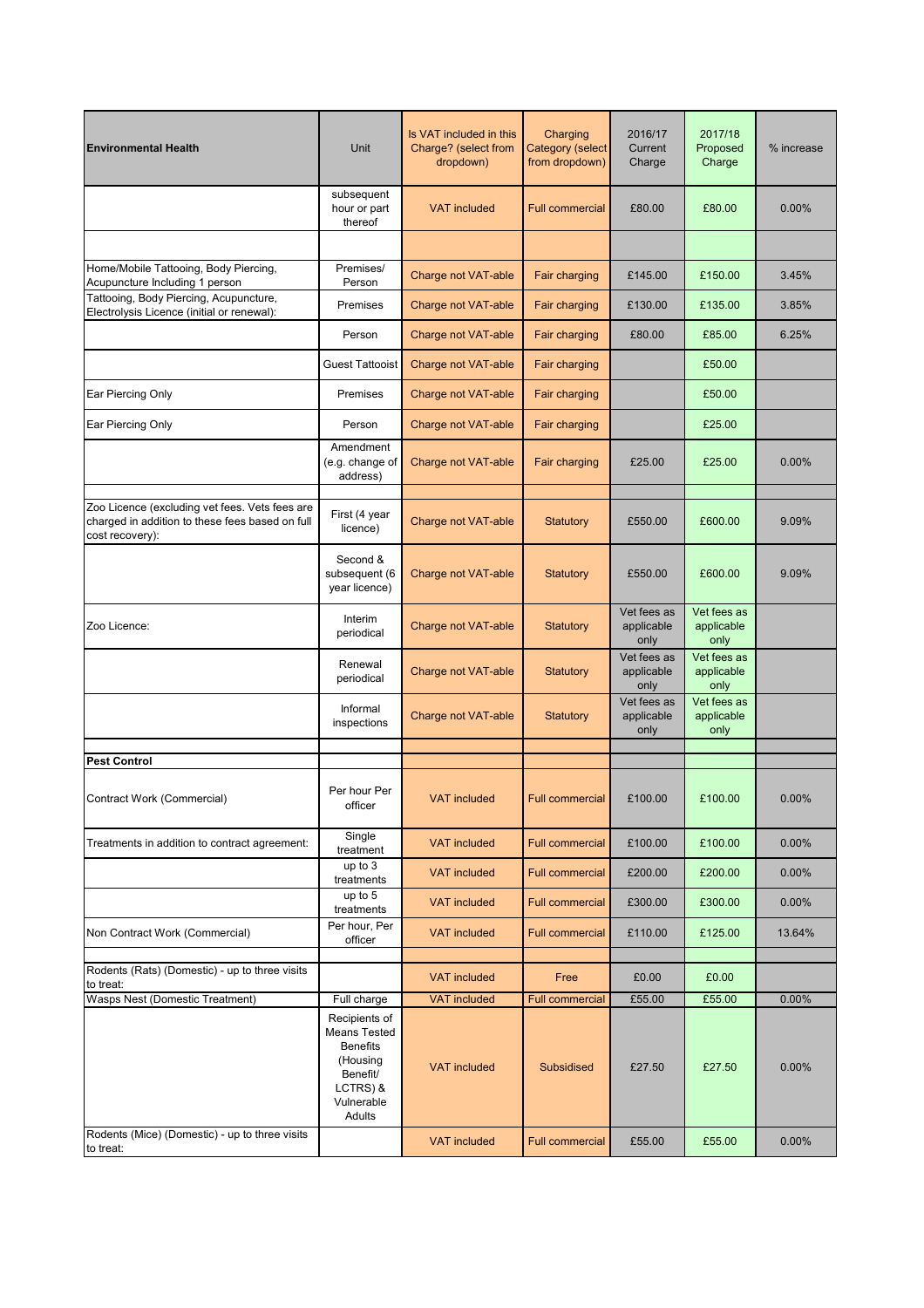| <b>Environmental Health</b> | Unit                                                                                                                | Is VAT included in this<br>Charge? (select from<br>dropdown) | Charging<br>Category (select<br>from dropdown) | 2016/17<br>Current<br>Charge | 2017/18<br>Proposed<br>Charge | % increase       |
|-----------------------------|---------------------------------------------------------------------------------------------------------------------|--------------------------------------------------------------|------------------------------------------------|------------------------------|-------------------------------|------------------|
|                             | Recipients of<br><b>Means Tested</b><br><b>Benefits</b><br>(Housing<br>Benefit/<br>LCTRS) &<br>Vulnerable<br>Adults | <b>VAT included</b>                                          | Subsidised                                     | £27.50                       | £27.50                        | 0.00%            |
| Bed Bugs 2 Bed House:       |                                                                                                                     | <b>VAT included</b>                                          | <b>Full commercial</b>                         | £65.00                       | £105.00                       | 61.54%           |
|                             | Recipients of<br><b>Means Tested</b><br><b>Benefits</b><br>(Housing<br>Benefit/<br>LCTRS) &<br>Vulnerable<br>Adults | <b>VAT included</b>                                          | Subsidised                                     | £32.50                       | £52.50                        | 61.54%           |
| Bed Bugs 3 Bed House:       |                                                                                                                     | <b>VAT included</b>                                          | <b>Full commercial</b>                         | £75.00                       | £160.00                       | 113.33%          |
|                             | Recipients of<br><b>Means Tested</b><br><b>Benefits</b><br>(Housing<br>Benefit/<br>LCTRS) &<br>Vulnerable<br>Adults | <b>VAT included</b>                                          | Subsidised                                     | £37.50                       | £80.00                        | 113.33%          |
| Bed Bug 4 Bed House:        |                                                                                                                     | <b>VAT</b> included                                          | <b>Full commercial</b>                         | £100.00                      | £210.00                       | 110.00%          |
|                             | Recipients of<br><b>Means Tested</b><br><b>Benefits</b><br>(Housing<br>Benefit/<br>LCTRS) &<br>Vulnerable<br>Adults | <b>VAT included</b>                                          | Subsidised                                     | £50.00                       | £105.00                       | 110.00%          |
| Bed Bugs >4 Bed:            | Price on<br>Application                                                                                             | <b>VAT included</b>                                          | <b>Full commercial</b>                         |                              |                               |                  |
|                             | Recipients of<br><b>Means Tested</b><br><b>Benefits</b><br>(Housing<br>Benefit/<br>LCTRS) &<br>Vulnerable<br>Adults | <b>VAT</b> included                                          | Subsidised                                     |                              |                               |                  |
| Fleas 2 Bed House:          |                                                                                                                     | <b>VAT included</b>                                          | <b>Full commercial</b>                         | £65.00                       | £75.00                        | 15.38%           |
|                             | Recipients of<br><b>Means Tested</b><br><b>Benefits</b><br>(Housing<br>Benefit/<br>LCTRS) &<br>Vulnerable<br>Adults | <b>VAT included</b>                                          | Subsidised                                     | £32.50                       | £37.50                        | 15.38%           |
| Fleas 3 Bed House:          |                                                                                                                     | <b>VAT</b> included                                          | <b>Full commercial</b>                         | £70.00                       | £95.00                        | 35.71%           |
|                             | Recipients of<br>Means Tested<br><b>Benefits</b><br>(Housing<br>Benefit/<br>LCTRS) &<br>Vulnerable<br>Adults        | <b>VAT included</b><br><b>VAT included</b>                   | Subsidised                                     | £35.00                       | £47.50                        | 35.71%<br>53.33% |
| Fleas 4 Bed House:          |                                                                                                                     |                                                              | <b>Full commercial</b>                         | £75.00                       | £115.00                       |                  |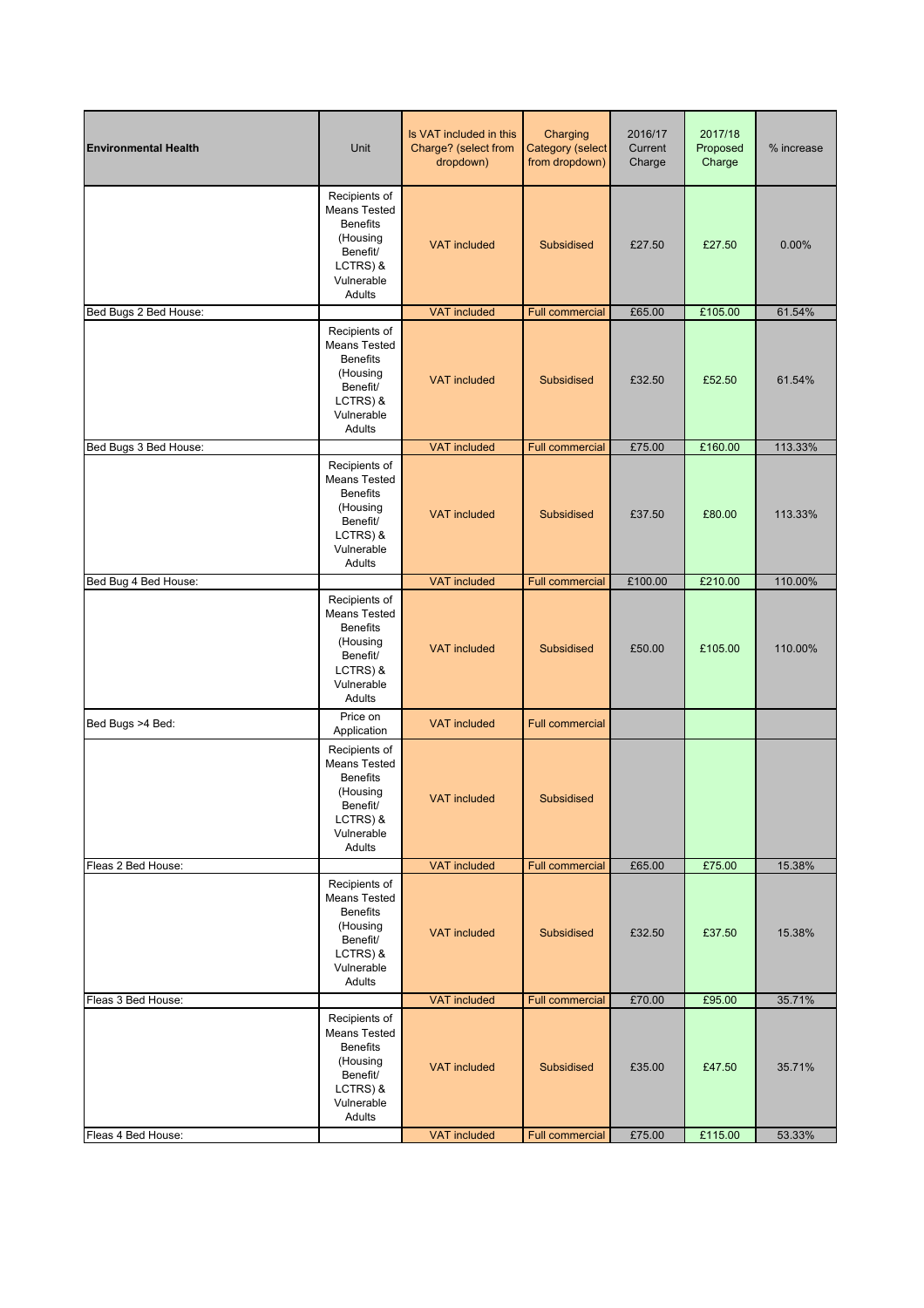| <b>Environmental Health</b>            | Unit                                                                                                                       | Is VAT included in this<br>Charge? (select from<br>dropdown) | Charging<br>Category (select<br>from dropdown) | 2016/17<br>Current<br>Charge | 2017/18<br>Proposed<br>Charge | % increase |
|----------------------------------------|----------------------------------------------------------------------------------------------------------------------------|--------------------------------------------------------------|------------------------------------------------|------------------------------|-------------------------------|------------|
|                                        | Recipients of<br><b>Means Tested</b><br><b>Benefits</b><br>(Housing<br>Benefit/<br>LCTRS) &<br>Vulnerable<br>Adults        | <b>VAT included</b>                                          | Subsidised                                     | £37.50                       | £57.50                        | 53.33%     |
| Fleas > 4 Bed House:                   | Price on<br>Application                                                                                                    | <b>VAT included</b>                                          | <b>Full commercial</b>                         |                              |                               |            |
| Ants                                   |                                                                                                                            | <b>VAT</b> included                                          | <b>Full commercial</b>                         |                              | £70.00                        |            |
|                                        | Recipients of<br><b>Means Tested</b><br><b>Benefits</b><br>(Housing<br>Benefit/<br>LCTRS) &<br>Vulnerable<br>Adults        | <b>VAT</b> included                                          | Subsidised                                     |                              | £35.00                        |            |
| Other insect pests (domestic):         |                                                                                                                            | <b>VAT</b> included                                          | <b>Full commercial</b>                         | £70.00                       | £70.00                        | 0.00%      |
|                                        | Recipients of<br><b>Means Tested</b><br><b>Benefits</b><br>(Housing<br><b>Benefit/</b><br>LCTRS) &<br>Vulnerable<br>Adults | <b>VAT included</b>                                          | Subsidised                                     | £35.00                       | £35.00                        | 0.00%      |
| Moles (Commercial Only)                | Price on<br>Application                                                                                                    | <b>VAT</b> included                                          | <b>Full commercial</b>                         |                              |                               |            |
|                                        |                                                                                                                            |                                                              |                                                |                              |                               |            |
|                                        |                                                                                                                            |                                                              |                                                |                              |                               |            |
| <b>Private Water Supply Charges</b>    |                                                                                                                            |                                                              |                                                |                              |                               |            |
| Risk Assessment:                       | Price on<br>Application upto<br>a maximum of<br>£500                                                                       | Charge not VAT-able                                          | <b>Statutory</b>                               | £285.00                      | £300.00                       | 5.26%      |
|                                        | Per hour on site<br>thereafter of<br>part thereof                                                                          | Charge not VAT-able                                          | Fair charging                                  | £40.00                       | £50.00                        | 25.00%     |
| Sampling                               | <b>Officer Time</b><br>per Sample<br>Maximum<br>£100.00                                                                    | Charge not VAT-able                                          | Statutory                                      | £55.00                       | £60.00                        | 9.09%      |
| Investigation                          | Per<br>investigation<br>Maximum<br>Charge<br>£100.00                                                                       | Charge not VAT-able                                          | <b>Statutory</b>                               | £80.00                       | £90.00                        | 12.50%     |
| Granting an Authorisation              | Maximum<br>Charge<br>£100.00                                                                                               | Charge not VAT-able                                          | Statutory                                      | £40.00                       | £50.00                        | 25.00%     |
| Analysing a sample under regulation 10 | Maximum<br>Charge £25.00                                                                                                   | Charge not VAT-able                                          | Statutory                                      | Laboratory<br>Charge         | Laboratory<br>Charge          |            |
| Analysing a check monitoring sample    | Maximum<br>Charge<br>£100.00                                                                                               | Charge not VAT-able                                          | Statutory                                      | Laboratory<br>Charge         | Laboratory<br>Charge          |            |
| Analysing an audit monitoring sample   | Maximum<br>Charge<br>£500.00                                                                                               | Charge not VAT-able                                          | Fair charging                                  | Laboratory<br>Charge         | Laboratory<br>Charge          |            |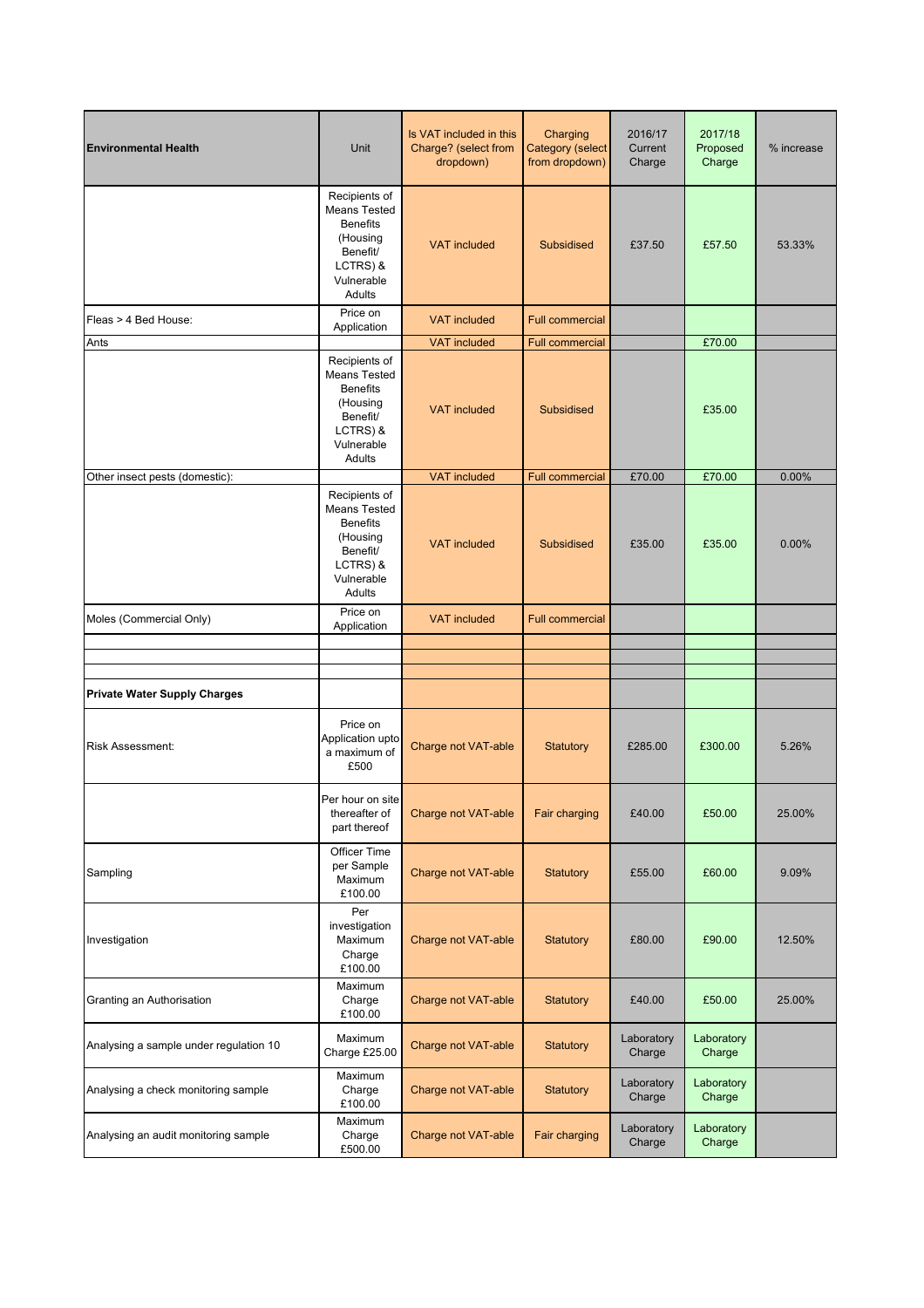| <b>Environmental Health</b>                                                                                                                                                                                                                                                                             | Unit                                                      | Is VAT included in this<br>Charge? (select from<br>dropdown) | Charging<br><b>Category (select</b><br>from dropdown) | 2016/17<br>Current<br>Charge                   | 2017/18<br>Proposed<br>Charge                  | % increase |
|---------------------------------------------------------------------------------------------------------------------------------------------------------------------------------------------------------------------------------------------------------------------------------------------------------|-----------------------------------------------------------|--------------------------------------------------------------|-------------------------------------------------------|------------------------------------------------|------------------------------------------------|------------|
| Copy of Private Water Supplies Register:<br>Copying Charge Plus officer time charged for<br>photocopying per hour or part thereof.                                                                                                                                                                      | per side of A4<br>(or equivalent<br>electronic<br>format) | Charge not VAT-able                                          | Cost recovery                                         | £0.10                                          | £0.15                                          | 50.00%     |
| Request from Search Company for Data<br>relating to Private Water Supplies in a<br>particular area.                                                                                                                                                                                                     | Hourly Rate                                               | Charge not VAT-able                                          | Fair charging                                         |                                                | £50.00                                         |            |
|                                                                                                                                                                                                                                                                                                         |                                                           |                                                              |                                                       |                                                |                                                |            |
| <b>Stray Dogs:</b>                                                                                                                                                                                                                                                                                      | Statutory fee                                             | Charge not VAT-able                                          | Statutory                                             | £25.00                                         | £25.00                                         | $0.00\%$   |
|                                                                                                                                                                                                                                                                                                         | Admin fee                                                 | Charge not VAT-able                                          | Statutory                                             | £25.00                                         | £25.00                                         | $0.00\%$   |
|                                                                                                                                                                                                                                                                                                         | Kennel fee per<br>day or part<br>thereof                  |                                                              |                                                       | Fee set by<br>kennel<br>owners                 | Fee set by<br>kennel<br>owners                 |            |
| Dogs already taken to Manchester & District<br>Home for Lost Dogs                                                                                                                                                                                                                                       |                                                           |                                                              |                                                       | Additional<br>fees charged<br>by dogs'<br>home | Additional<br>fees charged<br>by dogs'<br>home |            |
|                                                                                                                                                                                                                                                                                                         |                                                           |                                                              |                                                       |                                                |                                                |            |
| Copying                                                                                                                                                                                                                                                                                                 |                                                           |                                                              |                                                       |                                                |                                                |            |
| Copy of Register of Authorisations (Permits;<br>Private Water Supplies Register; Supply of<br>Meteorological Data to: Universities &<br>Commercial Organisations, Buxton Museum,<br>Buxton TIC, Individuals): Copying Charge Plus<br>officer time charged for photocopying per hour<br>or part thereof. | per side of A4<br>(or equivalent<br>electronic<br>format) | Charge not VAT-able                                          | Fair charging                                         | £0.10                                          | £0.12                                          | 20.00%     |
| Full Copies of Authorisations, Permits;<br>Registers, spreadsheets etc. for commercial<br>gain                                                                                                                                                                                                          |                                                           | Charge not VAT-able                                          | Fair charging                                         | Price on<br>Application                        | Price on<br>Application                        |            |
|                                                                                                                                                                                                                                                                                                         |                                                           |                                                              |                                                       |                                                |                                                |            |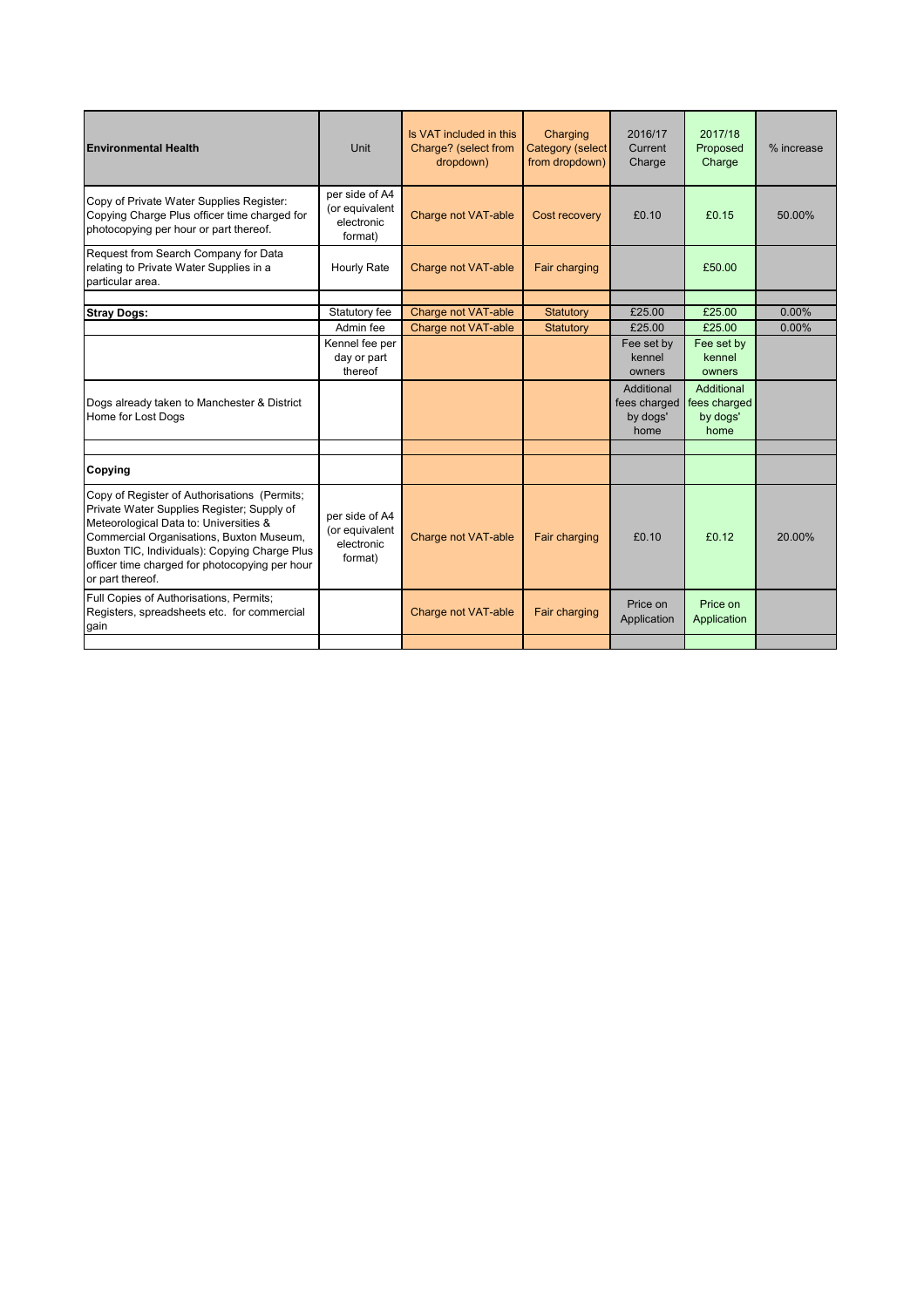| Licensing                                                                                 | Unit          | Is VAT included in this<br>Charge? (select from<br>dropdown) | Charging<br><b>Category (select</b><br>from dropdown) | 2016/17<br>Current<br>Charge | 2017/18<br>Proposed<br>Charge | %<br>increase |
|-------------------------------------------------------------------------------------------|---------------|--------------------------------------------------------------|-------------------------------------------------------|------------------------------|-------------------------------|---------------|
| <b>Temporary Event Notice</b>                                                             |               | Charge not VAT-able                                          | <b>Statutory</b>                                      | £21.00                       | £21.00                        | 0.00%         |
| Personal Alcohol Licence                                                                  |               | Charge not VAT-able                                          | <b>Statutory</b>                                      | £37.00                       | £37.00                        | 0.00%         |
| Premises Licence Annual:                                                                  | Band A        | <b>Charge not VAT-able</b>                                   | <b>Statutory</b>                                      | £70.00                       | £70.00                        | 0.00%         |
|                                                                                           | <b>Band B</b> | Charge not VAT-able                                          | <b>Statutory</b>                                      | £180.00                      | £180.00                       | 0.00%         |
|                                                                                           | Band C        | Charge not VAT-able                                          | <b>Statutory</b>                                      | £295.00                      | £295.00                       | 0.00%         |
|                                                                                           | Band D        | Charge not VAT-able                                          | <b>Statutory</b>                                      | £320.00                      | £320.00                       | $0.00\%$      |
|                                                                                           | Band E        | Charge not VAT-able                                          | <b>Statutory</b>                                      | £350.00                      | £350.00                       | 0.00%         |
| Vary DPS                                                                                  |               | Charge not VAT-able                                          | <b>Statutory</b>                                      | £23.00                       | £23.00                        | 0.00%         |
| <b>Minor Variation</b>                                                                    |               | Charge not VAT-able                                          | <b>Statutory</b>                                      | £89.00                       | £89.00                        | 0.00%         |
| <b>Street Collection Licence</b>                                                          |               | Charge not VAT-able                                          | <b>Statutory</b>                                      | £0.00                        | £0.00                         |               |
| Street Trading Consent (speed limit less than<br>40mph)                                   |               | Charge not VAT-able                                          | <b>Statutory</b>                                      | £3,650.00                    | £3,650.00                     | 0.00%         |
| Street Trading Consent (hot food - speed limit<br>less than 40mph)                        |               | Charge not VAT-able                                          | <b>Statutory</b>                                      | £5,900.00                    | £5,900.00                     | $0.00\%$      |
| Street Trading Consent (speed limit 40mph or<br>more)                                     |               | Charge not VAT-able                                          | <b>Statutory</b>                                      | £2,300.00                    | £2,300.00                     | 0.00%         |
| Trampoline & Mechanical Rides                                                             |               | Charge not VAT-able                                          | <b>Statutory</b>                                      | £1,950.00                    | £1,950.00                     | $0.00\%$      |
| Ice cream sales                                                                           |               | Charge not VAT-able                                          | <b>Statutory</b>                                      | £600.00                      | £600.00                       | $0.00\%$      |
| Annual (weekends)                                                                         |               | Charge not VAT-able                                          | <b>Statutory</b>                                      | £1,250.00                    | £1,250.00                     | $0.00\%$      |
| 30 day consent                                                                            |               | Charge not VAT-able                                          | Statutory                                             | £750.00                      | £750.00                       | 0.00%         |
| Daily consent                                                                             |               | Charge not VAT-able                                          | <b>Statutory</b>                                      | £25.00                       | £25.00                        | $0.00\%$      |
|                                                                                           |               |                                                              |                                                       |                              |                               |               |
| <b>Scrap Metal Dealers</b>                                                                |               |                                                              |                                                       |                              |                               |               |
| <b>Collectors Licence</b>                                                                 |               | Charge not VAT-able                                          | <b>Statutory</b>                                      | £245.00                      | £245.00                       | $0.00\%$      |
| Site Licence                                                                              |               | Charge not VAT-able                                          | <b>Statutory</b>                                      | £365.00                      | £365.00                       | 0.00%         |
| Variation to licence: Change of Name or<br>Address                                        |               | Charge not VAT-able                                          | <b>Statutory</b>                                      | £32.00                       | £32.00                        | 0.00%         |
| Copy of Licence                                                                           |               | Charge not VAT-able                                          | <b>Statutory</b>                                      | £10.50                       | £10.50                        | 0.00%         |
|                                                                                           |               |                                                              |                                                       |                              |                               |               |
| Taxi Licences - Hackney Carriage & Private<br><b>Hire Vehicles</b>                        |               |                                                              |                                                       |                              |                               |               |
| Taxi & Private Hire Vehicle Licence (new &<br>renewal) Including Brackets & Plates/Decals | Yearly        | Charge not VAT-able                                          | Cost recovery                                         |                              | £180.00                       |               |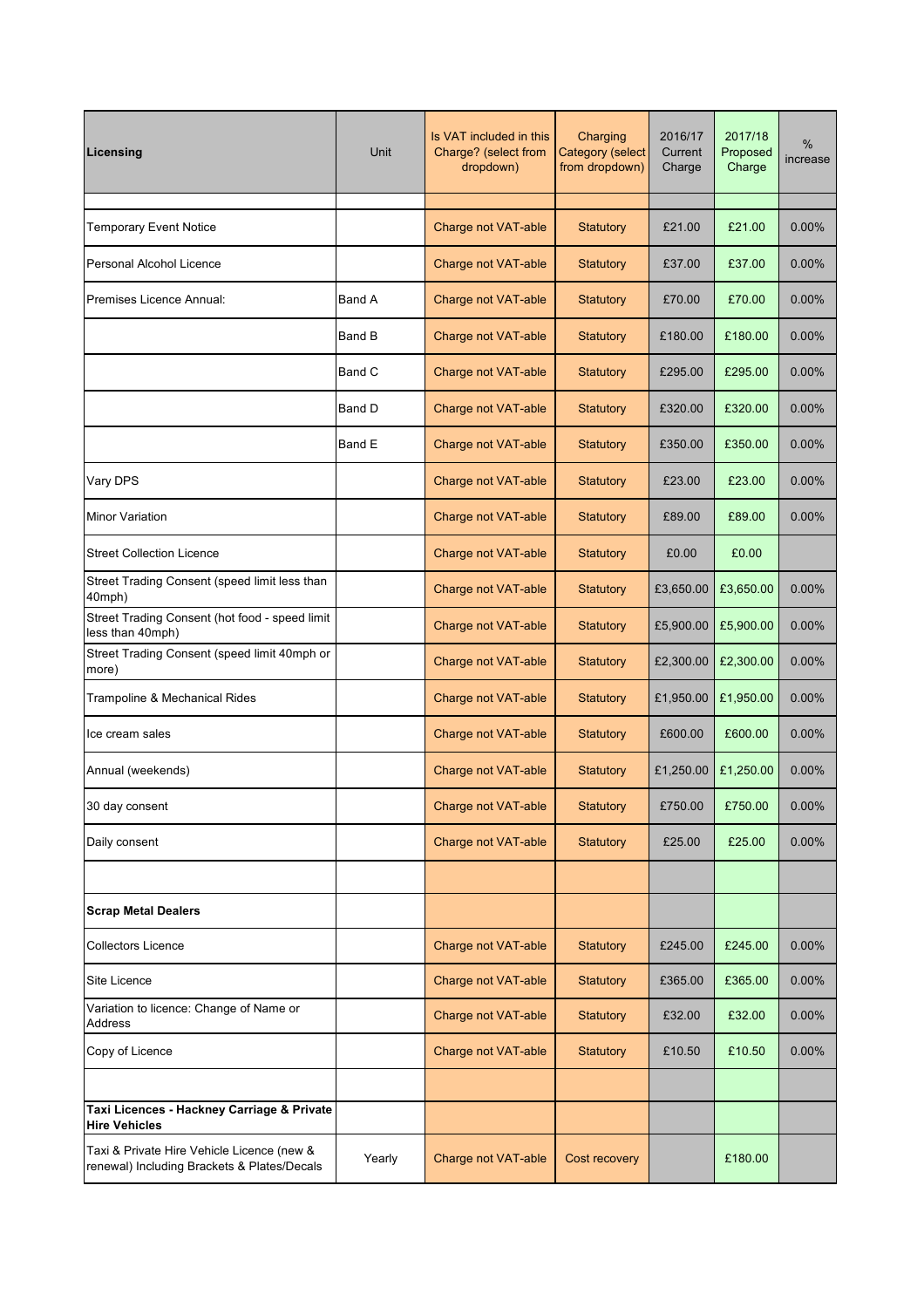| Licensing                                                                                                   | Unit                         | Is VAT included in this<br>Charge? (select from<br>dropdown) | Charging<br><b>Category</b> (select<br>from dropdown) | 2016/17<br>Current<br>Charge | 2017/18<br>Proposed<br>Charge | %<br>increase |
|-------------------------------------------------------------------------------------------------------------|------------------------------|--------------------------------------------------------------|-------------------------------------------------------|------------------------------|-------------------------------|---------------|
| Replacement Plate/Badge/Decals                                                                              | Per<br>Plate/Badge/De<br>cal | Charge not VAT-able                                          | Cost recovery                                         |                              | £10.00                        |               |
| Change of Vehicle Including Plate/Card                                                                      |                              | Charge not VAT-able                                          | Cost recovery                                         |                              | £50.00                        |               |
| New Licensed Driver/Renewal: Including<br>Knowledge Test and Resit, Safeguarding<br>Training & Driver Badge | Annual                       | Charge not VAT-able                                          | Cost recovery                                         |                              | £75.00                        |               |
|                                                                                                             | 3 years                      | Charge not VAT-able                                          | Cost recovery                                         |                              | £150.00                       |               |
| Private Hire Operators Licence                                                                              | 1 Year                       | Charge not VAT-able                                          | Cost recovery                                         |                              | £105.00                       |               |
| Private Hire Operators Licence                                                                              | 5 years                      | Charge not VAT-able                                          | Cost recovery                                         |                              | £315.00                       |               |
| DBS Check (Fees Set by Disclosure & Barring<br>Service)                                                     |                              | Charge not VAT-able                                          | <b>Statutory</b>                                      |                              | £44.00                        |               |
| DBS Admin Fee (Fee to be paid to Authority<br>or identity check company)                                    |                              | <b>VAT</b> included                                          | Fair charging                                         |                              | £17.00                        |               |
| DVLA Check (Fee to be paid to Authority or<br>identity check company)                                       |                              | <b>VAT</b> included                                          | Fair charging                                         |                              | £7.00                         |               |
| Document Identification Check (Fee set by<br>Crown Post Office                                              |                              | <b>VAT included</b>                                          | <b>Statutory</b>                                      |                              | £8.75                         |               |
| Re-Sit Knowledge Test                                                                                       |                              | Charge not VAT-able                                          | Cost recovery                                         |                              | £20.00                        |               |
|                                                                                                             |                              |                                                              |                                                       |                              |                               |               |
| <b>Gambling Act</b>                                                                                         |                              |                                                              |                                                       |                              |                               |               |
| Adult Gaming Centre - Annual fee                                                                            |                              | Charge not VAT-able                                          | <b>Statutory</b>                                      | £850.00                      | £850.00                       | 0.00%         |
| New application                                                                                             |                              | Charge not VAT-able                                          | <b>Statutory</b>                                      | £1,500.00                    | £1,500.00                     | 0.00%         |
| Application to vary                                                                                         |                              | Charge not VAT-able                                          | <b>Statutory</b>                                      | £900.00                      | £900.00                       | 0.00%         |
| Application to transfer                                                                                     |                              | Charge not VAT-able                                          | <b>Statutory</b>                                      | £1,000.00                    | £1,000.00                     | 0.00%         |
| Application for re-instatement                                                                              |                              | Charge not VAT-able                                          | <b>Statutory</b>                                      |                              | £1,000.00 £1,000.00           | 0.00%         |
| Application for provisional statement                                                                       |                              | Charge not VAT-able                                          | <b>Statutory</b>                                      | £1,500.00                    | £1,500.00                     | 0.00%         |
| Application in respect of provisional statement<br>holder                                                   |                              | Charge not VAT-able                                          | <b>Statutory</b>                                      | £1,000.00                    | £1,000.00                     | 0.00%         |
|                                                                                                             |                              |                                                              |                                                       |                              |                               |               |
| Betting Premises - Annual fee                                                                               |                              | Charge not VAT-able                                          | <b>Statutory</b>                                      | £600.00                      | £600.00                       | $0.00\%$      |
| New application                                                                                             |                              | Charge not VAT-able                                          | <b>Statutory</b>                                      | £1,650.00                    | £1,650.00                     | 0.00%         |
| Application to vary                                                                                         |                              | Charge not VAT-able                                          | <b>Statutory</b>                                      | £1,150.00                    | £1,150.00                     | 0.00%         |
| Application to transfer                                                                                     |                              | Charge not VAT-able                                          | <b>Statutory</b>                                      | £1,000.00                    | £1,000.00                     | 0.00%         |
| Application for re-instatement                                                                              |                              | Charge not VAT-able                                          | <b>Statutory</b>                                      | £1,000.00                    | £1,000.00                     | 0.00%         |
| Application for provisional statement                                                                       |                              | Charge not VAT-able                                          | <b>Statutory</b>                                      | £1,700.00                    | £1,700.00                     | 0.00%         |
| Application in respect of provisional statement<br>holder                                                   |                              | Charge not VAT-able                                          | <b>Statutory</b>                                      | £1,000.00                    | £1,000.00                     | 0.00%         |
|                                                                                                             |                              |                                                              |                                                       |                              |                               |               |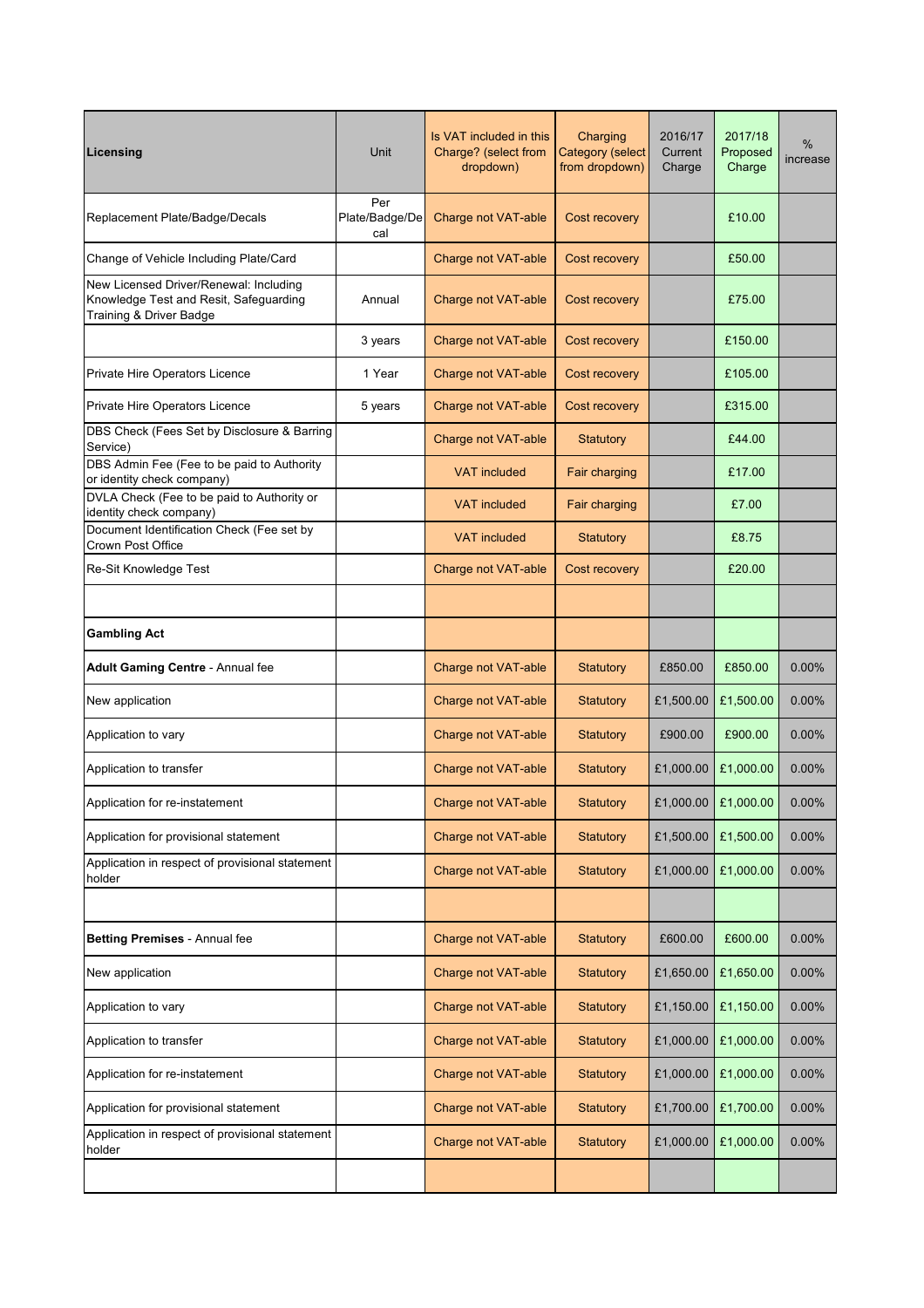| Licensing                                                 | Unit | Is VAT included in this<br>Charge? (select from<br>dropdown) | Charging<br><b>Category (select</b><br>from dropdown) | 2016/17<br>Current<br>Charge | 2017/18<br>Proposed<br>Charge | $\%$<br>increase |
|-----------------------------------------------------------|------|--------------------------------------------------------------|-------------------------------------------------------|------------------------------|-------------------------------|------------------|
| Bingo - Annual fee                                        |      | <b>Charge not VAT-able</b>                                   | <b>Statutory</b>                                      | £850.00                      | £850.00                       | 0.00%            |
| New application                                           |      | Charge not VAT-able                                          | <b>Statutory</b>                                      | £1,850.00                    | £1,850.00                     | $0.00\%$         |
| Application to vary                                       |      | Charge not VAT-able                                          | <b>Statutory</b>                                      | £1,200.00                    | £1,200.00                     | 0.00%            |
| Application to transfer                                   |      | Charge not VAT-able                                          | Statutory                                             | £1,000.00                    | £1,000.00                     | 0.00%            |
| Application for re-instatement                            |      | Charge not VAT-able                                          | <b>Statutory</b>                                      | £1,000.00                    | £1,000.00                     | 0.00%            |
| Application for provisional statement                     |      | Charge not VAT-able                                          | <b>Statutory</b>                                      | £1,850.00                    | £1,850.00                     | $0.00\%$         |
| Application in respect of provisional statement<br>holder |      | Charge not VAT-able                                          | Statutory                                             | £1,000.00                    | £1,000.00                     | $0.00\%$         |
|                                                           |      |                                                              |                                                       |                              |                               |                  |
| Family Entertainment centre - Annual fee                  |      | Charge not VAT-able                                          | <b>Statutory</b>                                      | £800.00                      | £800.00                       | $0.00\%$         |
| New application                                           |      | Charge not VAT-able                                          | <b>Statutory</b>                                      | £1,400.00                    | £1,400.00                     | 0.00%            |
| Application to vary                                       |      | Charge not VAT-able                                          | <b>Statutory</b>                                      | £900.00                      | £900.00                       | $0.00\%$         |
| Application to transfer                                   |      | Charge not VAT-able                                          | <b>Statutory</b>                                      | £875.00                      | £875.00                       | $0.00\%$         |
| Application for re-instatement                            |      | Charge not VAT-able                                          | <b>Statutory</b>                                      | £875.00                      | £875.00                       | $0.00\%$         |
| Application for provisional statement                     |      | Charge not VAT-able                                          | <b>Statutory</b>                                      | £1,400.00                    | £1,400.00                     | 0.00%            |
| Application in respect of provisional statement<br>holder |      | Charge not VAT-able                                          | <b>Statutory</b>                                      | £900.00                      | £900.00                       | 0.00%            |
|                                                           |      |                                                              |                                                       |                              |                               |                  |
| Race tracks - Annual fee                                  |      | Charge not VAT-able                                          | <b>Statutory</b>                                      | £850.00                      | £850.00                       | $0.00\%$         |
| New application                                           |      | Charge not VAT-able                                          | <b>Statutory</b>                                      | £1,600.00                    | £1,600.00                     | $0.00\%$         |
| Application to vary                                       |      | Charge not VAT-able                                          | <b>Statutory</b>                                      | £1,000.00                    | £1,000.00                     | 0.00%            |
| Application to transfer                                   |      | Charge not VAT-able                                          | <b>Statutory</b>                                      | £875.00                      | £875.00                       | 0.00%            |
| Application for re-instatement                            |      | Charge not VAT-able                                          | <b>Statutory</b>                                      | £875.00                      | £875.00                       | 0.00%            |
| Application for provisional statement                     |      | Charge not VAT-able                                          | <b>Statutory</b>                                      | £1,600.00                    | £1,600.00                     | 0.00%            |
| Application in respect of provisional statement<br>holder |      | Charge not VAT-able                                          | <b>Statutory</b>                                      | £875.00                      | £875.00                       | $0.00\%$         |
|                                                           |      |                                                              |                                                       |                              |                               |                  |
| Small Society Lotteries Application                       |      | Charge not VAT-able                                          | <b>Statutory</b>                                      | £40.00                       | £40.00                        | 0.00%            |
| Small Society Lotteries Annual renewal fee                |      | Charge not VAT-able                                          | Statutory                                             | £20.00                       | £20.00                        | $0.00\%$         |
|                                                           |      |                                                              |                                                       |                              |                               |                  |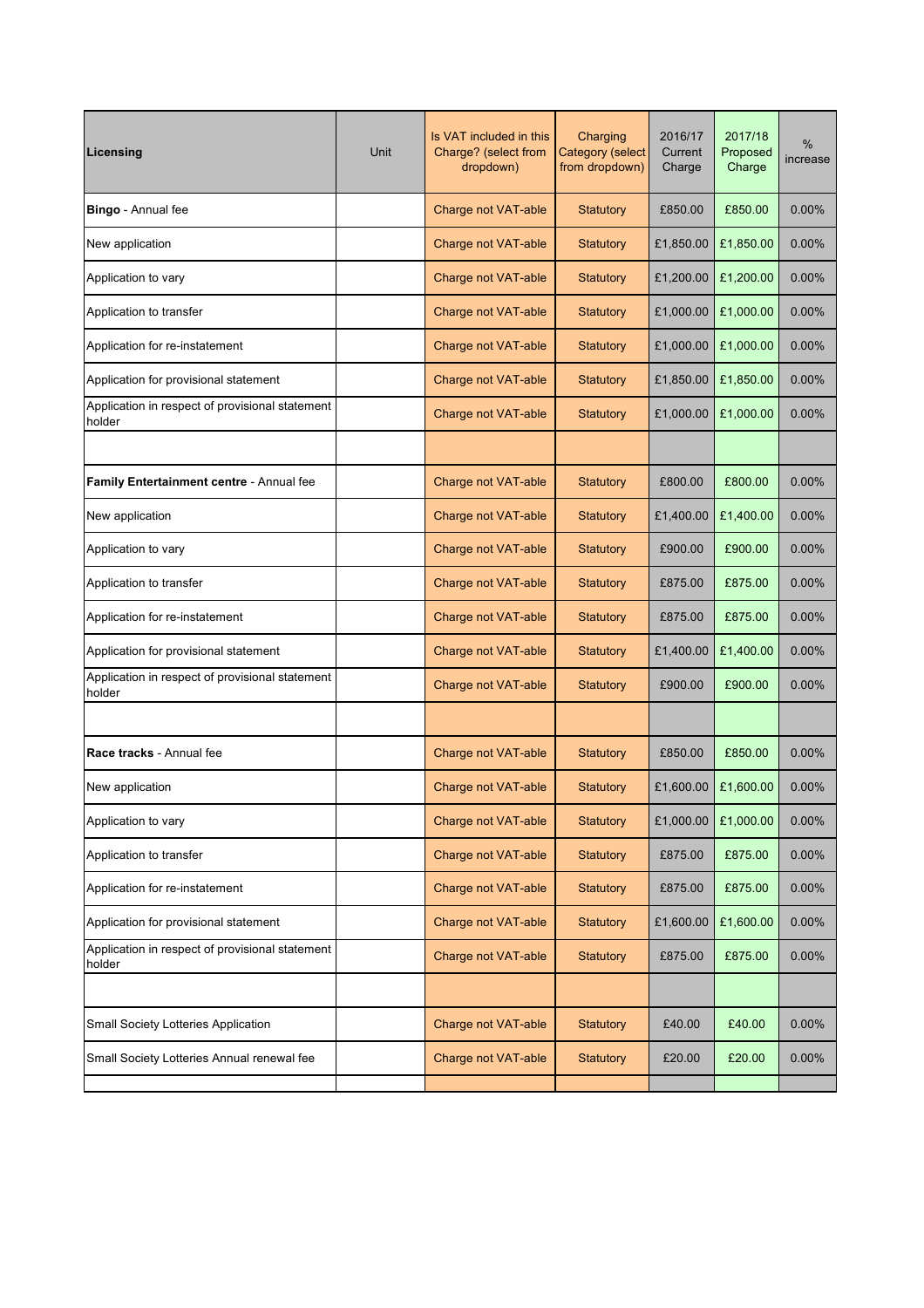| <b>Land Charges</b>                                                            | Unit                                 | Is VAT included in this<br>Charge? (select from<br>dropdown) | Charging<br>Category (select<br>from dropdown) | 2016/17<br>Current<br>Charge | 2017/18<br>Proposed<br>Charge | %<br>increase |
|--------------------------------------------------------------------------------|--------------------------------------|--------------------------------------------------------------|------------------------------------------------|------------------------------|-------------------------------|---------------|
|                                                                                |                                      |                                                              |                                                |                              |                               |               |
| LLC1                                                                           | Residential                          | Charge not VAT-able                                          | Cost recovery                                  | £25.00                       | £25.00                        | $0.00\%$      |
| <b>LLC1</b> Additional Parcels                                                 | Residential                          | Charge not VAT-able                                          | Cost recovery                                  | £10.00                       | £10.00                        | 0.00%         |
| Con 29R                                                                        | Residential<br>(DCC fee<br>included) | <b>VAT</b> included                                          | Cost recovery                                  | £83.00                       | £73.20                        | $-11.81%$     |
| Con 29R Additional Parcels                                                     | Residential                          | <b>VAT</b> included                                          | Cost recovery                                  | £18.00                       | £18.00                        | $0.00\%$      |
| Full Standard Search (LLC1 + Con 29R) Part<br>Con 29 (Inc Vat)                 | Residential                          | VAT included as<br>applicable                                | Cost recovery                                  | £108.00                      | £98.20                        | $-9.07%$      |
| Full Standard Search Additional Parcels Part<br>Con 29 (Inc Vat)               | Residential                          | VAT included as<br>applicable                                | Cost recovery                                  | £28.00                       | £28.00                        | $0.00\%$      |
| Con 290 - Each                                                                 | Residential                          | <b>VAT</b> included                                          | Cost recovery                                  | £9.00                        | £9.00                         | $0.00\%$      |
| <b>Each Additional Enquiry</b>                                                 | Residential                          | <b>VAT included</b>                                          | Cost recovery                                  | £18.00                       | £18.00                        | $0.00\%$      |
| Personal Search of the Land Charges<br>Register                                | Residential                          | Charge not VAT-able                                          | <b>Statutory</b>                               | £0.00                        | £0.00                         |               |
|                                                                                |                                      |                                                              |                                                |                              |                               |               |
| A search on each individual part of the<br><b>Local Land Charges Register:</b> |                                      |                                                              |                                                |                              |                               |               |
| Parts 5, 7, 8 & 12                                                             | Residential -<br>each                | Charge not VAT-able                                          | Free                                           | £0.00                        | £0.00                         |               |
| Parts 1, 2, 6, 9, & 11                                                         | Residential -<br>each                | Charge not VAT-able                                          | Cost recovery                                  | £1.00                        | £1.00                         | 0.00%         |
| Parts 4 & 10                                                                   | Residential -<br>each                | Charge not VAT-able                                          | Cost recovery                                  | £4.00                        | £4.00                         | 0.00%         |
| Part 3                                                                         | Residential -<br>each                | Charge not VAT-able                                          | Cost recovery                                  | £12.00                       | £12.00                        | $0.00\%$      |
|                                                                                |                                      |                                                              |                                                |                              |                               |               |
| LLC1                                                                           | Commercial                           | Charge not VAT-able                                          | Cost recovery                                  | £35.00                       | £35.00                        | 0.00%         |
| <b>LLC1</b> Additional Parcels                                                 | Commercial                           | Charge not VAT-able                                          | Cost recovery                                  | £20.00                       | £20.00                        | 0.00%         |
| Con 29R                                                                        | Commercial<br>(DCC fee<br>included)  | <b>VAT included</b>                                          | Cost recovery                                  | £138.00                      | £118.20                       | $-14.35%$     |
| Con 29R Additional Parcels                                                     | Commercial                           | <b>VAT included</b>                                          | Cost recovery                                  | £35.00                       | £36.00                        | 2.86%         |
| Full Standard Search (LLC1 + Con 29R) Part<br>Con29 (Inc Vat)                  | Commercial                           | VAT included as<br>applicable                                | Cost recovery                                  | £173.00                      | £153.20                       | $-11.45%$     |
| Full Standard Search Additional Parcels Part<br>Con29 (Inc Vat)                | Commercial                           | VAT included as<br>applicable                                | Cost recovery                                  | £60.00                       | £56.00                        | $-6.67%$      |
| Con 290 - Each                                                                 | Commercial                           | <b>VAT included</b>                                          | Cost recovery                                  | £9.00                        | £9.00                         | $0.00\%$      |
| <b>Each Additional Enguiry</b>                                                 | Commercial                           | <b>VAT included</b>                                          | Cost recovery                                  | £18.00                       | £18.00                        | $0.00\%$      |
| Personal Search of the Land Charges<br>Register                                | Commercial                           | Charge not VAT-able                                          | Statutory                                      | £0.00                        | £0.00                         |               |
|                                                                                |                                      |                                                              |                                                |                              |                               |               |
| A search on each individual part of the<br><b>Local Land Charges Register:</b> |                                      |                                                              |                                                |                              |                               |               |
| Parts 5, 7, 8 & 12                                                             | Commercial -<br>each                 | Charge not VAT-able                                          | Free                                           | £0.00                        | £0.00                         |               |
| Parts 1, 2, 6, 9, & 11                                                         | Commercial -<br>each                 | Charge not VAT-able                                          | Cost recovery                                  | £1.50                        | £1.50                         | $0.00\%$      |
| Parts 4 & 10                                                                   | Commercial -<br>each                 | Charge not VAT-able                                          | Cost recovery                                  | £4.50                        | £4.50                         | $0.00\%$      |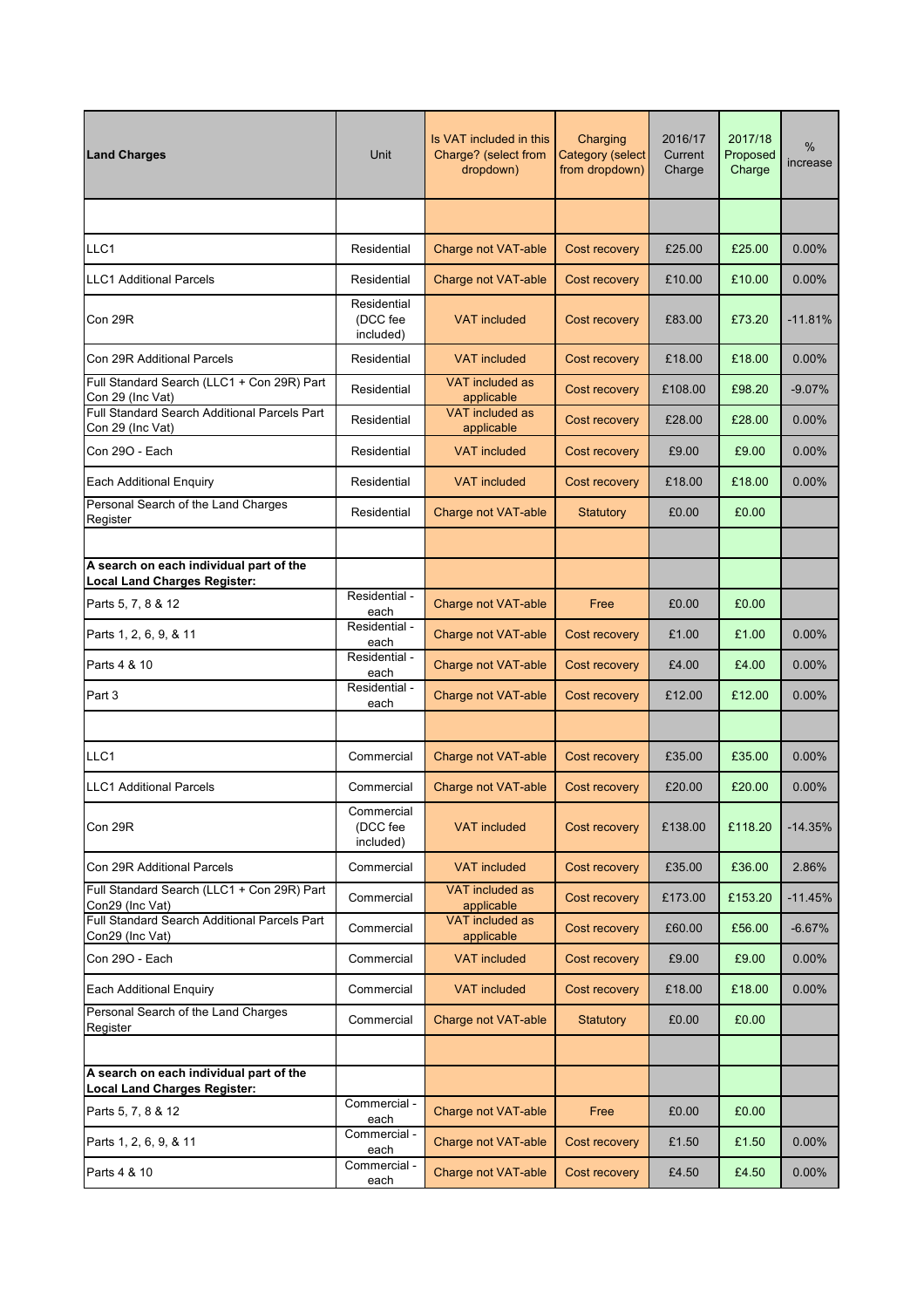| <b>Land Charges</b>                                | Unit                                      | Is VAT included in this<br>Charge? (select from<br>dropdown) | Charging<br>Category (select<br>from dropdown) | 2016/17<br>Current<br>Charge | 2017/18<br>Proposed<br>Charge | $\frac{0}{0}$<br>increase |
|----------------------------------------------------|-------------------------------------------|--------------------------------------------------------------|------------------------------------------------|------------------------------|-------------------------------|---------------------------|
| Part 3                                             | Commercial -<br>each                      | Charge not VAT-able                                          | Cost recovery                                  | £18.50                       | £18.50                        | $0.00\%$                  |
|                                                    |                                           |                                                              |                                                |                              |                               |                           |
|                                                    |                                           |                                                              |                                                |                              |                               |                           |
| Fees for access to individual Con 29R<br>questions |                                           |                                                              |                                                |                              |                               |                           |
| Con 29R Q1.1 a-l                                   | Residential -<br>each                     | <b>VAT included</b>                                          | Cost recovery                                  | £1.94                        | £1.20                         | $-38.14%$                 |
| Con 29R Q1.2                                       | Residential                               | <b>VAT included</b>                                          | Cost recovery                                  | £0.35                        | £0.24                         | $-31.43%$                 |
| Con 29R Q2                                         | Residential -<br>request direct<br>to DCC |                                                              |                                                | <b>DCC</b>                   | <b>DCC</b>                    |                           |
| Con 29R Q3.1                                       | Residential                               | <b>VAT</b> included                                          | Cost recovery                                  | £0.35                        | £0.24                         | $-31.43%$                 |
| Con 29R Q3.2                                       | Residential -<br>request direct<br>to DCC |                                                              |                                                | <b>DCC</b>                   | <b>DCC</b>                    |                           |
| Con 29R Q3.3 a-c                                   | Residential -<br>each                     | <b>VAT included</b>                                          | Cost recovery                                  | £0.70                        | £0.24                         | $-65.71%$                 |
| Con 29R Q3.4                                       | Residential -<br>request direct<br>to DCC |                                                              |                                                | <b>DCC</b>                   | <b>DCC</b>                    |                           |
| Con 29R Q3.5 a & b                                 | Residential -<br>each                     | <b>VAT included</b>                                          | Cost recovery                                  | £0.35                        | £0.24                         | $-31.43%$                 |
| Con 29R Q3.6                                       | Residential -<br>request direct<br>to DCC |                                                              |                                                | <b>DCC</b>                   | <b>DCC</b>                    |                           |
| Con 29R Q3.7 a-f                                   | Residential -<br>each                     | <b>VAT included</b>                                          | Cost recovery                                  | £0.35                        | £0.24                         | $-31.43%$                 |
| Con 29R Q3.8                                       | Residential                               | <b>VAT</b> included                                          | Cost recovery                                  | £0.35                        | £0.24                         | $-31.43%$                 |
| Con 29R Q3.9 a-n                                   | Residential -<br>each                     | <b>VAT</b> included                                          | Cost recovery                                  | £0.70                        | £0.90                         | 28.57%                    |
| Con 29R Q3.10 a-h                                  | Residential -<br>each                     | <b>VAT</b> included                                          | Cost recovery                                  | £0.70                        | £0.24                         | $-65.71%$                 |
| Con 29R Q3.11 a & b                                | Residential -<br>each                     | VAT included                                                 | Cost recovery                                  | £0.35                        | £0.24                         | $-31.43%$                 |
| Con 29R Q3.12                                      | Residential -<br>each                     | <b>VAT</b> included                                          | Cost recovery                                  | £0.35                        | £0.24                         | $-31.43%$                 |
| Con 29R Q3.13 a-c                                  | Residential -<br>each                     | <b>VAT included</b>                                          | Cost recovery                                  | £0.35                        | £0.24                         | $-31.43%$                 |
| Con 29R Q3.14                                      | Residential                               | <b>VAT included</b>                                          | Cost recovery                                  | £0.35                        | £0.24                         | $-31.43%$                 |
| Con 29R Q3.15 a & b                                | Residential -<br>Each                     | <b>VAT included</b>                                          | Cost recovery                                  | £0.70                        | £0.24                         | $-65.71%$                 |
|                                                    |                                           |                                                              |                                                |                              |                               |                           |
| Con 29R Q1.1 a-l                                   | Commercial -<br>each                      | <b>VAT included</b>                                          | Cost recovery                                  | £4.50                        | £3.00                         | $-33.33%$                 |
| Con 29R Q1.2                                       | Commercial                                | <b>VAT included</b>                                          | Cost recovery                                  | £0.90                        | £0.60                         | $-33.33%$                 |
| Con 29R Q2                                         | Commercial -<br>request direct<br>to DCC  |                                                              |                                                | <b>DCC</b>                   | <b>DCC</b>                    |                           |
| Con 29R Q3.1                                       | Commercial                                | <b>VAT included</b>                                          | Cost recovery                                  | £0.90                        | £0.60                         | $-33.33%$                 |
| Con 29R Q3.2                                       | Commercial -<br>request direct<br>to DCC  |                                                              |                                                | <b>DCC</b>                   | <b>DCC</b>                    |                           |
| Con 29R Q3.3 a-c                                   | Commercial -<br>each                      | <b>VAT included</b>                                          | Cost recovery                                  | £0.90                        | £0.60                         | $-33.33%$                 |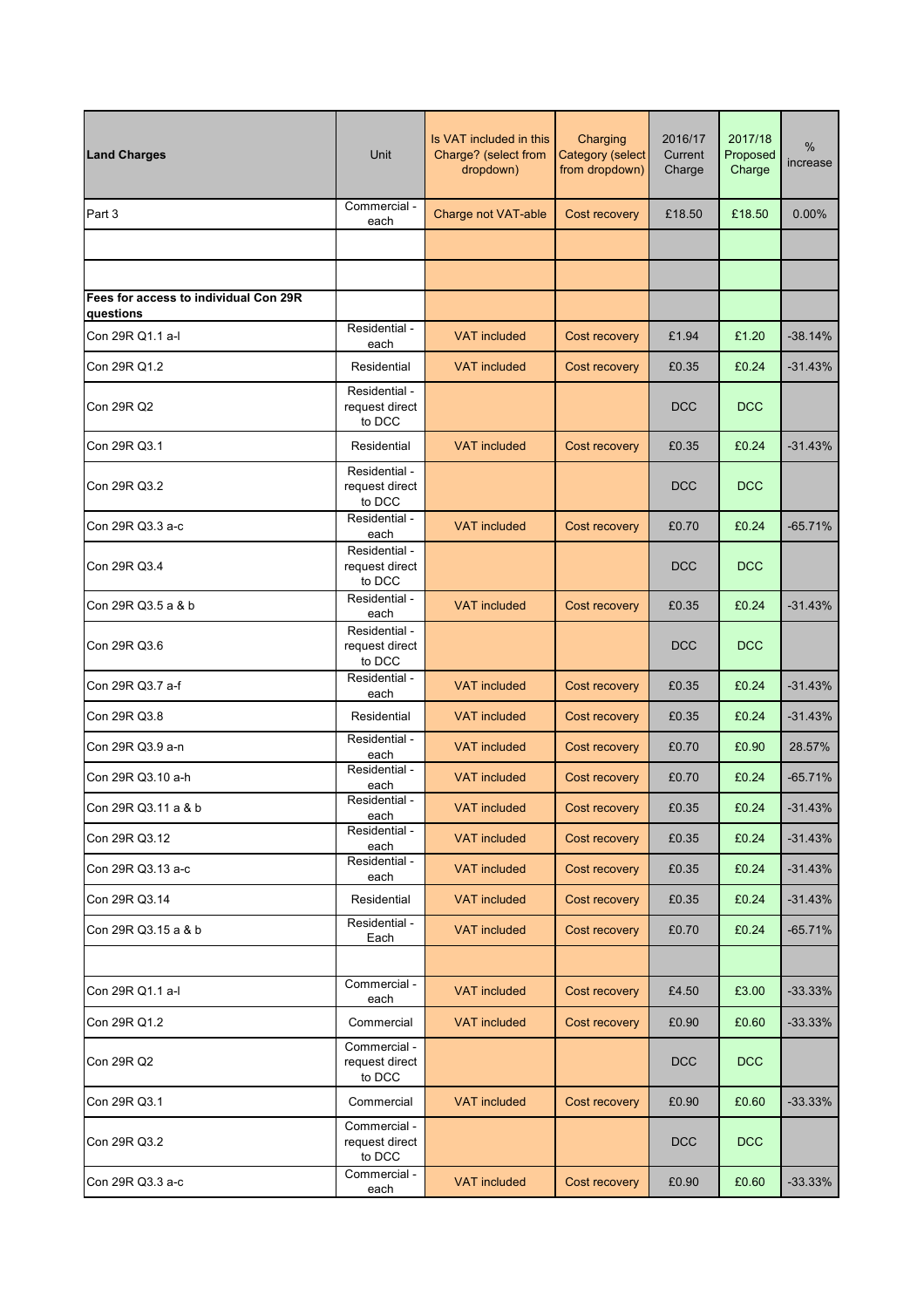| <b>Land Charges</b> | Unit                                     | Is VAT included in this<br>Charge? (select from<br>dropdown) | Charging<br><b>Category (select</b><br>from dropdown) | 2016/17<br>Current<br>Charge | 2017/18<br>Proposed<br>Charge | $\frac{0}{0}$<br>increase |
|---------------------|------------------------------------------|--------------------------------------------------------------|-------------------------------------------------------|------------------------------|-------------------------------|---------------------------|
| Con 29R Q3.4        | Commercial -<br>request direct<br>to DCC |                                                              |                                                       | <b>DCC</b>                   | <b>DCC</b>                    |                           |
| Con 29R Q3.5 a & b  | Commercial -<br>each                     | <b>VAT</b> included                                          | Cost recovery                                         | £0.90                        | £0.60                         | $-33.33%$                 |
| Con 29R Q3.6        | Commercial -<br>request direct<br>to DCC |                                                              |                                                       | <b>DCC</b>                   | <b>DCC</b>                    |                           |
| Con 29R Q3.7 a-f    | Commercial -<br>each                     | <b>VAT included</b>                                          | Cost recovery                                         | £0.90                        | £0.60                         | $-33.33%$                 |
| Con 29R Q3.8        | Commercial                               | <b>VAT</b> included                                          | Cost recovery                                         | £0.90                        | £0.60                         | $-33.33%$                 |
| Con 29R Q3.9 a-n    | Commercial -<br>each                     | <b>VAT</b> included                                          | Cost recovery                                         | £1.60                        | £1.80                         | 12.50%                    |
| Con 29R Q3.10 a-h   | Commercial -<br>each                     | <b>VAT</b> included                                          | Cost recovery                                         | £1.60                        | £0.60                         | $-62.50%$                 |
| Con 29R Q3.11 a & b | Commercial -<br>each                     | <b>VAT</b> included                                          | Cost recovery                                         | £0.90                        | £0.60                         | $-33.33%$                 |
| Con 29R Q3.12       | Commercial                               | <b>VAT</b> included                                          | Cost recovery                                         | £0.90                        | £0.60                         | $-33.33\%$                |
| Con 29R Q3.13 a-c   | Commercial -<br>each                     | <b>VAT included</b>                                          | Cost recovery                                         | £0.90                        | £0.60                         | $-33.33%$                 |
| Con 29R Q3.14       | Commercial                               | <b>VAT</b> included                                          | Cost recovery                                         | £0.90                        | £0.60                         | $-33.33%$                 |
| Con 29R Q3.15 a & b | Commercial -<br>each                     | <b>VAT</b> included                                          | Cost recovery                                         | £1.60                        | £0.60                         | $-62.50%$                 |
|                     |                                          |                                                              |                                                       |                              |                               |                           |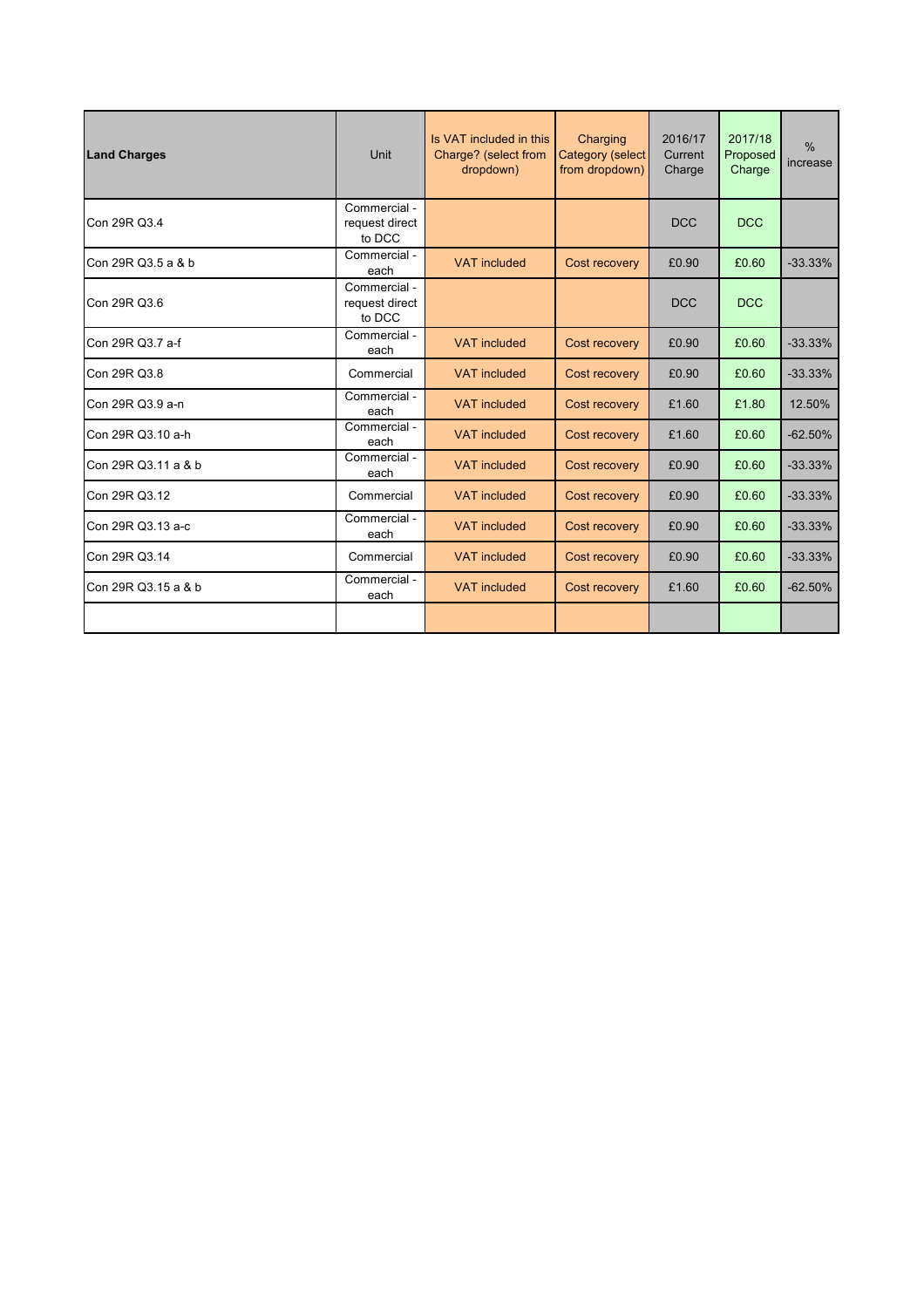| <b>Environmental Crime</b>                                                                       | Unit                              | Is VAT included in this<br>Charge? (select from<br>dropdown) | Charging<br><b>Category (select</b><br>from dropdown) | 2016/17<br>Current<br>Charge | 2017/18<br>Proposed<br>Charge | %<br>increase |
|--------------------------------------------------------------------------------------------------|-----------------------------------|--------------------------------------------------------------|-------------------------------------------------------|------------------------------|-------------------------------|---------------|
| <b>Fixed Penalty Notices (FPN)</b>                                                               |                                   |                                                              |                                                       |                              |                               |               |
| Unlawful repairs / sale of vehicle on roads:                                                     | Full FPN                          | Charge not VAT-able                                          | <b>Statutory</b>                                      | £100.00                      | £100.00                       | 0.00%         |
|                                                                                                  | If paid within 10<br>working days | Charge not VAT-able                                          | <b>Statutory</b>                                      | £60.00                       | £60.00                        | 0.00%         |
| Abandoning a vehicle:                                                                            | Full FPN                          | Charge not VAT-able                                          | <b>Statutory</b>                                      | £200.00                      | £200.00                       | 0.00%         |
|                                                                                                  | If paid within 10<br>working days | Charge not VAT-able                                          | <b>Statutory</b>                                      | £120.00                      | £120.00                       | 0.00%         |
| Depositing litter:                                                                               | Full FPN                          | Charge not VAT-able                                          | Statutory                                             | £75.00                       | £75.00                        | 0.00%         |
|                                                                                                  | If paid within 10<br>working days | Charge not VAT-able                                          | <b>Statutory</b>                                      | £50.00                       | £50.00                        | 0.00%         |
| Failure to comply with a street litter control<br>notice                                         | Full FPN                          | Charge not VAT-able                                          | <b>Statutory</b>                                      | £100.00                      | £100.00                       | 0.00%         |
|                                                                                                  | If paid within 10<br>working days | Charge not VAT-able                                          | <b>Statutory</b>                                      | £75.00                       | £75.00                        | 0.00%         |
| Failure to comply with a litter clearing notice:                                                 | <b>Full FPN</b>                   | Charge not VAT-able                                          | <b>Statutory</b>                                      | £100.00                      | £100.00                       | 0.00%         |
|                                                                                                  | If paid within 10<br>working days | Charge not VAT-able                                          | <b>Statutory</b>                                      | £75.00                       | £75.00                        | 0.00%         |
| Unauthorised distribution of free printed<br>matter:                                             | Full FPN                          | Charge not VAT-able                                          | <b>Statutory</b>                                      | £75.00                       | £75.00                        | 0.00%         |
|                                                                                                  | If paid within 10<br>working days | Charge not VAT-able                                          | <b>Statutory</b>                                      | £50.00                       | £50.00                        | 0.00%         |
| Criminal Damage and fly-posting                                                                  | Full FPN                          | Charge not VAT-able                                          | Statutory                                             | £75.00                       | £75.00                        | 0.00%         |
|                                                                                                  | If paid within 10<br>working days | Charge not VAT-able                                          | <b>Statutory</b>                                      | £50.00                       | £50.00                        | 0.00%         |
| Failure to produce authority (waste carrier's<br>licence)                                        | Full FPN                          | Charge not VAT-able                                          | <b>Statutory</b>                                      | £300.00                      | £300.00                       | 0.00%         |
| Failure to furnish documentation (waste<br>transfer notes)                                       | Full FPN                          | Charge not VAT-able                                          | <b>Statutory</b>                                      | £300.00                      | £300.00                       | 0.00%         |
| Failure to remove dog faeces from land<br>forthwith:                                             | Full FPN                          | Charge not VAT-able                                          | <b>Statutory</b>                                      | £80.00                       | £80.00                        | 0.00%         |
|                                                                                                  | If paid within 10<br>working days | Charge not VAT-able                                          | <b>Statutory</b>                                      | £60.00                       | £60.00                        | 0.00%         |
| Not putting, and keeping, a dog on a lead<br>when directed to do so by an authorised<br>officer: | Full FPN                          | Charge not VAT-able                                          | <b>Statutory</b>                                      | £80.00                       | £80.00                        | 0.00%         |
|                                                                                                  | If paid within 10<br>working days | Charge not VAT-able                                          | <b>Statutory</b>                                      | £60.00                       | £60.00                        | 0.00%         |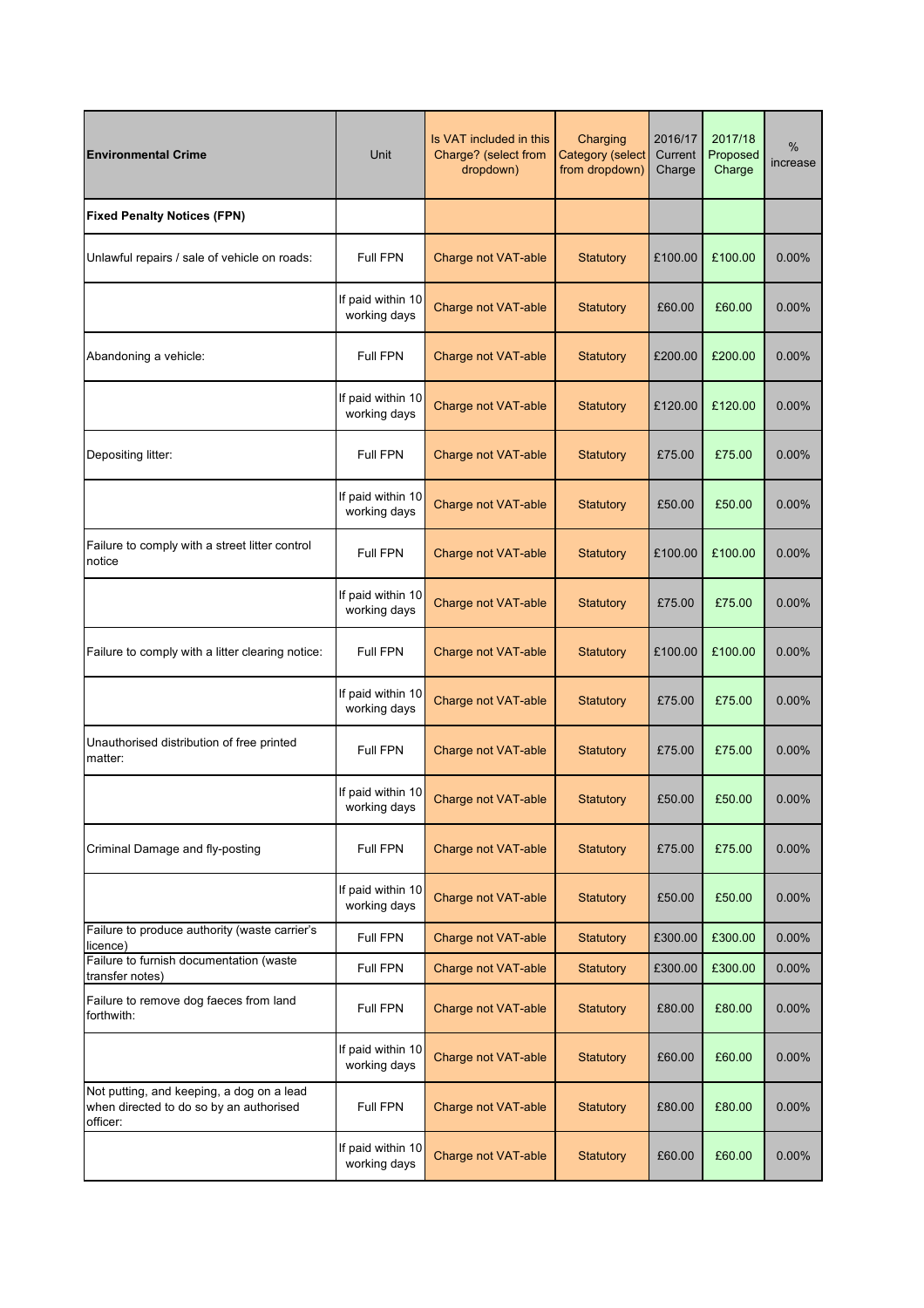| <b>Environmental Crime</b>                                                               | Unit                              | Is VAT included in this<br>Charge? (select from<br>dropdown) | Charging<br><b>Category (select</b><br>from dropdown) | 2016/17<br>Current<br>Charge | 2017/18<br>Proposed<br>Charge | $\%$<br>increase |
|------------------------------------------------------------------------------------------|-----------------------------------|--------------------------------------------------------------|-------------------------------------------------------|------------------------------|-------------------------------|------------------|
| Permitting a dog to enter land from which<br>dogs are excluded:                          | Full FPN                          | <b>Charge not VAT-able</b>                                   | Statutory                                             | £80.00                       | £80.00                        | 0.00%            |
|                                                                                          | If paid within 10<br>working days | Charge not VAT-able                                          | Statutory                                             | £60.00                       | £60.00                        | $0.00\%$         |
| Not keeping a dog on a lead in a designated<br>area:                                     | <b>Full FPN</b>                   | Charge not VAT-able                                          | <b>Statutory</b>                                      | £80.00                       | £80.00                        | 0.00%            |
|                                                                                          | If paid within 10<br>working days | Charge not VAT-able                                          | Statutory                                             | £60.00                       | £60.00                        | 0.00%            |
| Smoke & Carbon Monoxide Alarm (England)<br>Regulations 2015:                             | Full FPN                          | Charge not VAT-able                                          | <b>Statutory</b>                                      |                              | £5,000.00                     |                  |
|                                                                                          | If paid within 14<br>working days | <b>Charge not VAT-able</b>                                   | Statutory                                             |                              | £2,500.00                     |                  |
| Waste Deposit Offence Act s33 (1) (a)<br>Environmental Protection Act 1990:              | Full FPN                          | Charge not VAT-able                                          | <b>Statutory</b>                                      |                              | £200.00                       |                  |
|                                                                                          | If Paid within<br>10 Days         | Charge not VAT-able                                          | Statutory                                             |                              | £120.00                       |                  |
| Health Act 2006 Smoking in a smoke free<br>designated vehicle or area:                   | Full FPN                          | Charge not VAT-able                                          | Statutory                                             |                              | £50.00                        |                  |
|                                                                                          | if Paid within 15<br>Days         | Charge not VAT-able                                          | Statutory                                             |                              | £30.00                        |                  |
| Health Act 2006 Failure to Display appropriate<br>smoke free signage as dictated by law: | <b>Full FPN</b>                   | Charge not VAT-able                                          | <b>Statutory</b>                                      |                              | £200.00                       |                  |
|                                                                                          | if Paid within 15<br>Days         | <b>Charge not VAT-able</b>                                   | Statutory                                             |                              | £150.00                       |                  |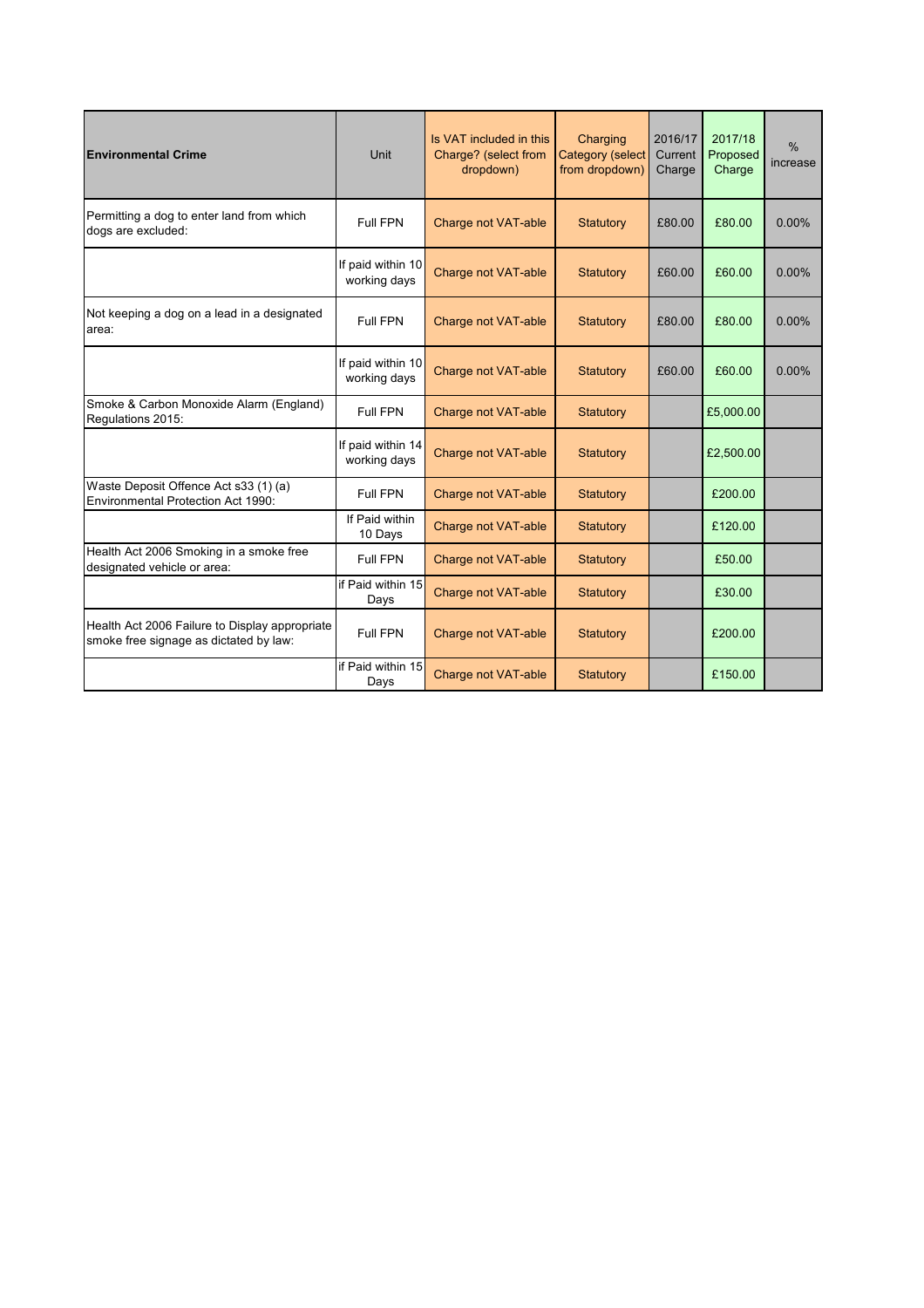| <b>Community</b>                                                | Unit                              | Is VAT included in this<br>Charge? (select from<br>dropdown) | Charging<br>Category (select<br>from dropdown) | 2016/17<br>Current<br>Charge | 2017/18<br>Proposed<br>Charge | $\%$<br>increase |
|-----------------------------------------------------------------|-----------------------------------|--------------------------------------------------------------|------------------------------------------------|------------------------------|-------------------------------|------------------|
| Anti-Social Behaviour, Crime & Policing Act 2014                |                                   |                                                              |                                                |                              |                               |                  |
| Failure to comply with a Community<br><b>Protection Notice:</b> | Full FPN                          | Charge not VAT-able                                          | Statutory                                      | £100.00                      | £100.00                       | 0.00%            |
|                                                                 | If paid within 10<br>working days | Charge not VAT-able                                          | Statutory                                      | £75.00                       | £75.00                        | 0.00%            |
| Failure to comply with a Public Spaces<br>Protection Order:     | Full FPN                          | Charge not VAT-able                                          | Statutory                                      | £100.00                      | £100.00                       | $0.00\%$         |
|                                                                 | If paid within 10<br>working days | Charge not VAT-able                                          | <b>Statutory</b>                               | £75.00                       | £75.00                        | 0.00%            |
|                                                                 |                                   |                                                              |                                                |                              |                               |                  |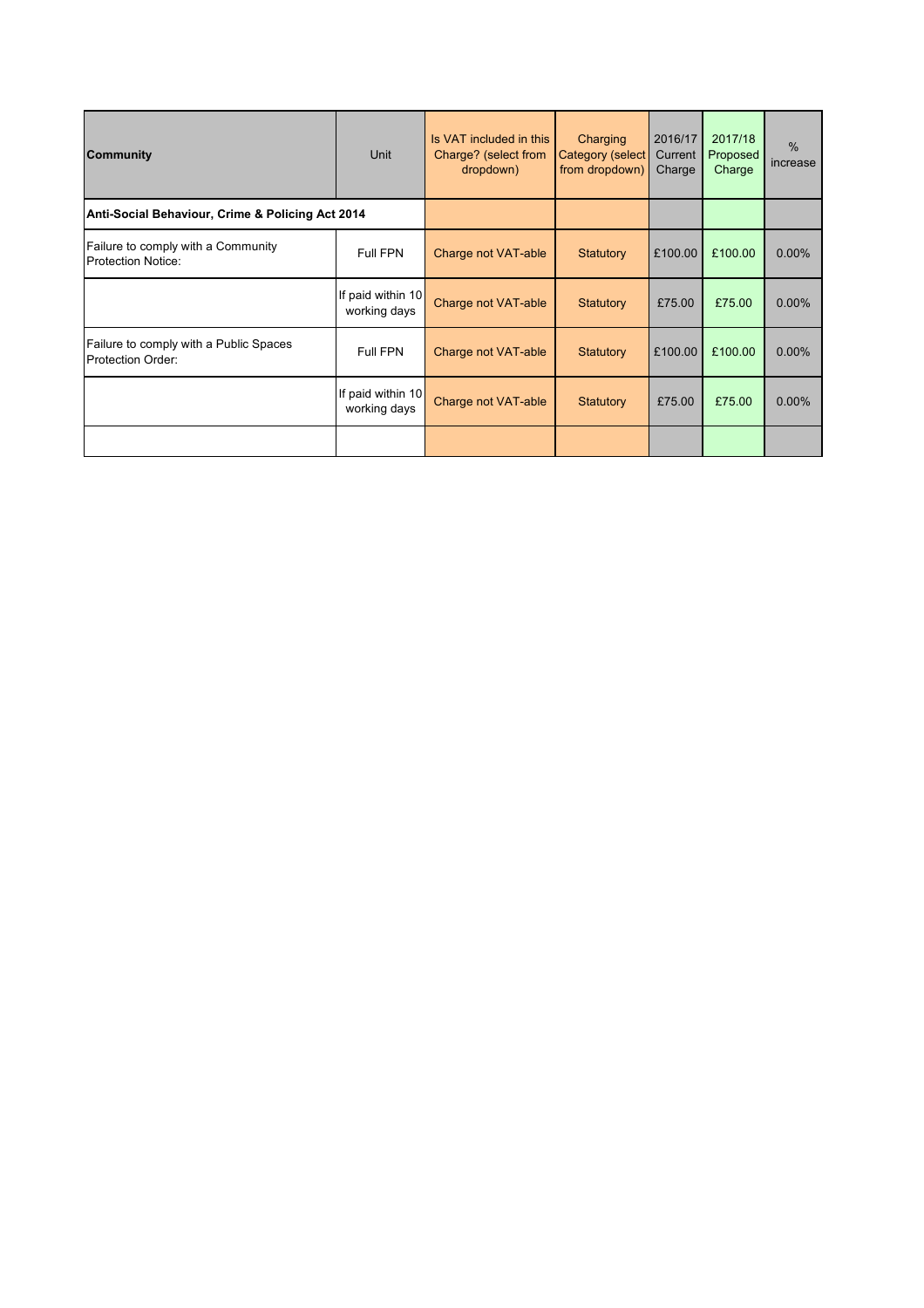| <b>Planning Enforcement</b>                                                                                                              | <b>Unit</b>    | Is VAT included in this<br>Charge? (select from<br>dropdown) | Charging<br>Category (select<br>from dropdown) | 2016/17<br>Current<br>Charge | 2017/18<br>Proposed<br>Charge | $\%$<br>increase |  |
|------------------------------------------------------------------------------------------------------------------------------------------|----------------|--------------------------------------------------------------|------------------------------------------------|------------------------------|-------------------------------|------------------|--|
| Below fees do not apply to alleged breaches of planning regulations (such investigations will continue to be provided free of<br>charge) |                |                                                              |                                                |                              |                               |                  |  |
| Desk-based history check requested by<br>member of the public                                                                            | per check      | Charge not VAT-able                                          | Cost recovery                                  | £40.00                       | £40.00                        | 0.00%            |  |
| Site visit requested by member of the public                                                                                             | per site visit | Charge not VAT-able                                          | Cost recovery                                  | £80.00                       | £80.00                        | 0.00%            |  |
|                                                                                                                                          |                |                                                              |                                                |                              |                               |                  |  |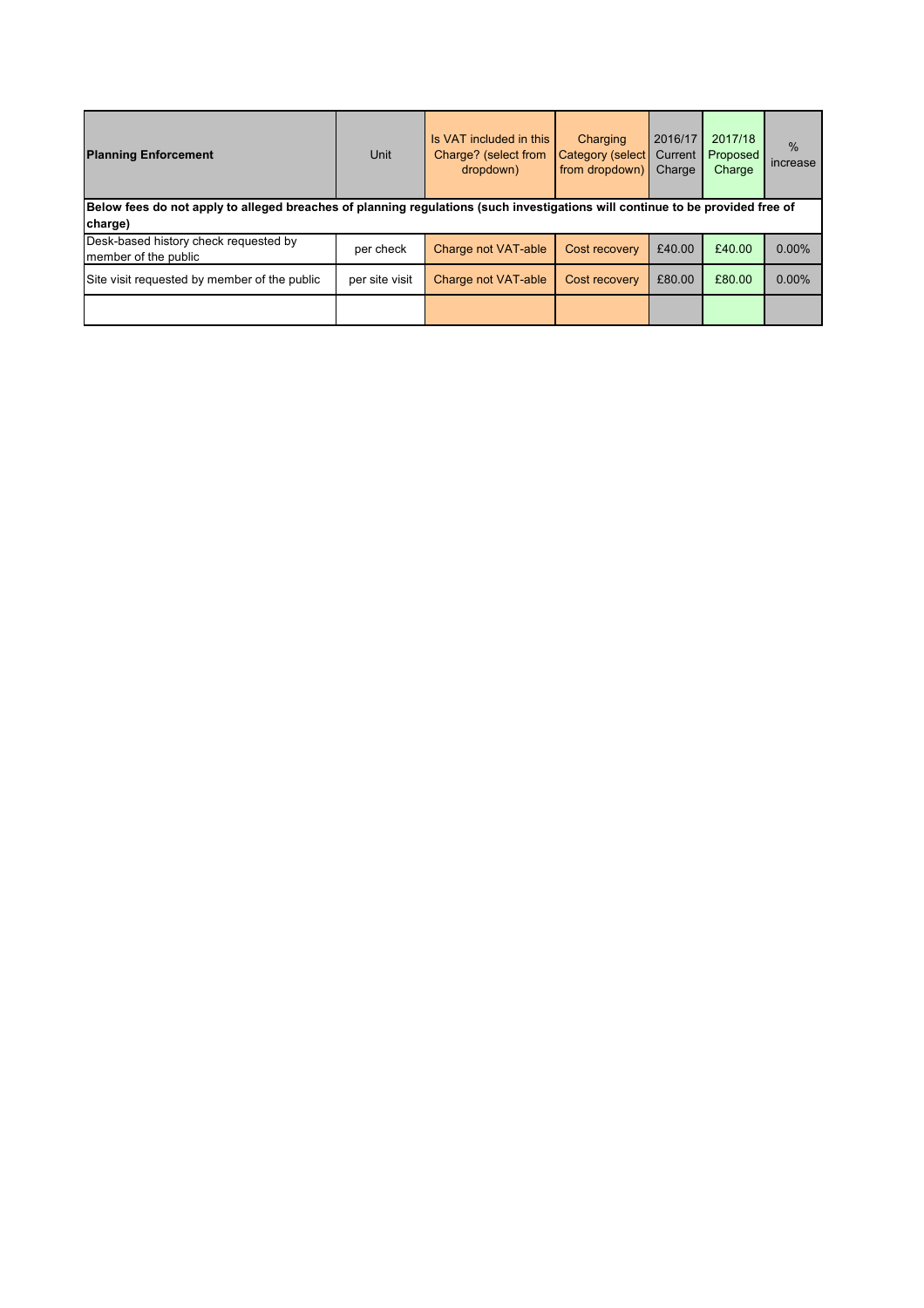| Planning                                                                            | <b>Unit</b>                                                                    | Is VAT included in this<br>Charge? (select from<br>dropdown) | Charging<br>Category (select<br>from dropdown) | 2016/17<br>Current<br>Charge | 2017/18<br>Proposed<br>Charge | %<br>increase |
|-------------------------------------------------------------------------------------|--------------------------------------------------------------------------------|--------------------------------------------------------------|------------------------------------------------|------------------------------|-------------------------------|---------------|
|                                                                                     |                                                                                |                                                              |                                                |                              |                               |               |
| Householder PD check (VAT now applicable)                                           |                                                                                | <b>VAT included</b>                                          | Fair charging                                  | £56.00                       | £67.00                        | 19.64%        |
| Listed Building enforcement check                                                   |                                                                                | <b>VAT included</b>                                          | Fair charging                                  | £0.00                        | £100.00                       |               |
|                                                                                     |                                                                                |                                                              |                                                |                              |                               |               |
| <b>COPYING</b>                                                                      |                                                                                |                                                              |                                                |                              |                               |               |
| <b>Decision Notice</b>                                                              | Per notice                                                                     | <b>VAT</b> included                                          | Cost recovery                                  | £47.00                       | £47.00                        | 0.00%         |
| A4 OS maps                                                                          | 4 Copies                                                                       | <b>VAT</b> included                                          | Cost recovery                                  | £31.00                       | £31.00                        | 0.00%         |
| Planning Applications (Current & Historic):                                         | First page                                                                     | <b>VAT included</b>                                          | Cost recovery                                  | £7.00                        | £7.00                         | 0.00%         |
|                                                                                     | Additional<br>pages                                                            | <b>VAT</b> included                                          | Cost recovery                                  | £1.00                        | £1.00                         | $0.00\%$      |
| Planning Applications Plans - AO size                                               | Per copy                                                                       | <b>VAT included</b>                                          | Cost recovery                                  | £18.50                       | £18.50                        | $0.00\%$      |
| Planning Applications Plans - A3 size                                               | Per copy                                                                       | <b>VAT included</b>                                          | Cost recovery                                  | £13.50                       | £13.50                        | 0.00%         |
| Planning Applications Plans - A4 size                                               | Per copy                                                                       | <b>VAT included</b>                                          | Cost recovery                                  | £8.25                        | £8.25                         | 0.00%         |
| <b>Weekly Planning List</b>                                                         | Per year                                                                       | <b>VAT included</b>                                          | Cost recovery                                  | £370.00                      | £370.00                       | 0.00%         |
| Informal or history Searches:                                                       | First hour                                                                     | <b>VAT</b> included                                          | Cost recovery                                  | £51.25                       | £51.25                        | 0.00%         |
|                                                                                     | Additionals                                                                    | <b>VAT included</b>                                          | Cost recovery                                  | £32.00                       | £32.00                        | 0.00%         |
| Postage:                                                                            | Cost of<br>Postage                                                             | Charge not VAT-able                                          | Cost recovery                                  | Postage<br>Cost              | Postage<br>Cost               |               |
|                                                                                     | Admin Charge                                                                   | <b>VAT included</b>                                          | Cost recovery                                  | £8.25                        | £8.25                         | 0.00%         |
|                                                                                     |                                                                                |                                                              |                                                |                              |                               |               |
| PRE APPLICATION ADVICE                                                              |                                                                                |                                                              |                                                |                              |                               |               |
| <b>Meetings</b>                                                                     |                                                                                |                                                              |                                                |                              |                               |               |
| Strategic major applications                                                        | Over 50<br>dwellings or<br>10,000sqm<br>commercial                             | <b>VAT</b> included                                          | Fair charging                                  | £1,126.40                    | £1,130.00                     | 0.32%         |
| Major proposals                                                                     | Between 10<br>and $50$<br>dwellings or<br>$1,000 -$<br>10,000sqm<br>commercial | <b>VAT</b> included                                          | Fair charging                                  | £844.80                      | £845.00                       | 0.02%         |
| Minor proposals and other<br>structures/developments not in the above<br>categories | Between 6 and<br>9 dwellings or<br>under<br>1,000sqm<br>commercial             | <b>VAT included</b>                                          | Fair charging                                  | £563.20                      | £570.00                       | 1.21%         |
| Minor proposals and other<br>structures/developments not in the above<br>categories | Between 1 and<br>5 dwellings or<br>under<br>1,000sqm<br>commercial             | <b>VAT included</b>                                          | Fair charging                                  | £281.60                      | £570.00                       | 102.41%       |
| <b>Written Advice</b>                                                               |                                                                                |                                                              |                                                |                              |                               |               |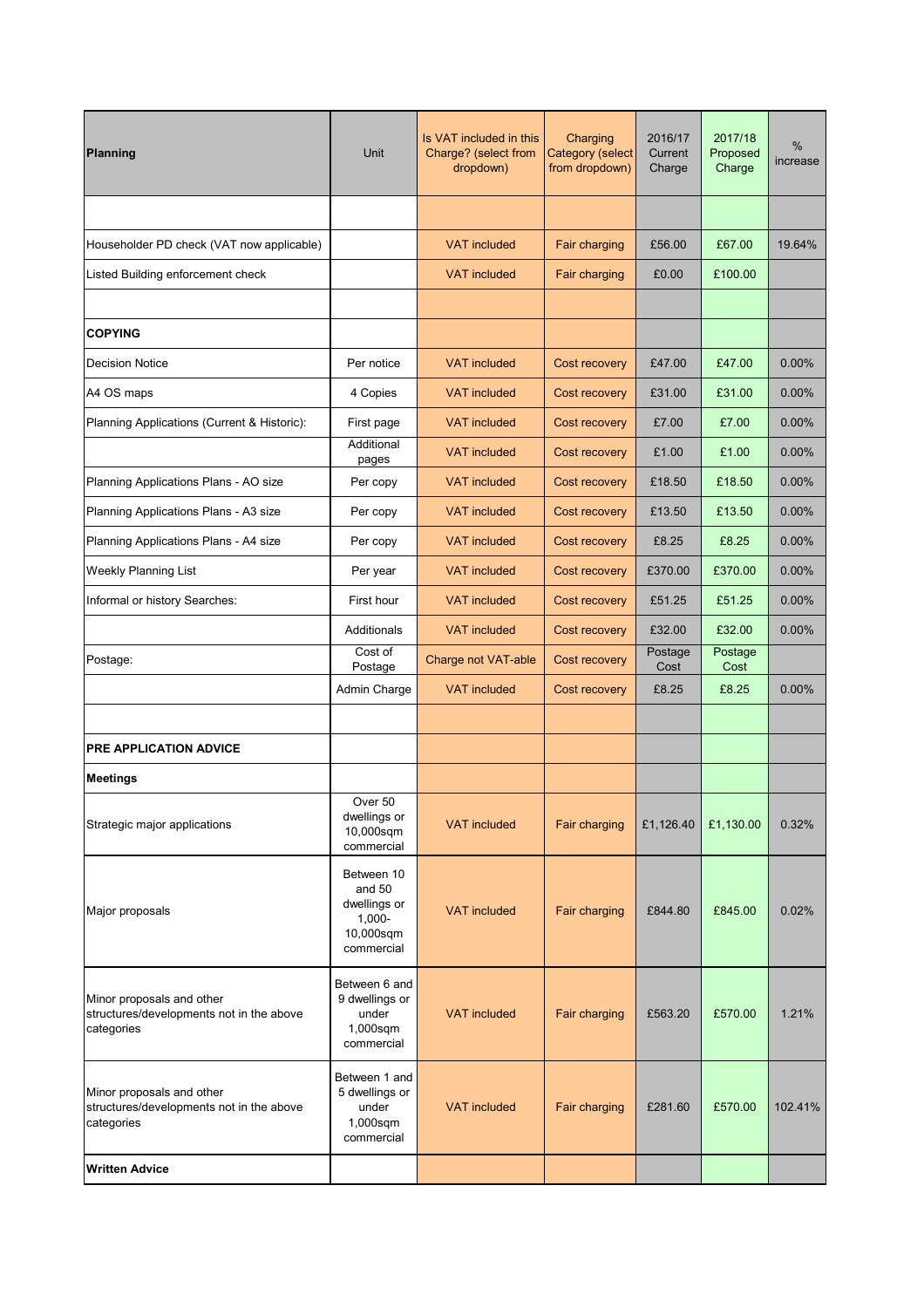| <b>Planning</b>                                               | Unit                                                                         | Is VAT included in this<br>Charge? (select from<br>dropdown) | Charging<br>Category (select<br>from dropdown) | 2016/17<br>Current<br>Charge | 2017/18<br>Proposed<br>Charge    | $\frac{0}{0}$<br>increase |
|---------------------------------------------------------------|------------------------------------------------------------------------------|--------------------------------------------------------------|------------------------------------------------|------------------------------|----------------------------------|---------------------------|
| Strategic major applications                                  | Over 50<br>dwellings or<br>10,000sqm<br>commercial                           | <b>VAT</b> included                                          | Fair charging                                  | £563.20                      | £565.00                          | 0.32%                     |
| Major proposals                                               | Between 10<br>and 50<br>dwellings or<br>$1.000 -$<br>10,000sqm<br>commercial | <b>VAT</b> included                                          | Fair charging                                  | £421.89                      | £425.00                          | 0.74%                     |
| Minor proposals                                               | Between 6 and<br>9 dwellings or<br>under<br>1,000sqm<br>commercial           | <b>VAT</b> included                                          | Fair charging                                  | £281.60                      | £285.00                          | 1.21%                     |
| Minor proposals                                               | Between 1 and<br>5 dwellings or<br>under<br>1,000sqm<br>commercial           | <b>VAT</b> included                                          | Fair charging                                  | £140.80                      | £285.00                          | 102.41%                   |
| Note: Use external measurements when calculating floor areas. |                                                                              |                                                              |                                                |                              |                                  |                           |
|                                                               |                                                                              |                                                              |                                                |                              |                                  |                           |
| <b>Statutory Planning Fees</b>                                |                                                                              |                                                              | Statutory                                      | See<br>Planning<br>Portal    | <b>See</b><br>Planning<br>Portal |                           |
|                                                               |                                                                              |                                                              |                                                |                              |                                  |                           |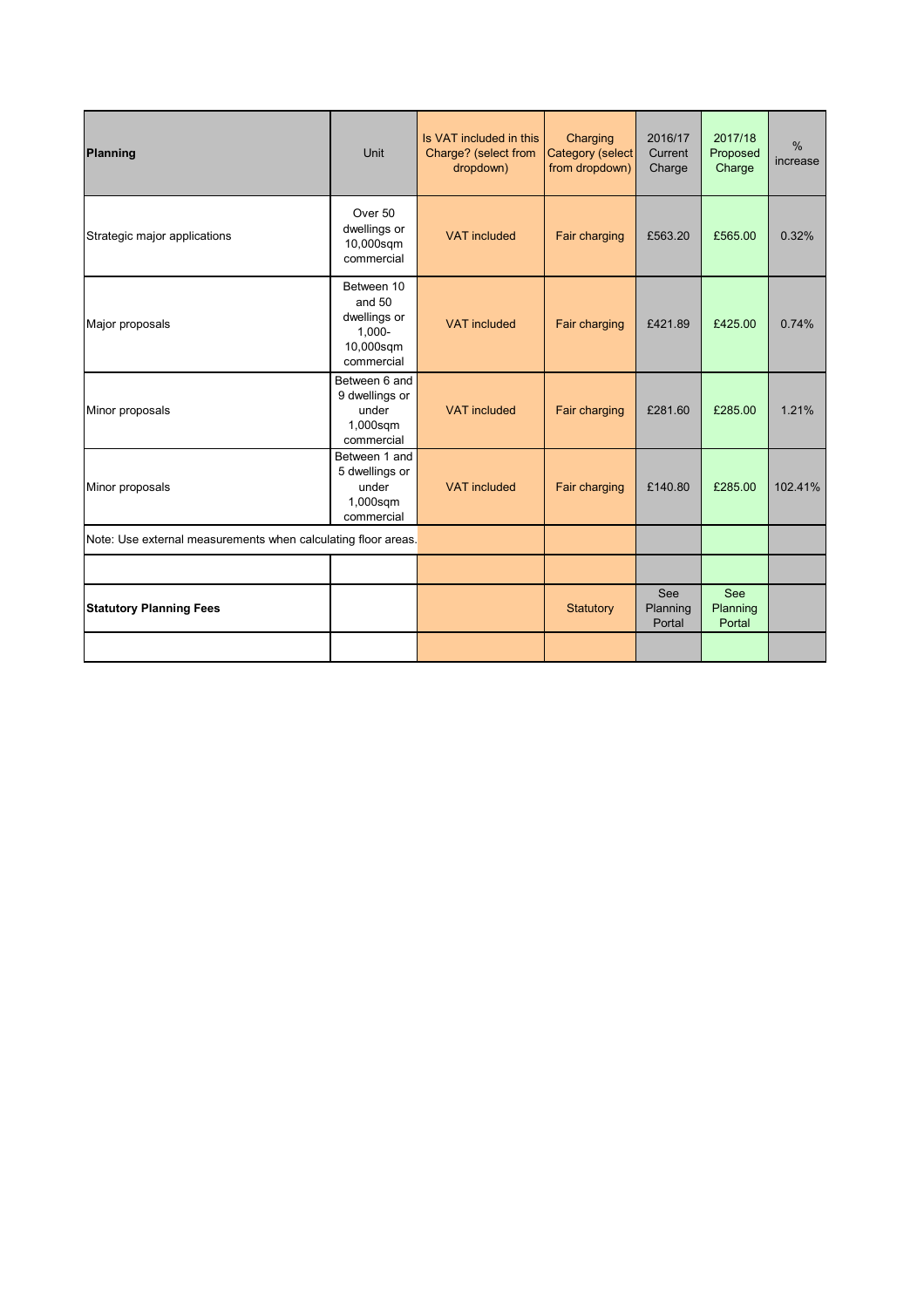| <b>Building Control</b>                                                                                                                                                                                                                                                              | Unit                                             | Is VAT included in this<br>Charge? (select from<br>dropdown) | Charging<br><b>Category (select</b><br>from dropdown) | 2016/17<br>Current<br>Charge | 2017/18<br>Proposed<br>Charge | %<br>increase |
|--------------------------------------------------------------------------------------------------------------------------------------------------------------------------------------------------------------------------------------------------------------------------------------|--------------------------------------------------|--------------------------------------------------------------|-------------------------------------------------------|------------------------------|-------------------------------|---------------|
|                                                                                                                                                                                                                                                                                      |                                                  |                                                              |                                                       |                              |                               |               |
| For the first issue of a Completion Certificate<br>where work has been completed/ occupied<br>without notice to the council.                                                                                                                                                         |                                                  | <b>VAT</b> included                                          | Cost recovery                                         | £117.00                      | £117.00                       | 0.00%         |
| Copies of completion certificates, approvals,<br>where an application number is quoted and<br>assessment for redaction applied:                                                                                                                                                      | For<br>regularisation                            | Charge not VAT-able                                          | Cost recovery                                         | £41.00                       | £41.00                        | 0.00%         |
|                                                                                                                                                                                                                                                                                      | Not for<br>regularisation                        | <b>VAT</b> included                                          | Cost recovery                                         | £50.00                       | £50.00                        | 0.00%         |
| Written response to an enguiry on works not<br>requiring an application (e.g. confirmation of<br>information available on the internet or<br>provided over the telephone). Includes a<br>search on the presence of public sewers in<br>relation to the development where applicable. |                                                  | <b>VAT</b> included                                          | Cost recovery                                         | £50.00                       | £50.00                        | 0.00%         |
| Written response to a query. (Charges will<br>therefore vary dependent on length of time<br>taken to collate information).                                                                                                                                                           | Per hour or part<br>thereof                      | <b>VAT</b> included                                          | Cost recovery                                         | £65.00                       | £65.00                        | 0.00%         |
| Written response to a query requiring a search<br>for information that needs input of senior staff.<br>(Charges will therefore vary dependent on<br>length of time taken to collate information).                                                                                    | Per hour or part<br>thereof                      | <b>VAT</b> included                                          | Cost recovery                                         | £65.00                       | £65.00                        | 0.00%         |
| Making available drawings for viewing subject<br>to redaction and permission of copyright<br>ownership                                                                                                                                                                               | Per hour or part<br>thereof                      | <b>VAT</b> included                                          | Cost recovery                                         | £55.00                       | £55.00                        | 0.00%         |
| Returning of stamped approved copy plans to<br>applicant following scanning of the original file                                                                                                                                                                                     |                                                  | <b>VAT included</b>                                          | Cost recovery                                         | £40.00                       | £40.00                        | 0.00%         |
| Administration fee for withdrawal of an<br>application where registered but not assessed                                                                                                                                                                                             |                                                  | <b>VAT included</b>                                          | <b>Cost recovery</b>                                  | £40.00                       | £40.00                        | 0.00%         |
| Administrative fee for the return of invalid<br>applications where the applicant does not<br>respond within 10 days (including weekends)                                                                                                                                             |                                                  | <b>VAT included</b>                                          | Cost recovery                                         | £40.00                       | £40.00                        | 0.00%         |
| Consultation Advice (in excess of 1 hour) -<br>Discounted by 100% on the submission of a<br><b>Building Regulations Application</b>                                                                                                                                                  | Per half hour                                    | <b>VAT included</b>                                          | Cost recovery                                         | £40.00                       | £40.00                        | 0.00%         |
| Dealing with the Notification of Demolition<br>Notices under Section 80 of the Building Act.<br>Further charges may be incurred if a complex<br>demolition is proposed. These charges will be<br>based on an hourly rate of £55                                                      |                                                  | Charge not VAT-able                                          | Cost recovery                                         | £65.00                       | £65.00                        | 0.00%         |
| Recovery of costs associated with dealing<br>with reports of dangerous structures, where<br>investigation or action taken:                                                                                                                                                           | Normal: Per<br>hour - minimum<br>charge          | Charge not VAT-able                                          | Cost recovery                                         | £55.00                       | £55.00                        | 0.00%         |
|                                                                                                                                                                                                                                                                                      | Out of Hours:<br>Per hour -<br>minimum<br>charge | Charge not VAT-able                                          | Cost recovery                                         | £80.00                       | £80.00                        | 0.00%         |
|                                                                                                                                                                                                                                                                                      |                                                  |                                                              |                                                       |                              |                               |               |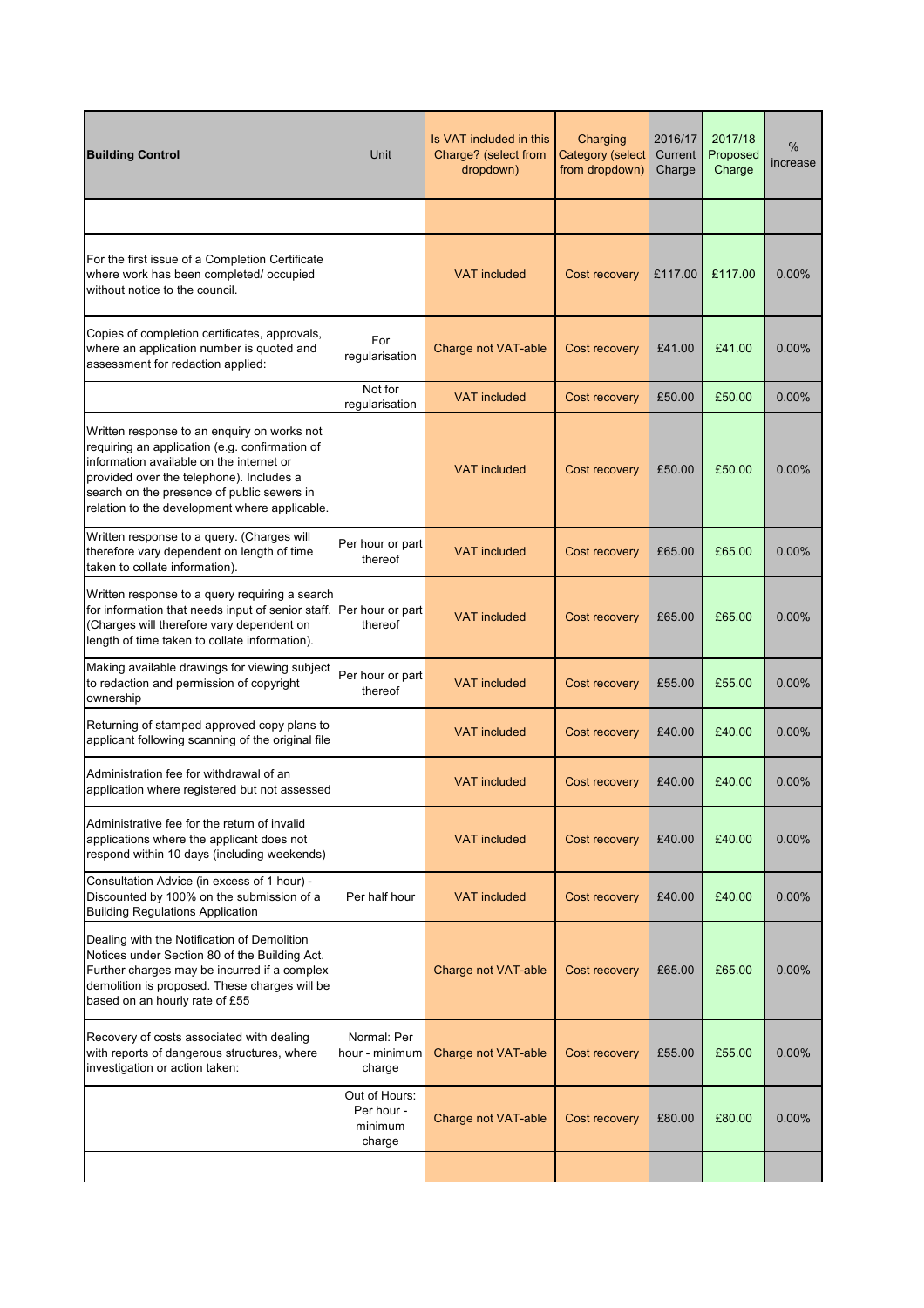| <b>Street Naming</b>                  | Unit                     | Is VAT included in this<br>Charge? (select from<br>dropdown) | Charging<br>Category (select<br>from dropdown) | 2016/17<br>Current<br>Charge | 2017/18<br>Proposed<br>Charge | $\%$<br>increase |
|---------------------------------------|--------------------------|--------------------------------------------------------------|------------------------------------------------|------------------------------|-------------------------------|------------------|
|                                       |                          |                                                              |                                                |                              |                               |                  |
| New Properties, small developments    | 1-5 Properties<br>(each) | Charge not VAT-able                                          | Fair charging                                  | £63.66                       | £65.57                        | 3.00%            |
| New Properties, large developments    | 6+ Properties<br>(each)  | Charge not VAT-able                                          | Fair charging                                  | £37.13                       | £38.25                        | 3.02%            |
| <b>New Street Name</b>                |                          | Charge not VAT-able                                          | Fair charging                                  | £190.96                      | £196.70                       | 3.01%            |
| Renaming Existing Properties          |                          | Charge not VAT-able                                          | Fair charging                                  | £63.66                       | £65.57                        | 3.00%            |
| <b>Confirmation of Postal Address</b> |                          | Charge not VAT-able                                          | Fair charging                                  | £41.20                       | £42.44                        | 3.01%            |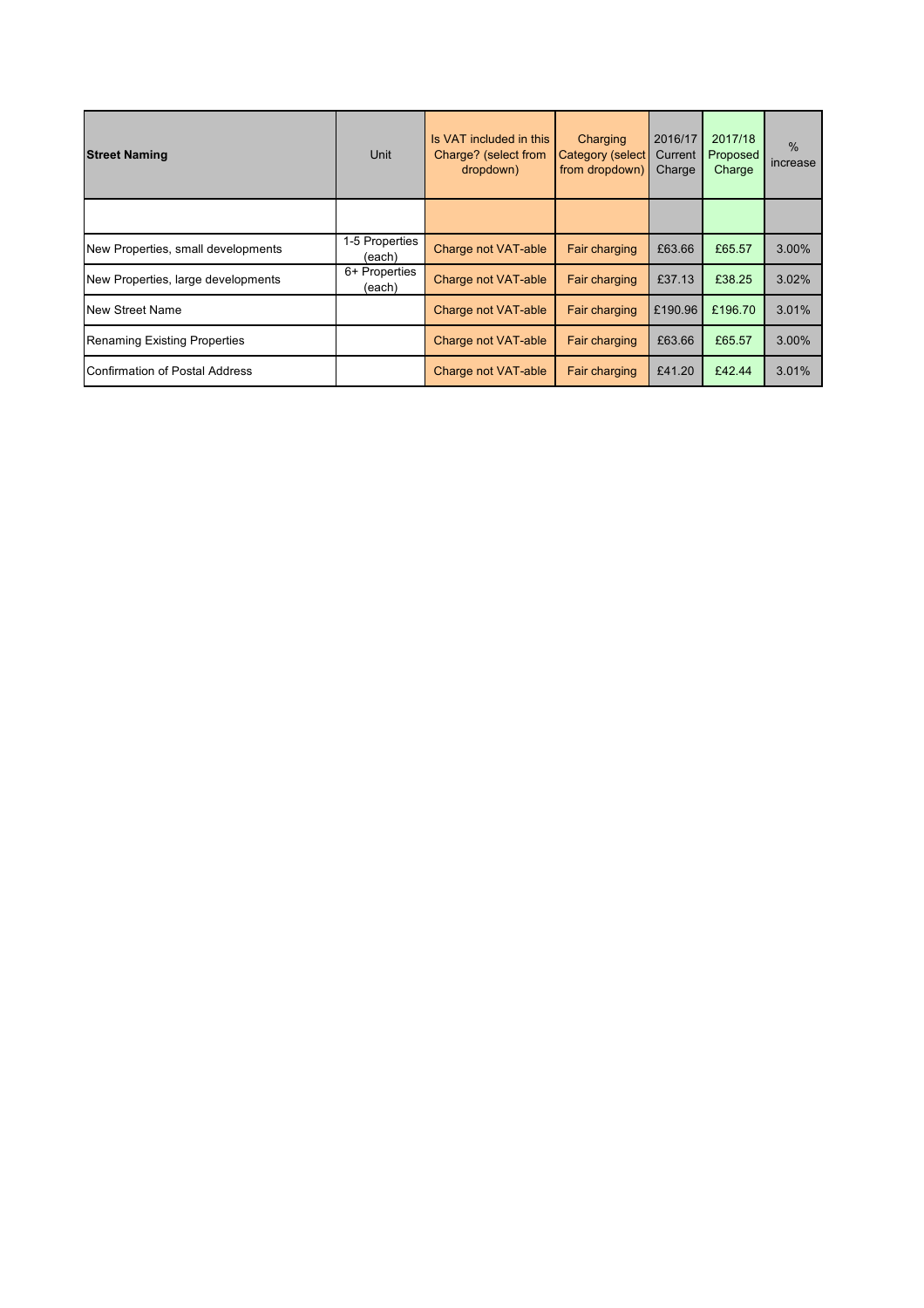| <b>Waste</b>                                                                                                                                                                                                                                                                                                  | <b>Unit</b>         | Is VAT included in this<br>Charge? (select from<br>dropdown) | Charging<br><b>Category (select</b><br>from dropdown) | 2016/17<br>Current<br>Charge | 2017/18<br>Proposed<br>Charge | %<br>increase |
|---------------------------------------------------------------------------------------------------------------------------------------------------------------------------------------------------------------------------------------------------------------------------------------------------------------|---------------------|--------------------------------------------------------------|-------------------------------------------------------|------------------------------|-------------------------------|---------------|
| <b>Trade Waste &amp; Recycling</b>                                                                                                                                                                                                                                                                            |                     |                                                              |                                                       |                              |                               |               |
| To ensure that the Council remains<br>competitive and is commercially focused,<br>rates levied for trade waste and trade<br>recycling collections will be calculated based<br>upon volumes and demand ensuring at all<br>times that they do not fall below the cost of<br>service provision to the authority. |                     |                                                              |                                                       |                              |                               |               |
| <b>Domestic Waste</b>                                                                                                                                                                                                                                                                                         |                     |                                                              |                                                       |                              |                               |               |
| <b>Bulky Waste Collections (Payments made</b><br>at time of booking -except assessments)                                                                                                                                                                                                                      |                     |                                                              |                                                       |                              |                               |               |
| Up to 4 crushable items                                                                                                                                                                                                                                                                                       | Minimum<br>charge   | Charge not VAT-able                                          | Cost recovery                                         | £22.50                       | £23.00                        | 2.22%         |
| Additional Items, up to maximum of 9                                                                                                                                                                                                                                                                          | Per item            | Charge not VAT-able                                          | Cost recovery                                         | £4.10                        | £4.20                         | 2.44%         |
| Up to 4 crushable items for customers<br>providing evidence of receipt of Housing/<br>Council Tax benefit                                                                                                                                                                                                     | Minimum<br>charge   | Charge not VAT-able                                          | <b>Subsidised</b>                                     | £11.25                       | £11.50                        | 2.22%         |
| Additional items, up to a maximum of 9, for<br>customers providing evidence of receipt of<br>Housing/ Council Tax benefit                                                                                                                                                                                     | Per item            | Charge not VAT-able                                          | <b>Subsidised</b>                                     | £2.05                        | £2.10                         | 2.44%         |
| 10 items or more, or large/ awkward items                                                                                                                                                                                                                                                                     |                     | Charge not VAT-able                                          | Cost recovery                                         | By<br>Quote                  | <b>By Quote</b>               |               |
| Fridges, Freezers and Other Electrical Items                                                                                                                                                                                                                                                                  | per item            | Charge not VAT-able                                          | Cost recovery                                         | £29.00                       | £30.00                        | 3.45%         |
| Fridges, Freezers and Other Electrical Items<br>for customers providing evidence of receipt of<br>Housing/ Council Tax benefit                                                                                                                                                                                | per item            | Charge not VAT-able                                          | <b>Subsidised</b>                                     | £14.50                       | £15.00                        | 3.45%         |
| Smaller Electrical Items (when collected with a<br>large item)                                                                                                                                                                                                                                                |                     | Charge not VAT-able                                          | Free                                                  | £0.00                        | £0.00                         |               |
| <b>Green Waste</b>                                                                                                                                                                                                                                                                                            |                     |                                                              |                                                       |                              |                               |               |
| Additional Green Lidded Bin:                                                                                                                                                                                                                                                                                  | <b>Initial Cost</b> | Charge not VAT-able                                          | Cost recovery                                         | £52.50                       | £53.50                        | 1.90%         |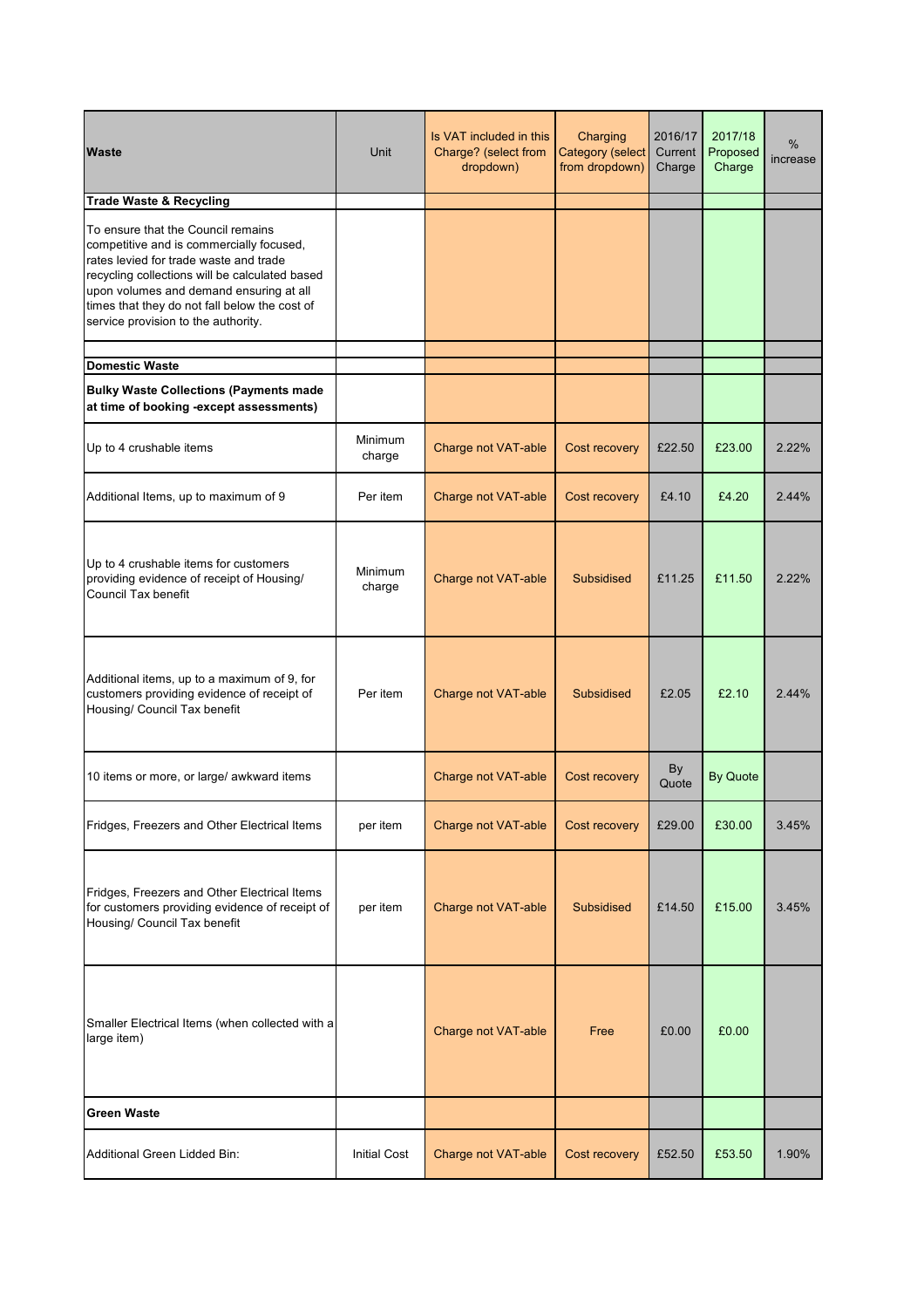| <b>Waste</b>                                                     | <b>Unit</b>                     | Is VAT included in this<br>Charge? (select from<br>dropdown) | Charging<br>Category (select<br>from dropdown) | 2016/17<br>Current<br>Charge | 2017/18<br>Proposed<br>Charge | $\frac{9}{6}$<br>increase |
|------------------------------------------------------------------|---------------------------------|--------------------------------------------------------------|------------------------------------------------|------------------------------|-------------------------------|---------------------------|
|                                                                  | <b>Annual Cost</b><br>from Yr 2 | Charge not VAT-able                                          | <b>Subsidised</b>                              | £25.00                       | £26.00                        | 4.00%                     |
| Charge for new or replacement domestic<br>waste or recycling bin | per bin                         | Charge not VAT-able                                          | Cost recovery                                  | £0.00                        | £30.00                        |                           |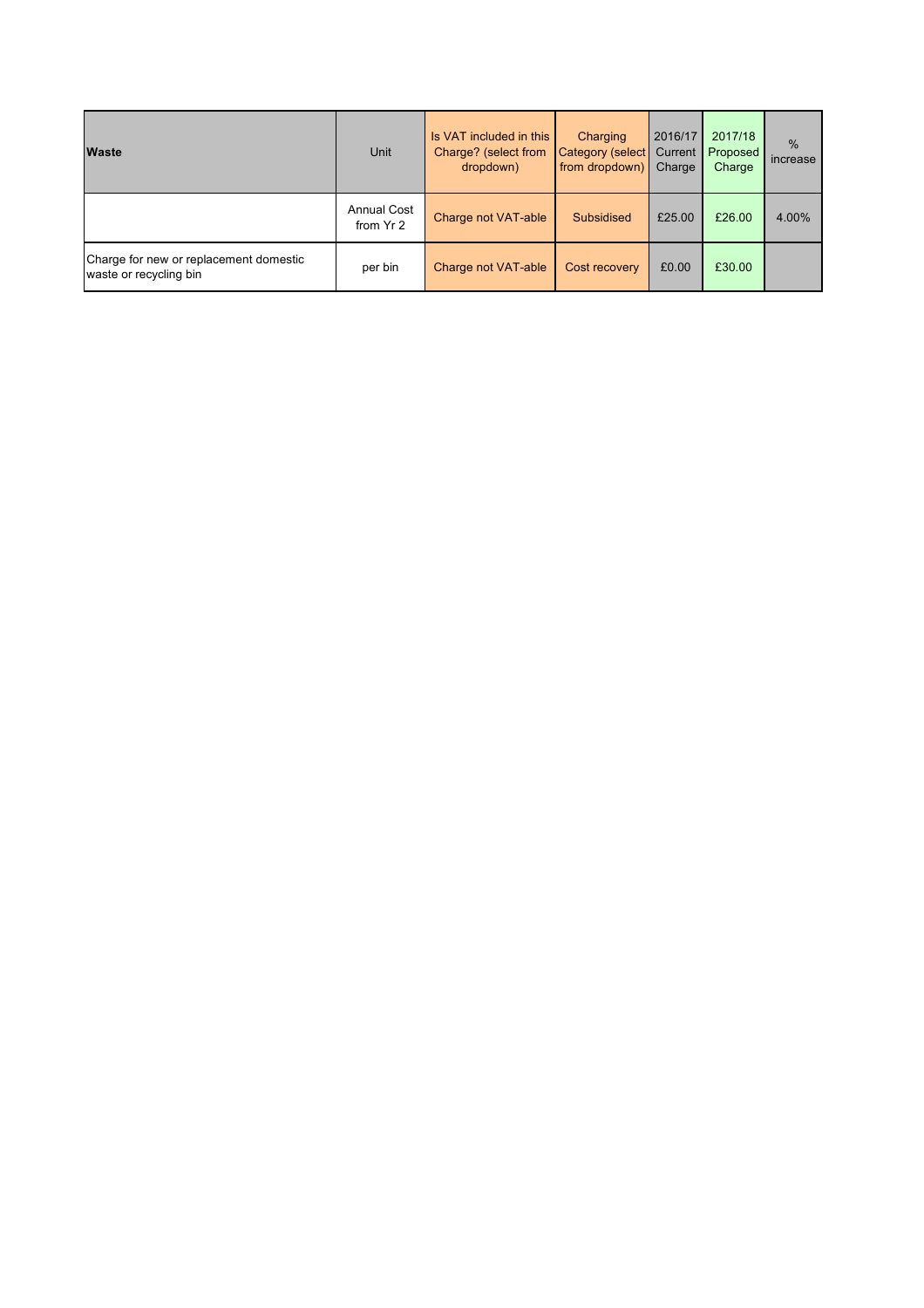| <b>Cemeteries</b>                                                | Unit | Is VAT included in this<br>Charge? (select from<br>dropdown) | Charging<br>Category (select<br>from dropdown) | 2016/17<br>Current<br>Charge | 2017/18<br>Proposed<br>Charge | %<br>increase |
|------------------------------------------------------------------|------|--------------------------------------------------------------|------------------------------------------------|------------------------------|-------------------------------|---------------|
| Burial Plots Exclusive right of burial &<br>issue of certificate |      |                                                              |                                                |                              |                               |               |
| New Grave (including woodland graves)                            |      | Charge not VAT-able                                          | Fair charging                                  | £616.00                      | £636.00                       | 3.25%         |
| Cremated remains in grave                                        |      | Charge not VAT-able                                          | Fair charging                                  | £276.00                      | £290.00                       | 5.07%         |
| Out of area fees: Non-High Peak residents                        |      | Charge not VAT-able                                          | Fair charging                                  | Double<br>Fees               | <b>Double</b><br>Fees         |               |
| Interment                                                        |      |                                                              |                                                |                              |                               |               |
| Grave for three (NB: Glossop Only)                               |      | Charge not VAT-able                                          | Fair charging                                  | £690.00                      | £725.00                       | 5.07%         |
| Grave for two                                                    |      | Charge not VAT-able                                          | Fair charging                                  | £616.00                      | £645.00                       | 4.71%         |
| Grave for one or Woodland burial                                 |      | Charge not VAT-able                                          | Fair charging                                  | £552.00                      | £575.00                       | 4.17%         |
| Cremated remains burial                                          |      | Charge not VAT-able                                          | Fair charging                                  | £175.00                      | £185.00                       | 5.71%         |
| Lawn burial of ashes                                             |      | Charge not VAT-able                                          | Fair charging                                  | £114.00                      | £120.00                       | 5.26%         |
| Out of area fees: Non-High Peak residents                        |      | Charge not VAT-able                                          | Fair charging                                  | Double<br>Fees               | <b>Double</b><br>Fees         |               |
| <b>Memorials</b>                                                 |      |                                                              |                                                |                              |                               |               |
| New upright memorial including 1st inscription                   |      | Charge not VAT-able                                          | Fair charging                                  | £146.00                      | £151.00                       | 3.42%         |
| Memorial desk tablet/ vase including 1st<br>inscription          |      | Charge not VAT-able                                          | Fair charging                                  | £102.00                      | £106.00                       | 3.92%         |
| Replacement memorial                                             |      | Charge not VAT-able                                          | Fair charging                                  | £102.00                      | £106.00                       | 3.92%         |
| Additional inscription on memorial/ tablet/<br>vase etc          |      | Charge not VAT-able                                          | Fair charging                                  | £56.00                       | £60.00                        | 7.14%         |
| Bronze/ Aluminium memorial plaque (up to 75<br>letters)          |      | Charge not VAT-able                                          | Fair charging                                  | £146.00                      | £152.00                       | 4.11%         |
| Cast bronze sponsored tree plaque                                |      | Charge not VAT-able                                          | Fair charging                                  | £350.00                      | £360.00                       | 2.86%         |
| <b>Purchase</b>                                                  |      |                                                              |                                                |                              |                               |               |
| Child under 1 year                                               |      |                                                              |                                                |                              |                               |               |
| Baby's Grave (Buxton, Glossop, Thornsett)                        |      | Charge not VAT-able                                          | Free                                           | £0.00                        | £0.00                         |               |
| New full size grave                                              |      | Charge not VAT-able                                          | Fair charging                                  | £616.00                      | £636.00                       | 3.25%         |
| <b>Ashes Grave</b>                                               |      | Charge not VAT-able                                          | Fair charging                                  | £276.00                      | £290.00                       | 5.07%         |
| Child aged 1-10 years                                            |      |                                                              |                                                |                              |                               |               |
| Child's grave                                                    |      | Charge not VAT-able                                          | Fair charging                                  | £0.00                        | £0.00                         |               |
| New full size grave                                              |      | Charge not VAT-able                                          | Fair charging                                  | £616.00                      | £636.00                       | 3.25%         |
| Ashes Grave                                                      |      | Charge not VAT-able                                          | Fair charging                                  | £276.00                      | £290.00                       | 5.07%         |
| Interment                                                        |      |                                                              |                                                |                              |                               |               |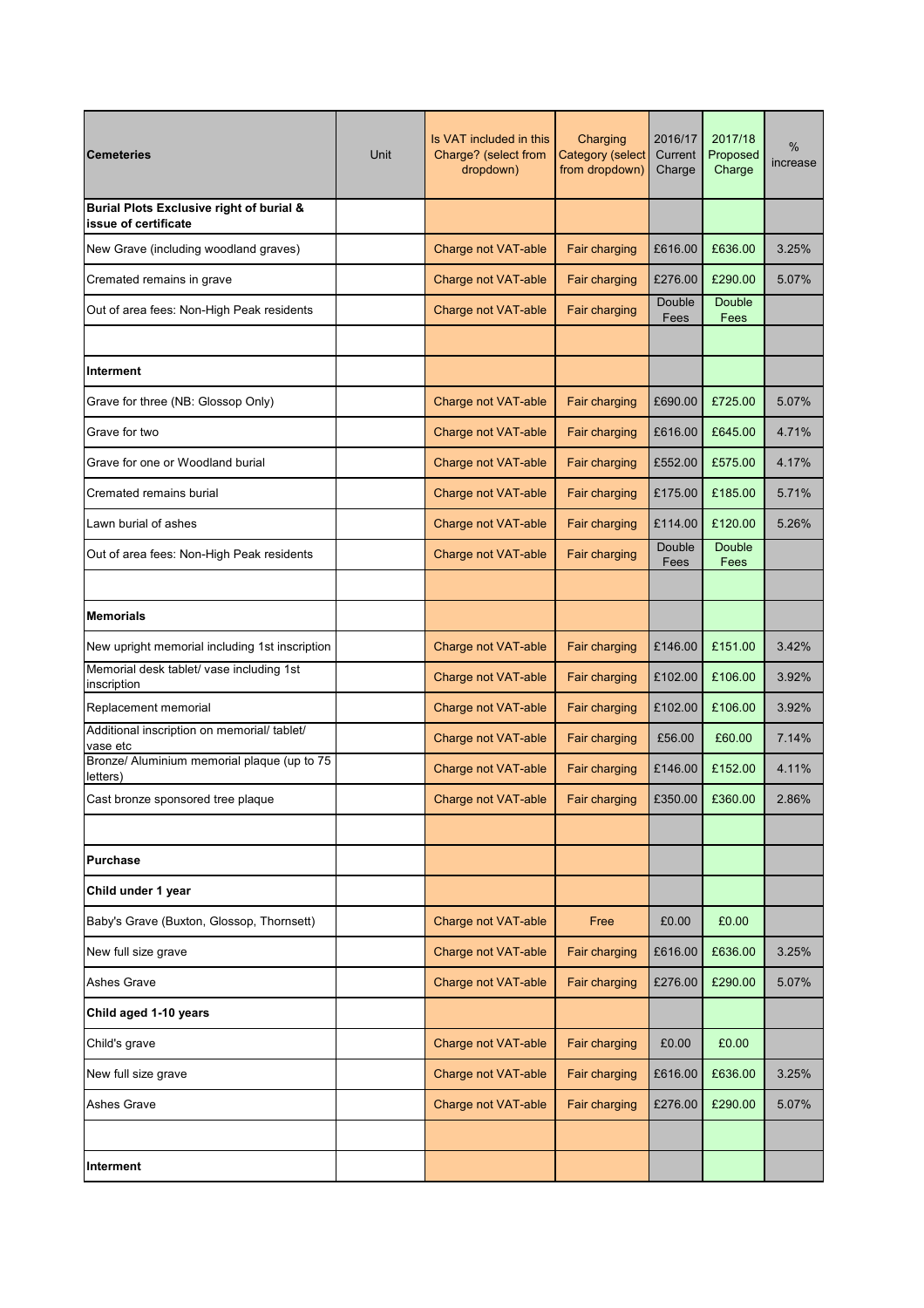| <b>Cemeteries</b>                                    | Unit | Is VAT included in this<br>Charge? (select from<br>dropdown) | Charging<br>Category (select<br>from dropdown) | 2016/17<br>Current<br>Charge | 2017/18<br>Proposed<br>Charge | %<br>increase |
|------------------------------------------------------|------|--------------------------------------------------------------|------------------------------------------------|------------------------------|-------------------------------|---------------|
| Child under 1 year                                   |      |                                                              |                                                |                              |                               |               |
| Baby's Grave (Buxton, Glossop, Thornsett)            |      | Charge not VAT-able                                          | Free                                           | £0.00                        | £0.00                         |               |
| New full size grave                                  |      | Charge not VAT-able                                          | Subsidised                                     | £308.00                      | £318.00                       | 3.25%         |
| <b>Ashes Grave</b>                                   |      | Charge not VAT-able                                          | Free                                           | £0.00                        | £0.00                         |               |
| <b>Reopened Grave</b>                                |      | Charge not VAT-able                                          | <b>Subsidised</b>                              | £276.00                      | £287.50                       | 4.17%         |
| Child aged 1-10 years                                |      |                                                              |                                                |                              |                               |               |
| Child's grave                                        |      | Charge not VAT-able                                          | Free                                           | £0.00                        | £0.00                         |               |
| New full size grave                                  |      | Charge not VAT-able                                          | <b>Subsidised</b>                              | £308.00                      | £318.00                       | 3.25%         |
| Ashes Grave                                          |      | Charge not VAT-able                                          | Free                                           | £0.00                        | £0.00                         |               |
| <b>Reopened Grave</b>                                |      | Charge not VAT-able                                          | <b>Subsidised</b>                              | £276.00                      | £287.50                       | 4.17%         |
|                                                      |      |                                                              |                                                |                              |                               |               |
| <b>Memorial</b>                                      |      |                                                              |                                                |                              |                               |               |
| Child under 1 year                                   |      |                                                              |                                                |                              |                               |               |
| Baby's Grave (Buxton, Glossop, Thornsett)            |      | Charge not VAT-able                                          | Free                                           | £0.00                        | £0.00                         |               |
| New full size grave                                  |      | Charge not VAT-able                                          | Fair charging                                  | £146.00                      | £151.00                       | 3.42%         |
| Ashes Grave                                          |      | Charge not VAT-able                                          | Fair charging                                  | £146.00                      | £151.00                       | 3.42%         |
| <b>Reopened Grave</b>                                |      | Charge not VAT-able                                          | Fair charging                                  | £146.00                      | £151.00                       | 3.42%         |
| Child aged 1-10 years                                |      |                                                              |                                                |                              |                               |               |
| Child's grave                                        |      | Charge not VAT-able                                          | Fair charging                                  | £73.00                       | £75.50                        | 3.42%         |
| New full size grave                                  |      | Charge not VAT-able                                          | Fair charging                                  | £146.00                      | £151.00                       | 3.42%         |
| <b>Ashes Grave</b>                                   |      | Charge not VAT-able                                          | Fair charging                                  | £146.00                      | £151.00                       | 3.42%         |
| <b>Reopened Grave</b>                                |      | Charge not VAT-able                                          | Fair charging                                  | £146.00                      | £151.00                       | 3.42%         |
|                                                      |      |                                                              |                                                |                              |                               |               |
| <b>Other Charges</b>                                 |      |                                                              |                                                |                              |                               |               |
| Replacement or transfer of grave deed                |      | Charge not VAT-able                                          | Fair charging                                  | £41.50                       | £43.00                        | 3.61%         |
| Search Fee (Per half hour)                           |      | <b>VAT included</b>                                          | Nominal                                        | £20.00                       | £22.00                        | 10.00%        |
| Grave selection by purchaser                         |      | Charge not VAT-able                                          | Fair charging                                  | £20.00                       | £22.00                        | 10.00%        |
| Walled Graves, Vaults etc.                           |      |                                                              |                                                |                              |                               |               |
| Large coffin (both dimensions over 6' 5" and<br>25") |      | Charge not VAT-able                                          | Fair charging                                  | £64.00                       | £66.00                        | 3.13%         |
| Cancellation of funeral within 72 hours of<br>burial |      | Charge not VAT-able                                          | Fair charging                                  | £64.00                       | £66.00                        | 3.13%         |
| Coffin size not confirmed within 48 hrs of<br>burial |      | Charge not VAT-able                                          | Fair charging                                  | £64.00                       | £66.00                        | 3.13%         |
| Headstone not removed from grave when<br>requested   |      | Charge not VAT-able                                          | Fair charging                                  | £64.00                       | £66.00                        | 3.13%         |
|                                                      |      |                                                              |                                                |                              |                               |               |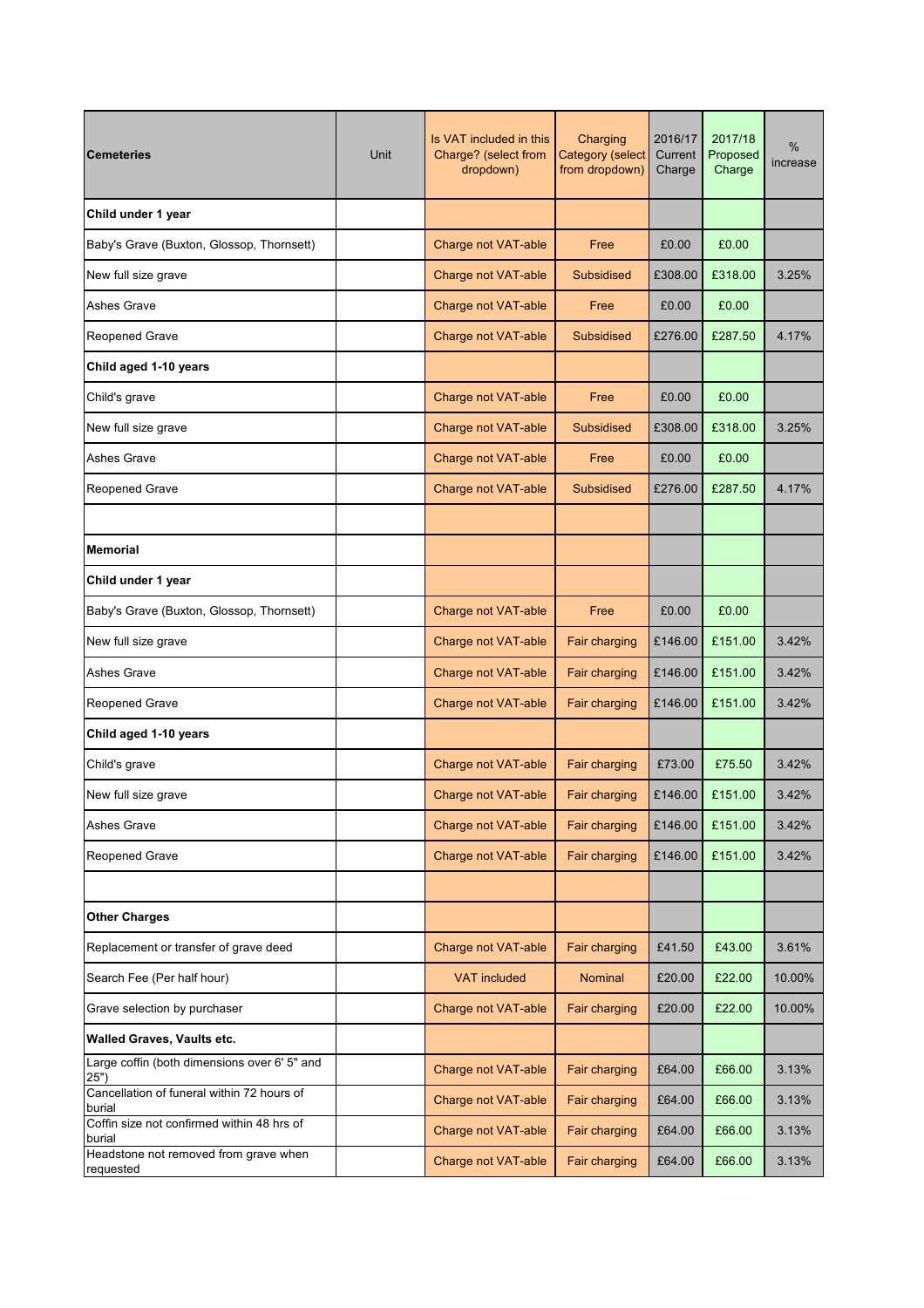| <b>Cemeteries</b>                                          | Unit | Is VAT included in this<br>Charge? (select from<br>dropdown) | Charging<br>Category (select<br>from dropdown) | 2016/17<br>Current<br>Charge | 2017/18<br>Proposed<br>Charge | $\%$<br>increase |
|------------------------------------------------------------|------|--------------------------------------------------------------|------------------------------------------------|------------------------------|-------------------------------|------------------|
| Paperwork not received in cemetery office<br>before burial |      | Charge not VAT-able                                          | Fair charging                                  | £64.00                       | £66.00                        | 3.13%            |
| Late arrival of funeral at cemetery (>30<br>minutes)       |      | Charge not VAT-able                                          | Fair charging                                  | £64.00                       | £66.00                        | 3.13%            |
|                                                            |      |                                                              |                                                |                              |                               |                  |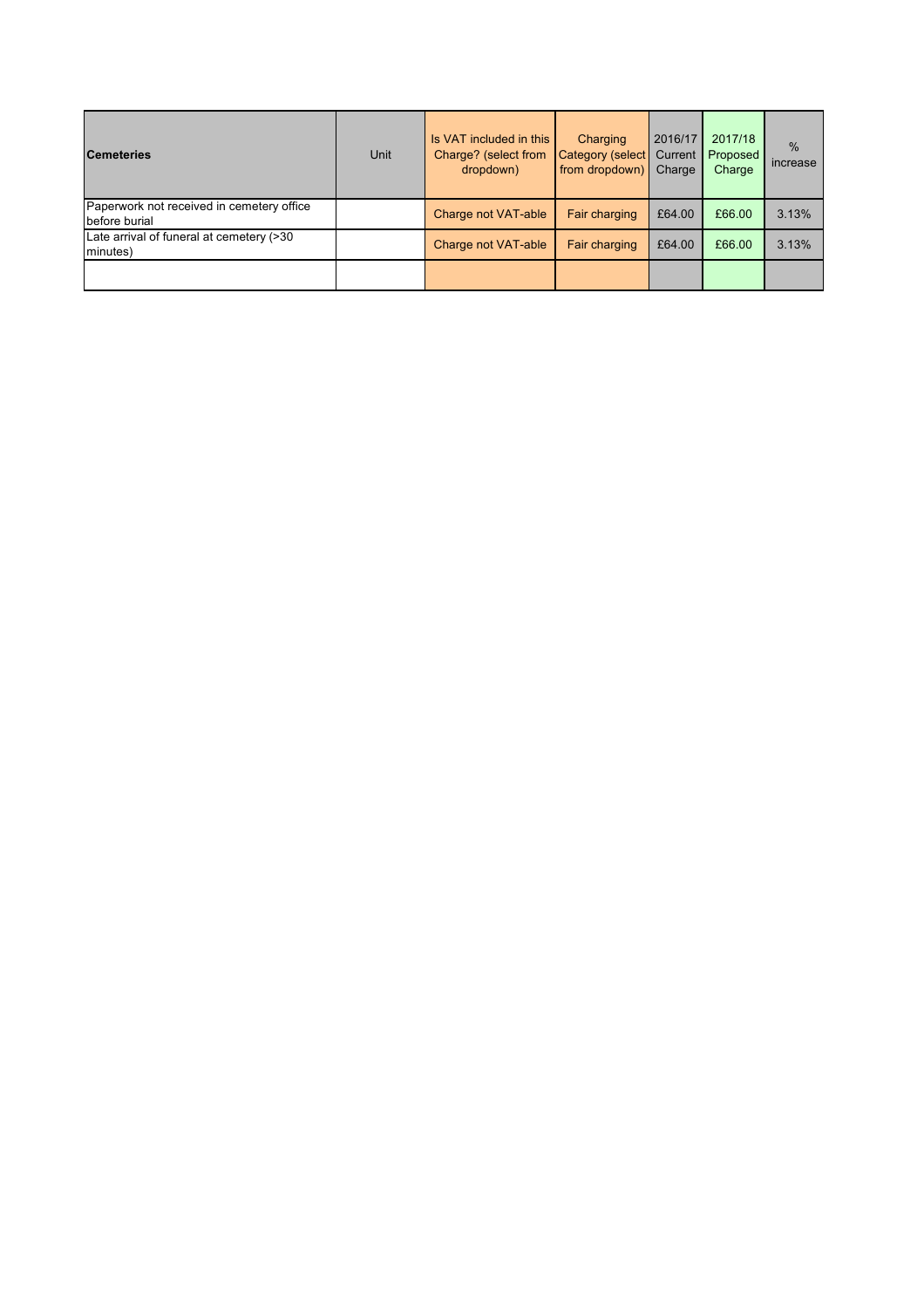| Leisure                          | Unit     | Is VAT included in this<br>Charge? (select from<br>dropdown) | Charging<br><b>Category (select</b><br>from dropdown) | 2016/17<br>Current<br>Charge | 2017/18<br>Proposed<br>Charge | %<br>increase |
|----------------------------------|----------|--------------------------------------------------------------|-------------------------------------------------------|------------------------------|-------------------------------|---------------|
|                                  |          |                                                              |                                                       |                              |                               |               |
| <b>Adult Swim</b>                |          | <b>VAT included</b>                                          | Fair charging                                         | £3.50                        | £3.60                         | 2.86%         |
| Junior Swim                      |          | <b>VAT included</b>                                          | Fair charging                                         | £2.10                        | £2.15                         | 2.38%         |
| <b>B</b> line Swim               |          | <b>VAT</b> included                                          | Fair charging                                         | £1.60                        | £1.65                         | 3.12%         |
| <b>Students</b>                  |          | <b>VAT</b> included                                          | Fair charging                                         | £2.10                        | £2.15                         | 2.38%         |
| OAP                              |          | <b>VAT</b> included                                          | Fair charging                                         | £2.50                        | £2.55                         | 2.00%         |
| Disabled                         |          | <b>VAT included</b>                                          | Fair charging                                         | £1.95                        | £2.00                         | 2.56%         |
| 50+ Swim                         |          | <b>VAT</b> included                                          | Fair charging                                         | £2.60                        | £2.65                         | 1.92%         |
| Under 8's Swim                   |          | <b>VAT</b> included                                          | Fair charging                                         | £0.00                        | £0.00                         |               |
| <b>Fitness Suite Peak casual</b> |          | <b>VAT included</b>                                          | Fair charging                                         | £5.70                        | £5.90                         | 3.51%         |
| Off Peak casual                  |          | <b>VAT included</b>                                          | Fair charging                                         | £5.00                        | £5.10                         | 2.00%         |
| Fitness Suite concession casual  |          | <b>VAT</b> included                                          | Fair charging                                         | £3.00                        | £3.00                         | 0.00%         |
| Membership admin fee             |          | <b>VAT included</b>                                          | Fair charging                                         | £25.00                       | £30.00                        | 20.00%        |
| Casual user induction            |          | <b>VAT</b> included                                          | Fair charging                                         | £25.00                       | £25.00                        | 0.00%         |
| Fitness assessments              |          | <b>VAT</b> included                                          | Fair charging                                         | £20.00                       | £20.00                        | 0.00%         |
| Aerobics                         |          | <b>VAT</b> included                                          | Fair charging                                         | £4.60                        | £4.70                         | 2.17%         |
| Sports Hall - GLC:               | Peak     | <b>VAT included</b>                                          | Fair charging                                         | £45.00                       | £46.00                        | 2.22%         |
|                                  | Off peak | <b>VAT included</b>                                          | Fair charging                                         | £25.00                       | £25.00                        | 0.00%         |
| Sport Hall - NMLC                |          | <b>VAT</b> included                                          | Fair charging                                         | £55.00                       | £55.00                        | 0.00%         |
| Badminton:                       | Peak     | <b>VAT</b> included                                          | Fair charging                                         | £10.00                       | £10.20                        | 2.00%         |
|                                  | Off peak | <b>VAT included</b>                                          | Fair charging                                         | £5.80                        | £6.00                         | 3.45%         |
| Squash:                          | Peak     | <b>VAT included</b>                                          | Fair charging                                         | £6.70                        | £6.80                         | 1.49%         |
|                                  | Off peak | <b>VAT</b> included                                          | Fair charging                                         | £4.70                        | £4.80                         | 2.13%         |
| Junior recreation                |          | <b>VAT included</b>                                          | Fair charging                                         | £0.00                        | £0.00                         |               |
| Climbing wall                    |          | <b>VAT included</b>                                          | Fair charging                                         | £4.00                        | £4.00                         | 0.00%         |
| Studio - GLC                     |          | <b>VAT included</b>                                          | Fair charging                                         | £20.00                       | £20.00                        | 0.00%         |
| Table tennis                     |          | <b>VAT included</b>                                          | Fair charging                                         | £4.90                        | £5.00                         | 2.04%         |
| 50+ Stretch                      |          | <b>VAT</b> included                                          | Fair charging                                         | £2.50                        | £2.70                         | 8.00%         |
| 50+ Badminton                    |          | <b>VAT included</b>                                          | Fair charging                                         | £2.50                        | £2.70                         | 8.00%         |
| <b>B Line Rec</b>                |          | <b>VAT included</b>                                          | Fair charging                                         | £2.50                        | £2.50                         | $0.00\%$      |
| Gold card Rec                    |          | <b>VAT included</b>                                          | Fair charging                                         | £2.25                        | £2.30                         | 2.22%         |
| Equipment hire                   |          | <b>VAT included</b>                                          | Fair charging                                         | £1.90                        | £1.90                         | $0.00\%$      |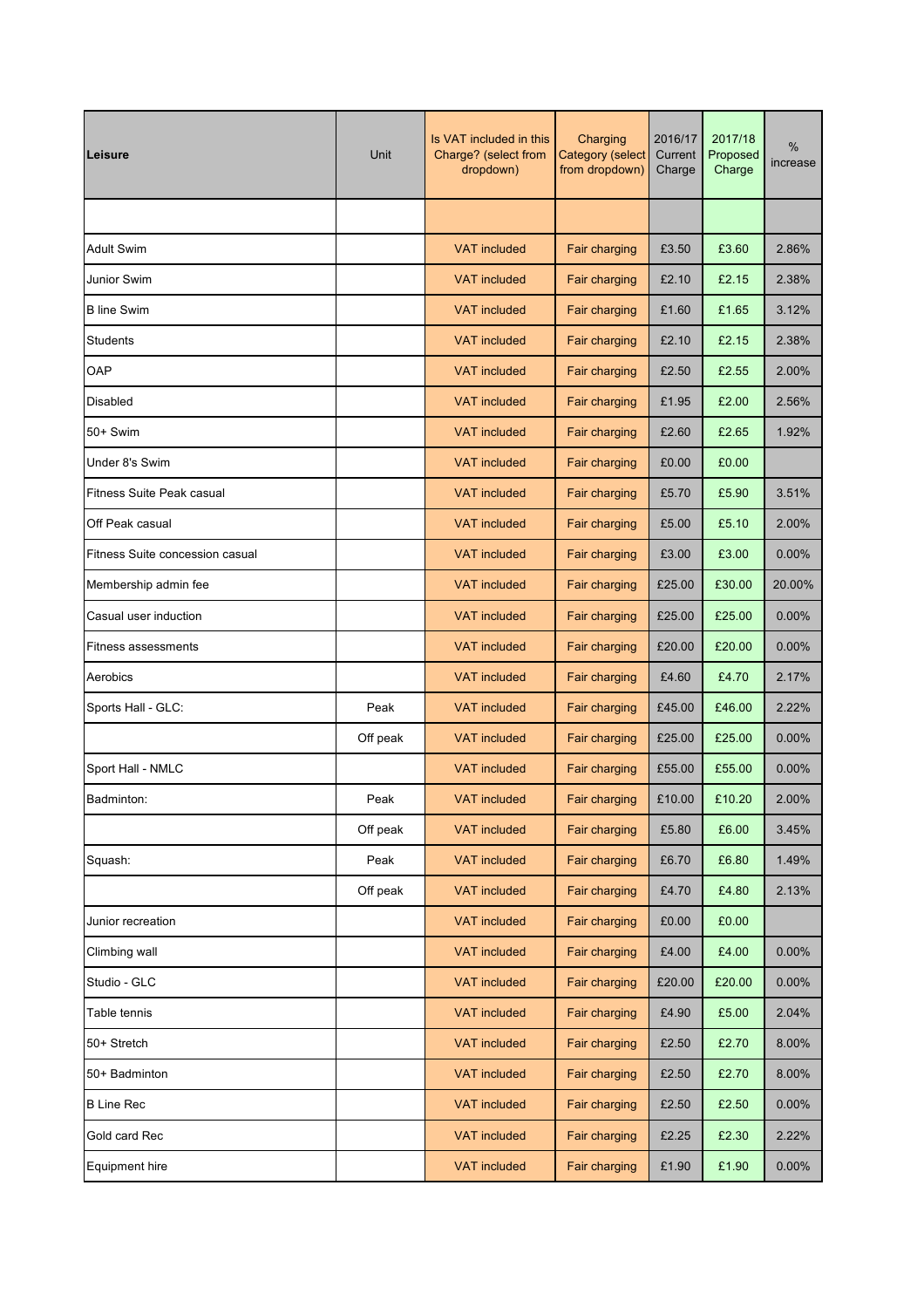| Leisure                                 | Unit                | Is VAT included in this<br>Charging<br>Charge? (select from<br>Category (select<br>from dropdown)<br>dropdown) |               | 2016/17<br>Current<br>Charge | 2017/18<br>Proposed<br>Charge | %<br>increase |
|-----------------------------------------|---------------------|----------------------------------------------------------------------------------------------------------------|---------------|------------------------------|-------------------------------|---------------|
| Aqua Fit - Glossop Pool                 | 45 minutes          | <b>VAT included</b>                                                                                            | Fair charging | £3.85                        | £3.95                         | 2.60%         |
| Aqua Fit                                |                     | <b>VAT included</b>                                                                                            | Fair charging | £4.60                        | £4.70                         | 2.17%         |
| Monthly Direct Debit - Swimming Lessons |                     | <b>VAT included</b>                                                                                            | Fair charging | £22.00                       | £22.50                        | 2.27%         |
| 15 week advance payment                 |                     | <b>VAT included</b>                                                                                            | Fair charging | £76.50                       | £78.26                        | 2.30%         |
| Administration fee (new enrolments)     |                     | <b>VAT included</b>                                                                                            | Fair charging | £15.00                       | £15.00                        | 0.00%         |
| <b>Private Swimming Lessons</b>         | One-off             | <b>VAT included</b>                                                                                            | Fair charging | £50.00                       | £52.00                        | 4.00%         |
| <b>Health &amp; Fitness Prices</b>      |                     |                                                                                                                |               |                              |                               |               |
| Single:                                 | <b>Direct Debit</b> | <b>VAT</b> included                                                                                            | Fair charging | £33.25                       | £34.00                        | 2.26%         |
|                                         | Advance             | <b>VAT included</b>                                                                                            | Fair charging | £332.50                      | £340.00                       | 2.26%         |
| Joint:                                  | Direct Debit        | <b>VAT included</b>                                                                                            | Fair charging | £59.85                       | £61.20                        | 2.26%         |
|                                         | Advance             | <b>VAT included</b>                                                                                            | Fair charging | £599.00                      | £612.00                       | 2.17%         |
| Family:                                 | Direct Debit        | <b>VAT included</b>                                                                                            | Fair charging | £66.50                       | £68.00                        | 2.26%         |
|                                         | Advance             | <b>VAT included</b>                                                                                            | Fair charging | £665.00                      | £680.00                       | 2.26%         |
| Junior:                                 | <b>Direct Debit</b> | <b>VAT included</b>                                                                                            | Fair charging | £16.00                       | £16.25                        | 1.56%         |
|                                         | Advance             | <b>VAT included</b>                                                                                            | Fair charging | £160.00                      | £163.00                       | 1.88%         |
| Concession:                             | Direct Debit        | <b>VAT included</b>                                                                                            | Fair charging | £26.00                       | £26.50                        | 1.92%         |
|                                         | Advance             | <b>VAT included</b>                                                                                            | Fair charging | £260.00                      | £265.00                       | 1.92%         |
| Swim only:                              | <b>Direct Debit</b> | <b>VAT included</b>                                                                                            | Fair charging | £20.00                       | £20.40                        | 2.00%         |
|                                         | Advance             | <b>VAT</b> included                                                                                            | Fair charging | £200.00                      | £204.00                       | 2.00%         |
| Swim only concession:                   | Direct Debit        | <b>VAT</b> included                                                                                            | Fair charging | £16.60                       | £16.80                        | 1.20%         |
|                                         | Advance             | <b>VAT included</b>                                                                                            | Fair charging | £165.00                      | £168.00                       | 1.82%         |
|                                         |                     |                                                                                                                |               |                              |                               |               |
| <b>Buxton Pool</b>                      |                     |                                                                                                                |               |                              |                               |               |
| Pool Hire                               |                     | <b>VAT included</b>                                                                                            | Fair charging | £56.10                       | £57.00                        | 1.60%         |
| <b>Teaching Pool</b>                    |                     | <b>VAT included</b>                                                                                            | Fair charging | £43.50                       | £44.00                        | 1.15%         |
| <b>Activity Room</b>                    |                     | <b>VAT included</b>                                                                                            | Fair charging | £21.90                       | £22.50                        | 2.74%         |
|                                         |                     |                                                                                                                |               |                              |                               |               |
| Glossop Pool & New Mills Leisure Centre |                     |                                                                                                                |               |                              |                               |               |
| Pool Hire                               |                     | <b>VAT</b> included                                                                                            | Fair charging | £55.60                       | £57.00                        | 2.52%         |
| <b>Attendant Rate</b>                   |                     | <b>VAT included</b>                                                                                            | Fair charging | £19.20                       | £22.00                        | 14.58%        |
|                                         |                     |                                                                                                                |               |                              |                               |               |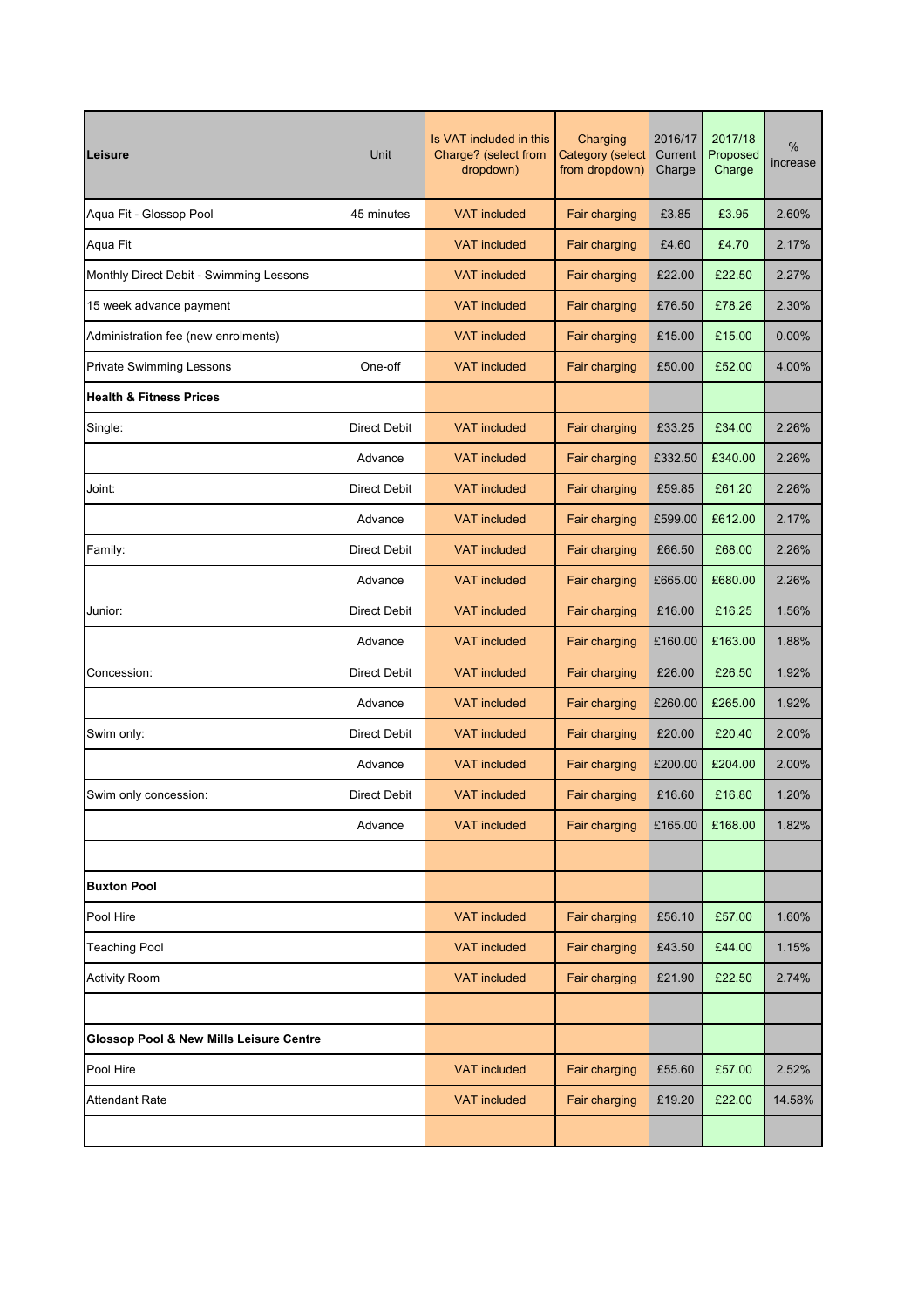| <b>Street Scene</b>                                             | Unit     | Is VAT included in this<br>Charge? (select from<br>dropdown) | Charging<br>Category (select<br>from dropdown) | 2016/17<br>Current<br>Charge | 2017/18<br>Proposed<br>Charge | $\frac{0}{0}$<br>increase |
|-----------------------------------------------------------------|----------|--------------------------------------------------------------|------------------------------------------------|------------------------------|-------------------------------|---------------------------|
|                                                                 |          |                                                              |                                                |                              |                               |                           |
| Street Signs - Developers                                       |          | <b>VAT</b> included                                          | Fair charging                                  | £300.00                      | £300.00                       | $0.00\%$                  |
| Carnivals: (quote plus hourly charge)                           | Quote    | <b>VAT included</b><br>Fair charging                         |                                                | £20.00                       | £22.50                        | 12.50%                    |
| Private sweeps                                                  | Per hour | <b>VAT</b> included                                          | Fair charging                                  | £45.00                       | £47.50                        | 5.56%                     |
| Private picks                                                   | Per hour | <b>VAT</b> included                                          | Fair charging                                  | £45.00                       | £47.50                        | 5.56%                     |
| Poll booths for Parishes, Town Councils and<br>barrier erection | Per hour | <b>VAT</b> included                                          | Fair charging                                  | £45.00                       | £47.50                        | 5.56%                     |
| Parish Council Works                                            | Per hour | <b>VAT</b> included                                          | Fair charging                                  | £45.00                       | £47.50                        | 5.56%                     |
| Private removal of Asbestos: (quote plus<br>hourly charge)      | Quote    | <b>VAT included</b>                                          | <b>Fair charging</b>                           | £20.00                       | £22.50                        | 12.50%                    |
| Graffiti: (quote plus hourly charge)                            | Quote    | <b>VAT included</b>                                          | Fair charging                                  | £20.00                       | £22.50                        | 12.50%                    |
| Gritting                                                        | Per hour | <b>VAT</b> included                                          | <b>Fair charging</b>                           | £45.00                       | £47.50                        | 5.56%                     |
|                                                                 |          |                                                              |                                                |                              |                               |                           |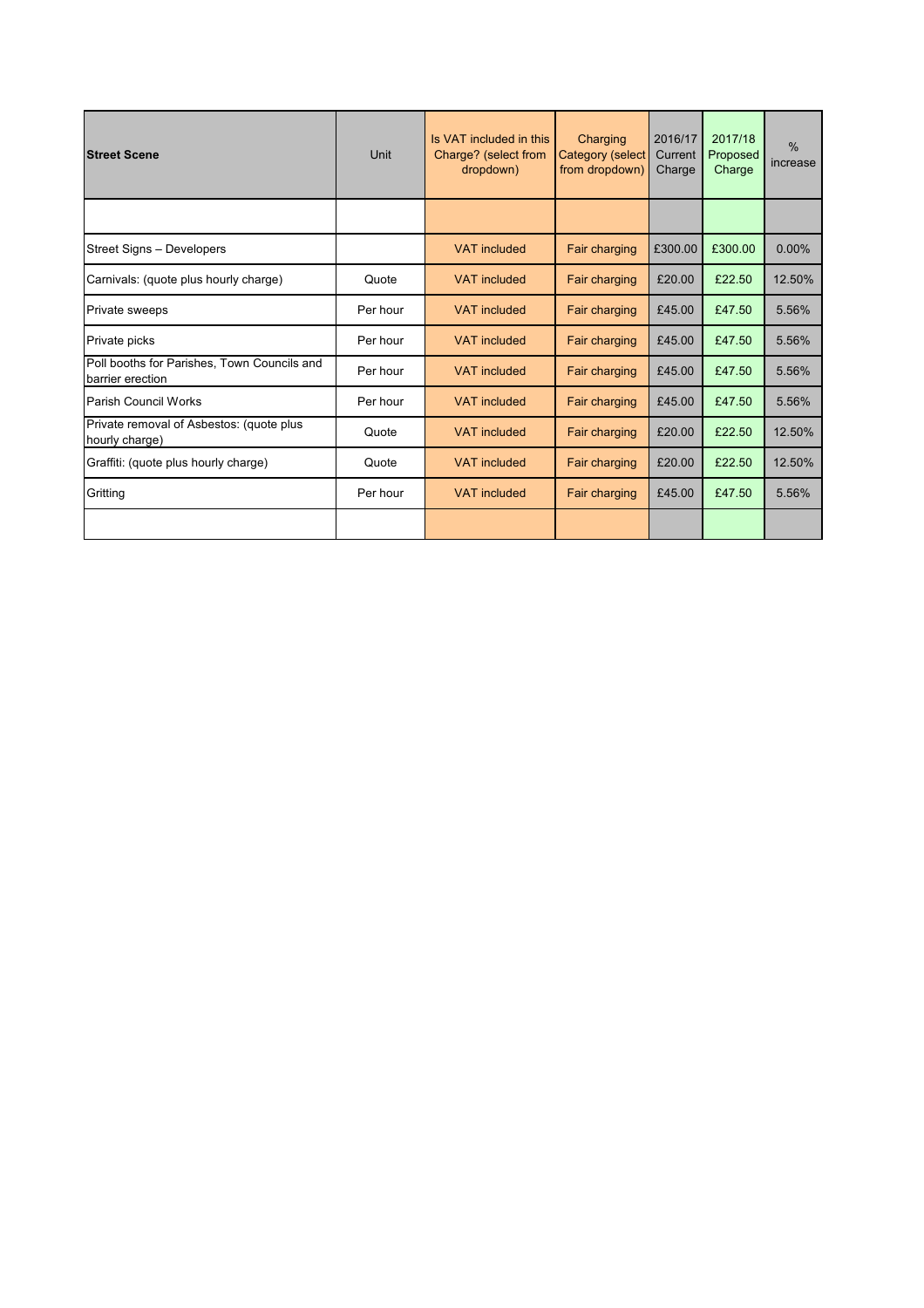| <b>Horticulture</b>                              | Unit          | Is VAT included in this<br>Charging<br>Charge? (select from<br><b>Category (select</b><br>from dropdown)<br>dropdown) |                        | 2016/17<br>Current<br>Charge | 2017/18<br>Proposed<br>Charge | %<br>increase |
|--------------------------------------------------|---------------|-----------------------------------------------------------------------------------------------------------------------|------------------------|------------------------------|-------------------------------|---------------|
| Horticulture                                     |               |                                                                                                                       |                        |                              |                               |               |
| Copy of Tree Preservation Order                  | Per hard copy | Charge not VAT-able                                                                                                   | <b>Full commercial</b> | £30.00                       | £30.00                        | $0.00\%$      |
|                                                  |               |                                                                                                                       |                        |                              |                               |               |
| Pitch Hire - Junior Team                         | Per team      | Charge not VAT-able                                                                                                   | Fair charging          | £234.00                      | £240.00                       | 2.56%         |
| Pitch Hire - Adult Team                          | Per team      | Charge not VAT-able                                                                                                   | Fair charging          | £350.00                      | £360.00                       | 2.86%         |
| <b>High Hedges</b>                               |               |                                                                                                                       |                        |                              |                               |               |
| <b>High Hedge Complaints</b>                     | Per complaint | Charge not VAT-able                                                                                                   | Fair charging          | £500.00                      | £500.00                       | 0.00%         |
| <b>Parks &amp; Open Space Concession</b>         |               |                                                                                                                       |                        |                              |                               |               |
| Sport / Fitness Classes                          | Per session   | Charge not VAT-able                                                                                                   | Fair charging          | £6.50                        | £6.60                         | 1.54%         |
| Park /Open Space Event Charges                   |               |                                                                                                                       |                        |                              |                               |               |
| Commercial Fairs - Small (< 10 items)            | Admin Fee     | Charge not VAT-able                                                                                                   | <b>Full commercial</b> | £50.00                       | £50.00                        | $0.00\%$      |
| Commercial Fairs - Small (< 10 items)            | Day Rate      | Charge not VAT-able                                                                                                   | <b>Full commercial</b> | £200.00                      | £200.00                       | 0.00%         |
| Commercial Fairs - Large (> 10 Items)            | Admin Fee     | Charge not VAT-able                                                                                                   | <b>Full commercial</b> | £100.00                      | £100.00                       | 0.00%         |
| Commercial Fairs - Large (> 10 Items)            | Day Rate      | Charge not VAT-able                                                                                                   | <b>Full commercial</b> | £385.00                      | £385.00                       | 0.00%         |
| Commercial Circus - Small (1-300)                | Admin Fee     | Charge not VAT-able                                                                                                   | <b>Full commercial</b> | £50.00                       | £50.00                        | 0.00%         |
| Commercial Circus - Small (1-300)                | Day Rate      | Charge not VAT-able                                                                                                   | <b>Full commercial</b> | £125.00                      | £125.00                       | 0.00%         |
| Commercial Circus - Large (300 +)                | Admin Fee     | Charge not VAT-able                                                                                                   | <b>Full commercial</b> | £100.00                      | £100.00                       | 0.00%         |
| Commercial Circus - Large (300 +)                | Day Rate      | Charge not VAT-able                                                                                                   | Full commercial        | £340.00                      | £340.00                       | $0.00\%$      |
| Commercial Event - Small (1-500)                 | Admin Fee     | Charge not VAT-able                                                                                                   | <b>Full commercial</b> | £50.00                       | £50.00                        | 0.00%         |
| Commercial Event - Small (1-500)                 | Day Rate      | Charge not VAT-able                                                                                                   | <b>Full commercial</b> | £120.00                      | £120.00                       | $0.00\%$      |
| Commercial Event - Medium (A) (500 - 1000)       | Admin Fee     | Charge not VAT-able                                                                                                   | <b>Full commercial</b> | £75.00                       | £75.00                        | 0.00%         |
| Commercial Event - Medium (A) (500 - 1000)       | Day Rate      | Charge not VAT-able                                                                                                   | <b>Full commercial</b> | £240.00                      | £240.00                       | 0.00%         |
| Commercial Event - Medium (B) (1000 - 2000)      | Admin Fee     | Charge not VAT-able                                                                                                   | Full commercial        | £100.00                      | £100.00                       | 0.00%         |
| Commercial Event - Medium (B) (1000 - 2000)      | Day Rate      | Charge not VAT-able                                                                                                   | Full commercial        | £360.00                      | £360.00                       | $0.00\%$      |
| Commercial Event - Large (2000 - 5000)           | Admin Fee     | Charge not VAT-able                                                                                                   | <b>Full commercial</b> | £200.00                      | £200.00                       | $0.00\%$      |
| Commercial Event - Large (2000 - 5000)           | Day Rate      | Charge not VAT-able                                                                                                   | <b>Full commercial</b> | £485.00                      | £485.00                       | 0.00%         |
| Commercial Event - Very Large (5000 -<br>10,000) | Admin Fee     | Charge not VAT-able                                                                                                   | <b>Full commercial</b> | £250.00                      | £250.00                       | $0.00\%$      |
| Commercial Event - Very Large (5000 -<br>10,000  | Day Rate      | Charge not VAT-able                                                                                                   | <b>Full commercial</b> | £630.00                      | £630.00                       | 0.00%         |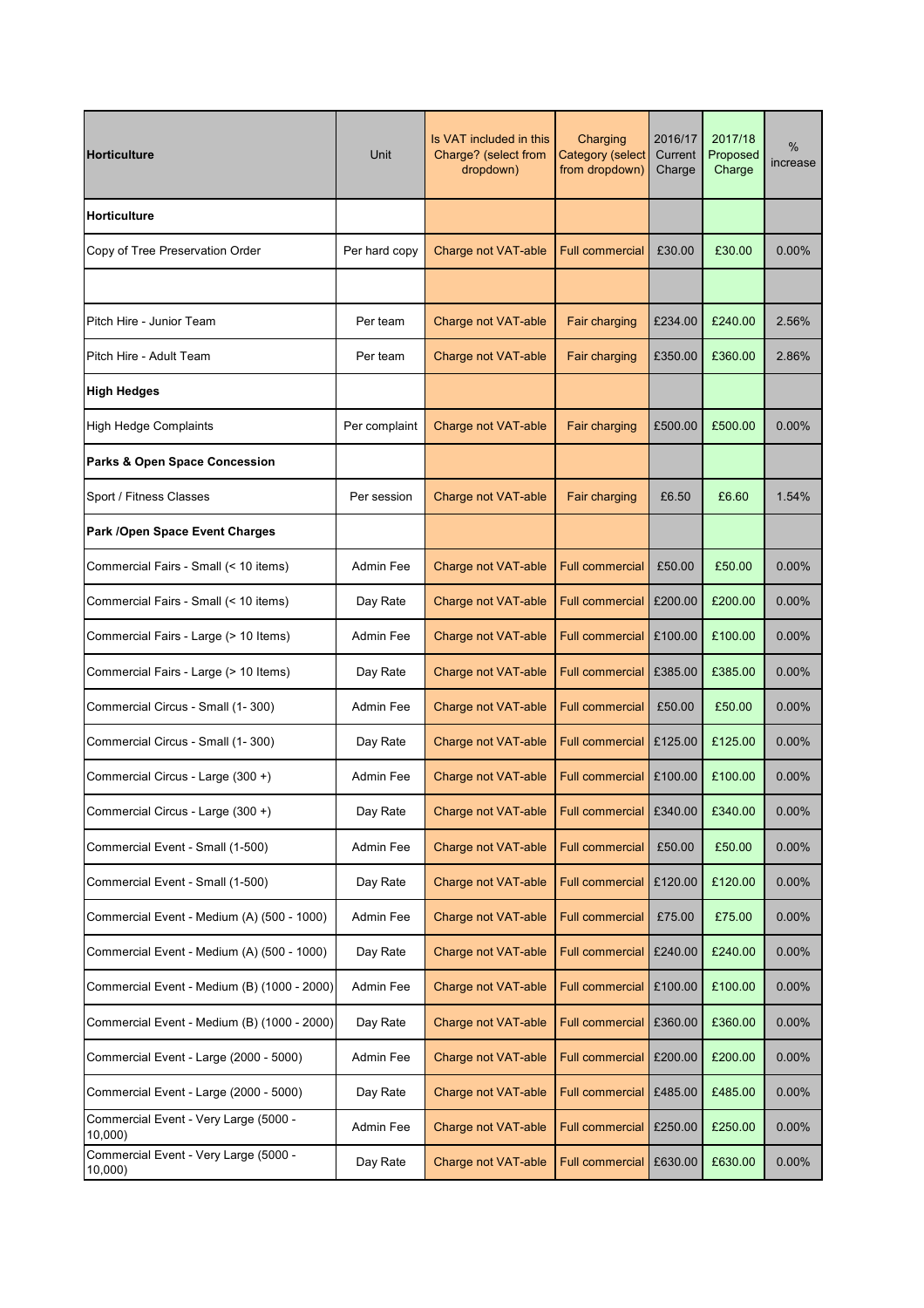| <b>Horticulture</b>                                       | Unit                  | Is VAT included in this<br>Charging<br>Charge? (select from<br><b>Category (select</b><br>from dropdown)<br>dropdown) |                        | 2016/17<br>Current<br>Charge | 2017/18<br>Proposed<br>Charge | %<br>increase |
|-----------------------------------------------------------|-----------------------|-----------------------------------------------------------------------------------------------------------------------|------------------------|------------------------------|-------------------------------|---------------|
| Commercial Event - Major (+ 10,000)                       | Admin Fee             | <b>Charge not VAT-able</b>                                                                                            | <b>Full commercial</b> | £500.00                      | £500.00                       | 0.00%         |
| Commercial Event - Major (+ 10,000)                       | Day Rate              | Charge not VAT-able                                                                                                   | <b>Full commercial</b> | £925.00                      | £925.00                       | $0.00\%$      |
| Charitable Event - Some Commercial<br>Activity<1500       | Admin Fee             | Charge not VAT-able                                                                                                   | <b>Subsidised</b>      | £25.00                       | £25.00                        | 0.00%         |
| Charitable Event - Some Commercial<br>Activity>1500       | Admin Fee             | Charge not VAT-able                                                                                                   | <b>Subsidised</b>      | £75.00                       | £75.00                        | 0.00%         |
| <b>Community Event -Some Commercial Activity</b><br><1500 | Admin Fee             | Charge not VAT-able                                                                                                   | <b>Subsidised</b>      | £25.00                       | £25.00                        | 0.00%         |
| Community Event - Some Commercial Activity<br>>1500       | Admin Fee             | Charge not VAT-able<br><b>Subsidised</b>                                                                              |                        | £75.00                       | £75.00                        | 0.00%         |
| Charitable Event - No commercial activity                 | Admin Fee             | Charge not VAT-able                                                                                                   | Free                   |                              | £0.00                         |               |
| Community Event -No Commercial Activity                   | Admin Fee             | Charge not VAT-able                                                                                                   | Free                   | £0.00                        | £0.00                         |               |
| <b>Commercial Filming</b>                                 | Admin Fee             | Charge not VAT-able                                                                                                   | <b>Full commercial</b> |                              | £50.00                        | 0.00%         |
| <b>Commercial Filming</b>                                 | Day Rate              | Charge not VAT-able                                                                                                   | <b>Full commercial</b> | £600.00                      | £600.00                       | $0.00\%$      |
| Commercial photo shoot                                    | Admin Fee             | Charge not VAT-able                                                                                                   | <b>Full commercial</b> | £50.00                       | £50.00                        | $0.00\%$      |
| Commercial photo shoot                                    | Half Day Rate         | Charge not VAT-able                                                                                                   | <b>Full commercial</b> | £300.00                      | £300.00                       | 0.00%         |
| <b>Discretionary Commercial Event</b>                     | Admin Fee             | <b>Charge not VAT-able</b>                                                                                            | Fair charging          | £50.00                       | £50.00                        | 0.00%         |
| <b>Discretionary Commercial Event</b>                     | Day Rate              | Charge not VAT-able                                                                                                   | Fair charging          | £60.00                       | £60.00                        | 0.00%         |
| <b>Educational Establishments</b>                         | Admin Fee             | Charge not VAT-able                                                                                                   | Free                   | £0.00                        | £0.00                         |               |
| Catering concessions - lesiure sites                      | Admin Fee             | Charge not VAT-able                                                                                                   | <b>Full commercial</b> |                              | £50.00                        |               |
| Catering concessions - lesiure sites                      | Per Day               | Charge not VAT-able                                                                                                   | <b>Full commercial</b> |                              | £20.00                        |               |
| New sites for concessions - amusements                    | Admin Fee             | Charge not VAT-able                                                                                                   | <b>Full commercial</b> |                              | £50.00                        |               |
| New sites for concessions - amusements                    | Per day / Per<br>item | Charge not VAT-able                                                                                                   | <b>Full commercial</b> |                              | £30.00                        |               |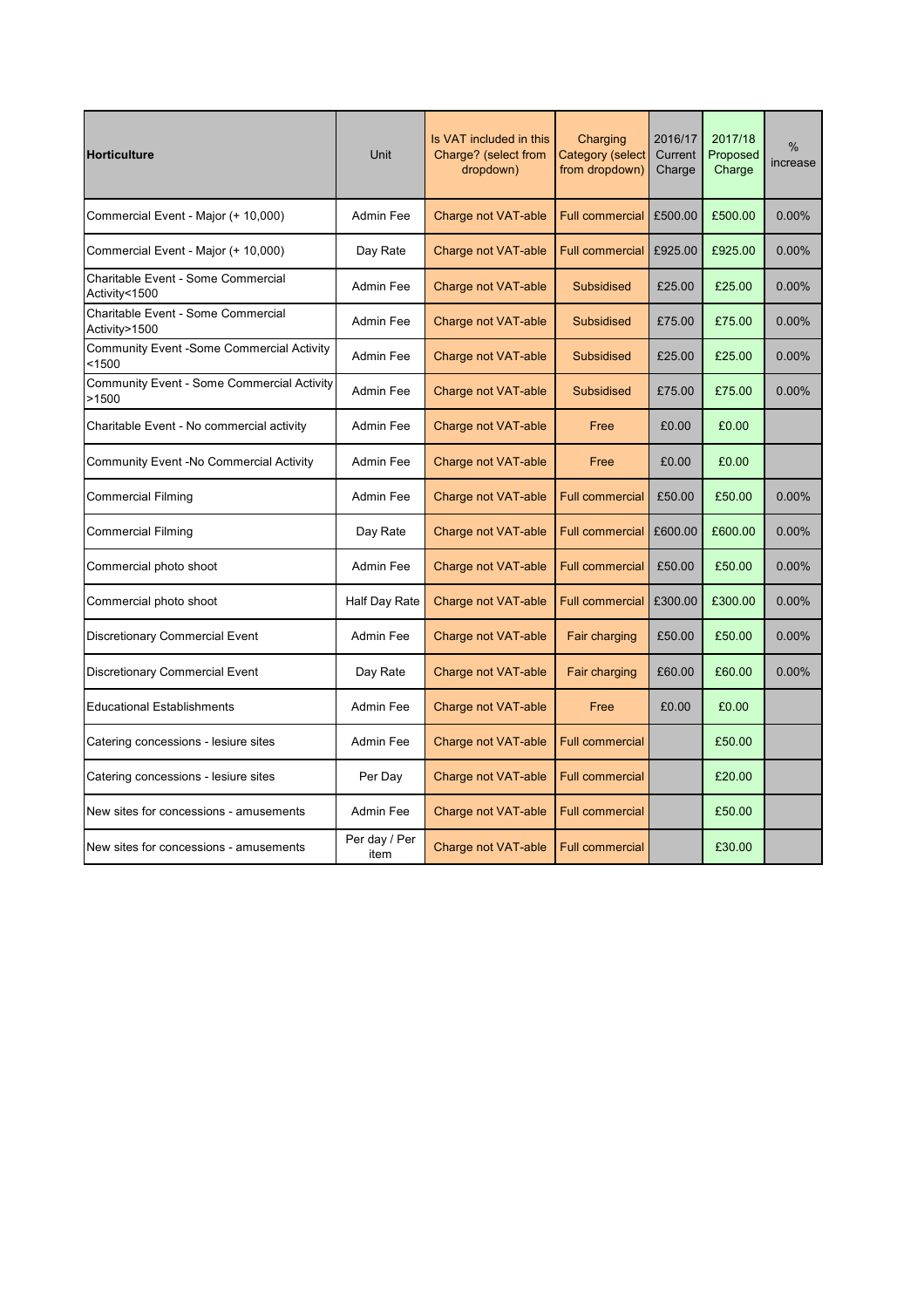| <b>Car Parks</b>                                                                                                                                    | Unit         | Is VAT included in this<br>Charging<br>Charge? (select from<br><b>Category</b> (select<br>from dropdown)<br>dropdown) |               | 2016/17<br>Current<br>Charge | 2017/18<br>Proposed<br>Charge | %<br>increase |
|-----------------------------------------------------------------------------------------------------------------------------------------------------|--------------|-----------------------------------------------------------------------------------------------------------------------|---------------|------------------------------|-------------------------------|---------------|
| <b>Season Tickets</b>                                                                                                                               |              |                                                                                                                       |               |                              |                               |               |
| Type A - Season tickets for use on HPBC Car<br>Parks excl. Spring Gardens Centre Car Park,<br>Buxton and Municipal Buildings Car Park,<br>Glossop   | Per quarter  | <b>VAT included</b>                                                                                                   | Fair charging | £100.00                      | £100.00                       | 0.00%         |
| Type B - Use restricted to New Mills Torr Top<br><b>Car Park</b>                                                                                    | Per quarter  | <b>VAT included</b>                                                                                                   | Fair charging | £75.00                       | £75.00                        | 0.00%         |
| Type C - Use restricted to Bernard Street &<br>Edward Street Car Parks, Glossop                                                                     | Per quarter  | <b>VAT</b> included                                                                                                   | Fair charging | £50.00                       | £50.00                        | 0.00%         |
| <b>Other Season Tickets</b>                                                                                                                         |              |                                                                                                                       |               |                              |                               |               |
| For use exclusively on Upper Deck of the<br>Pavilion Gardens Car Park in Buxton -<br>Monday to Friday during term-time<br>(September to June) only: |              |                                                                                                                       |               |                              |                               |               |
| Derby University (Buxton Campus) Staff and<br><b>Students</b>                                                                                       | Full period  | <b>VAT included</b>                                                                                                   | Fair charging | £150.00                      | £150.00                       | 0.00%         |
| <b>Other Car Park Users</b>                                                                                                                         | Full period  | <b>VAT</b> included                                                                                                   | Fair charging | £175.00                      | £175.00                       | 0.00%         |
|                                                                                                                                                     |              |                                                                                                                       |               |                              |                               |               |
| Pay and Display                                                                                                                                     |              |                                                                                                                       |               |                              |                               |               |
| <b>Buxton: Market Street</b>                                                                                                                        | Up to 1 hour | <b>VAT included</b>                                                                                                   | Fair charging | £0.80                        | £0.80                         | 0.00%         |
|                                                                                                                                                     | 1-2 hours    | <b>VAT</b> included                                                                                                   | Fair charging | £1.40                        | £1.40                         | 0.00%         |
|                                                                                                                                                     | 2-4 hours    | <b>VAT included</b>                                                                                                   | Fair charging | £2.70                        | £2.70                         | 0.00%         |
|                                                                                                                                                     | Over 4 hours | <b>VAT included</b>                                                                                                   | Fair charging | £3.50                        | £3.50                         | 0.00%         |
|                                                                                                                                                     |              |                                                                                                                       |               |                              |                               |               |
| <b>Buxton: Market Place</b>                                                                                                                         | Up to 1 hour | <b>VAT</b> included                                                                                                   | Fair charging | £0.80                        | £0.80                         | 0.00%         |
|                                                                                                                                                     | 1-2 hours    | <b>VAT</b> included                                                                                                   | Fair charging | £1.40                        | £1.40                         | 0.00%         |
|                                                                                                                                                     | 2-4 hours    | VAT included                                                                                                          | Fair charging | £2.70                        | £2.70                         | 0.00%         |
|                                                                                                                                                     | Over 4 hours | <b>VAT included</b>                                                                                                   | Fair charging | £3.50                        | £3.50                         | $0.00\%$      |
|                                                                                                                                                     |              |                                                                                                                       |               |                              |                               |               |
| <b>Buxton: The Slopes</b>                                                                                                                           | Up to 1 hour | <b>VAT included</b>                                                                                                   | Fair charging | £0.80                        | £0.80                         | 0.00%         |
|                                                                                                                                                     | 1-2 hours    | <b>VAT included</b>                                                                                                   | Fair charging | £1.40                        | £1.40                         | 0.00%         |
|                                                                                                                                                     | 2-4 hours    | <b>VAT</b> included                                                                                                   | Fair charging | £2.70                        | £2.70                         | 0.00%         |
|                                                                                                                                                     | Over 4 hours | <b>VAT</b> included                                                                                                   | Fair charging | £3.50                        | £3.50                         | 0.00%         |
|                                                                                                                                                     |              |                                                                                                                       |               |                              |                               |               |
| Buxton: Eagle Parade                                                                                                                                | Up to 1 hour | <b>VAT included</b>                                                                                                   | Fair charging | £0.80                        | £0.80                         | $0.00\%$      |
|                                                                                                                                                     | 1-2 hours    | <b>VAT</b> included                                                                                                   | Fair charging | £1.40                        | £1.40                         | 0.00%         |
|                                                                                                                                                     | 2-4 hours    | <b>VAT included</b>                                                                                                   | Fair charging | £2.70                        | £2.70                         | 0.00%         |
|                                                                                                                                                     | Over 4 hours | <b>VAT included</b>                                                                                                   | Fair charging | £3.50                        | £3.50                         | 0.00%         |
|                                                                                                                                                     |              |                                                                                                                       |               |                              |                               |               |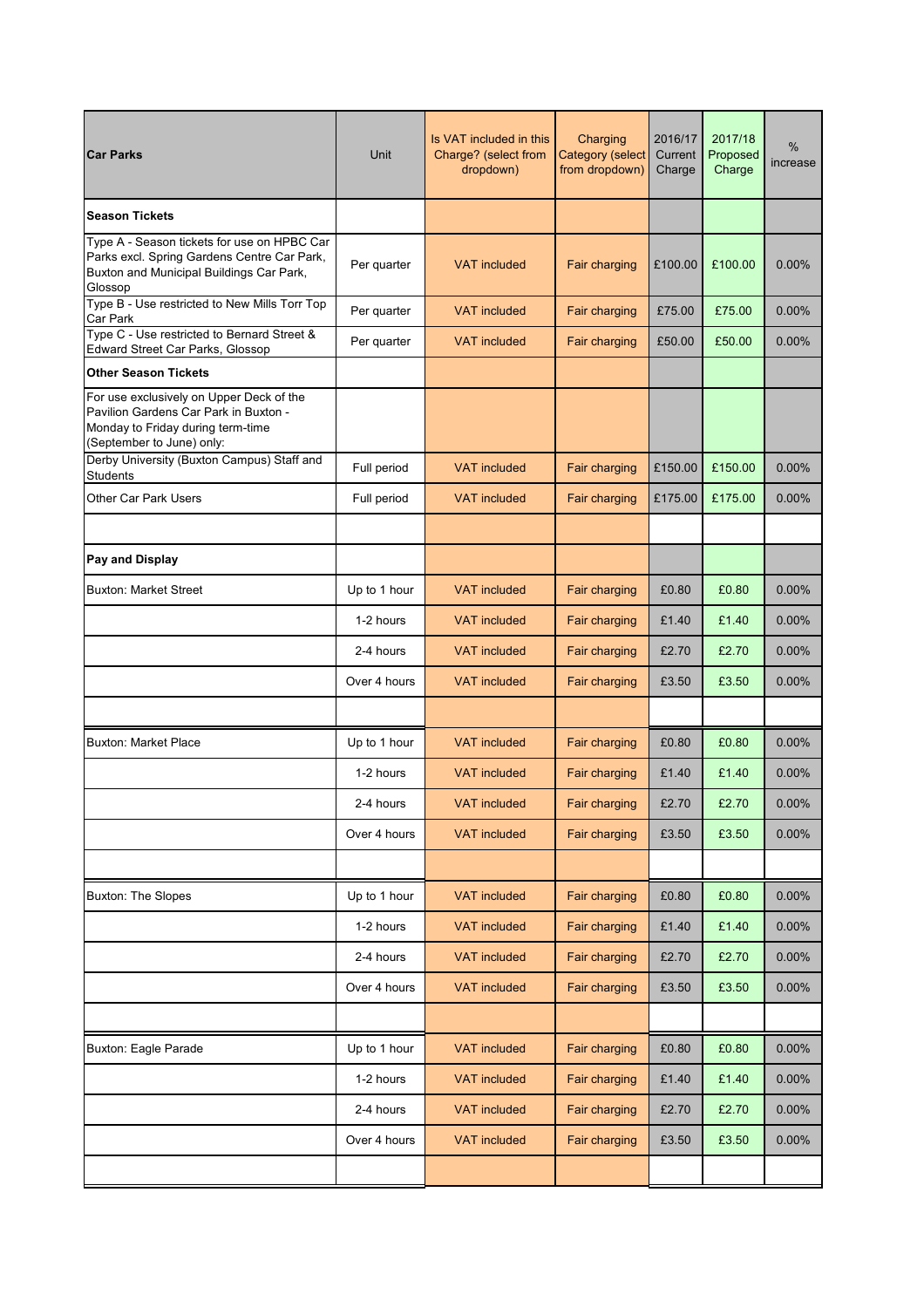| <b>Car Parks</b>                           | <b>Unit</b>   | Is VAT included in this<br>Charging<br>Charge? (select from<br><b>Category (select</b><br>from dropdown)<br>dropdown) |               | 2016/17<br>Current<br>Charge | 2017/18<br>Proposed<br>Charge | %<br>increase |
|--------------------------------------------|---------------|-----------------------------------------------------------------------------------------------------------------------|---------------|------------------------------|-------------------------------|---------------|
| <b>Buxton:South Street</b>                 | Up to 1 hour  | <b>VAT included</b>                                                                                                   | Fair charging | £0.80                        | £0.80                         | 0.00%         |
|                                            | 1-2 hours     | <b>VAT included</b>                                                                                                   | Fair charging | £1.40                        | £1.40                         | 0.00%         |
|                                            | 2-4 hours     | <b>VAT included</b>                                                                                                   | Fair charging | £2.70                        | £2.70                         | 0.00%         |
|                                            | Over 4 hours  | <b>VAT included</b>                                                                                                   | Fair charging | £3.50                        | £3.50                         | 0.00%         |
|                                            |               |                                                                                                                       |               |                              |                               |               |
| <b>Buxton: Bridge Street</b>               | Up to 1 hour  | <b>VAT included</b>                                                                                                   | Fair charging | £0.80                        | £0.80                         | 0.00%         |
|                                            | 1-2 hours     | <b>VAT included</b>                                                                                                   | Fair charging | £1.40                        | £1.40                         | $0.00\%$      |
|                                            | 2-4 hours     | <b>VAT included</b>                                                                                                   | Fair charging | £2.70                        | £2.70                         | 0.00%         |
|                                            | Over 4 hours  | <b>VAT</b> included                                                                                                   | Fair charging | £3.50                        | £3.50                         | 0.00%         |
|                                            |               |                                                                                                                       |               |                              |                               |               |
| Buxton: Sylvan Park:                       | Up to 1 hour  | <b>VAT included</b>                                                                                                   | Fair charging | £0.80                        | £0.80                         | 0.00%         |
| Cars                                       | 1-2 hours     | <b>VAT</b> included                                                                                                   | Fair charging | £1.40                        | £1.40                         | 0.00%         |
|                                            | 2-4 hours     | <b>VAT</b> included                                                                                                   | Fair charging | £2.70                        | £2.70                         | 0.00%         |
|                                            | Over 4 hours  | <b>VAT included</b>                                                                                                   | Fair charging | £3.50                        | £3.50                         | 0.00%         |
| Coaches                                    | Up to 4 hours | <b>VAT included</b>                                                                                                   | Fair charging | £5.00                        | £5.00                         | 0.00%         |
|                                            | Over 4 hours  | <b>VAT included</b>                                                                                                   | Fair charging | £10.00                       | £10.00                        | 0.00%         |
| Goods Vehicles                             |               | <b>VAT</b> included                                                                                                   | Fair charging | £6.00                        | £6.00                         | 0.00%         |
|                                            |               |                                                                                                                       |               |                              |                               |               |
| <b>Buxton Pavilion Gardens</b>             | Up to 1 hour  | <b>VAT included</b>                                                                                                   | Fair charging | £1.20                        | £1.20                         | 0.00%         |
|                                            | 1-2 hours     | <b>VAT</b> included                                                                                                   | Fair charging | £1.80                        | £1.80                         | 0.00%         |
|                                            | 2-4 hours     | <b>VAT included</b>                                                                                                   | Fair charging | £3.20                        | £3.20                         | 0.00%         |
|                                            | Over 4 hours  | <b>VAT included</b>                                                                                                   | Fair charging | £5.00                        | £5.00                         | $0.00\%$      |
|                                            |               |                                                                                                                       |               |                              |                               |               |
| Buxton: Spring Gardens Centre & Wye Street | Up to 1 hour  | <b>VAT included</b>                                                                                                   | Fair charging | £0.80                        | £0.80                         | 0.00%         |
|                                            | 1-2 hours     | <b>VAT included</b>                                                                                                   | Fair charging | £1.40                        | £1.40                         | 0.00%         |
|                                            | 2-4 hours     | <b>VAT included</b>                                                                                                   | Fair charging | £2.70                        | £2.70                         | $0.00\%$      |
|                                            |               |                                                                                                                       |               |                              |                               |               |
| Glossop: Municipal Buildings               | Up to 1 hour  | <b>VAT included</b>                                                                                                   | Fair charging | £0.60                        | £0.60                         | 0.00%         |
|                                            | 1-2 hours     | <b>VAT included</b>                                                                                                   | Fair charging | £1.10                        | £1.10                         | 0.00%         |
|                                            | 2-4 hours     | <b>VAT included</b>                                                                                                   | Fair charging | £2.20                        | £2.20                         | 0.00%         |
|                                            |               |                                                                                                                       |               |                              |                               |               |
| Glossop: Edward Street                     | Up to 1 hour  | <b>VAT included</b>                                                                                                   | Fair charging | £0.60                        | £0.60                         | 0.00%         |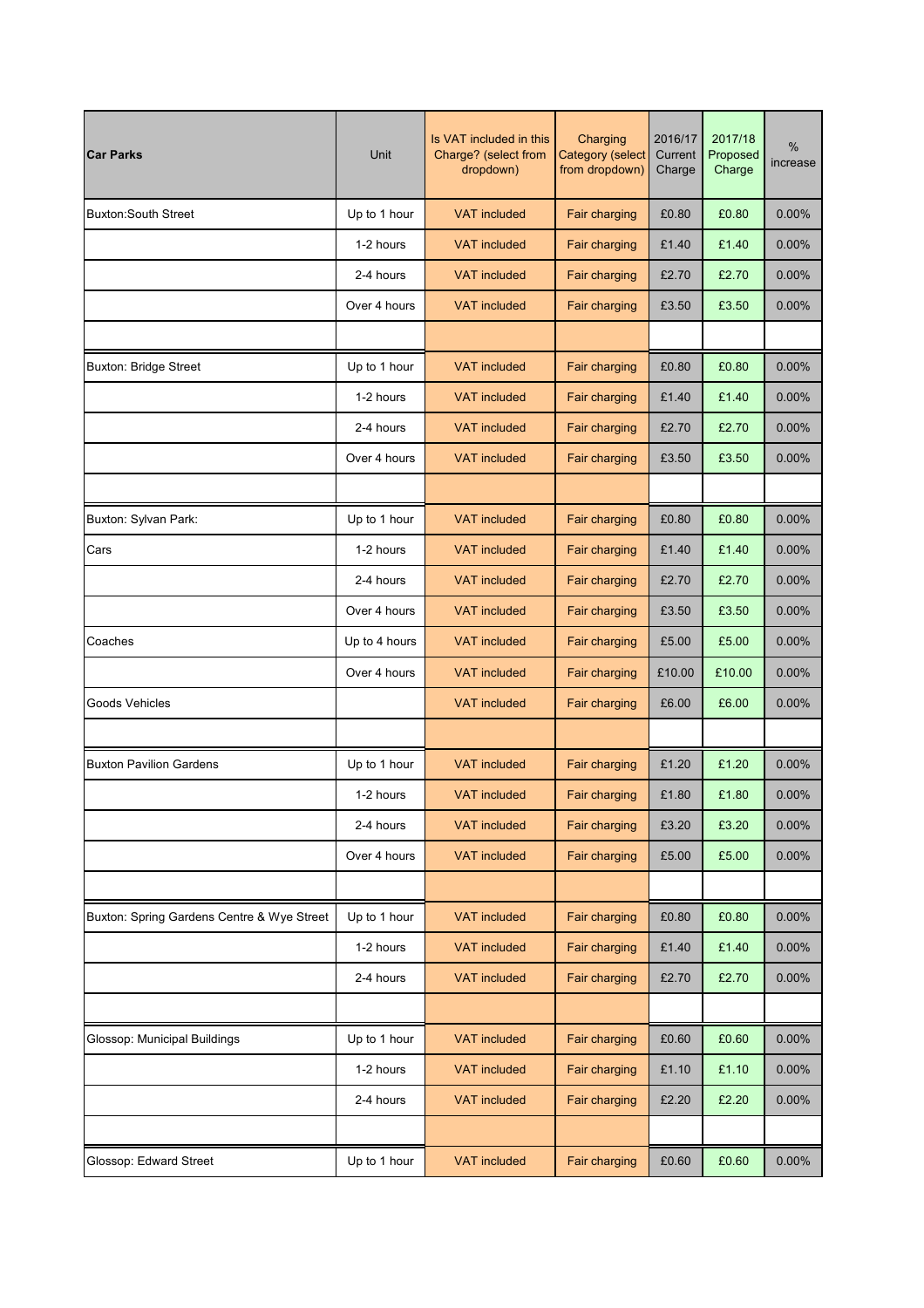| <b>Car Parks</b>          | <b>Unit</b>   | Is VAT included in this<br>Charge? (select from<br>dropdown) | Charging<br><b>Category (select</b><br>from dropdown) | 2016/17<br>Current<br>Charge | 2017/18<br>Proposed<br>Charge | %<br>increase |
|---------------------------|---------------|--------------------------------------------------------------|-------------------------------------------------------|------------------------------|-------------------------------|---------------|
|                           | 1-2 hours     | <b>VAT included</b>                                          | Fair charging                                         | £1.10                        | £1.10                         | 0.00%         |
|                           | 2-4 hours     | <b>VAT included</b>                                          | Fair charging                                         | £2.20                        | £2.20                         | 0.00%         |
|                           | Over 4 hours  | <b>VAT included</b>                                          | Fair charging                                         | £2.40                        | £2.40                         | 0.00%         |
|                           |               |                                                              |                                                       |                              |                               |               |
| Glossop: Bernard Street   | Up to 1 hour  | <b>VAT included</b>                                          | Fair charging                                         | £0.60                        | £0.60                         | 0.00%         |
|                           | 1-2 hours     | <b>VAT included</b>                                          | Fair charging                                         | £1.10                        | £1.10                         | 0.00%         |
|                           | 2- hours      | <b>VAT included</b>                                          | Fair charging                                         | £2.20                        | £2.20                         | 0.00%         |
|                           |               |                                                              |                                                       |                              |                               |               |
| New Mills: Market Street; | First hour    | <b>VAT included</b>                                          | Free                                                  | £0.00                        | £0.00                         |               |
|                           | Up to 2 hours | <b>VAT included</b>                                          | Fair charging                                         | £0.55                        | £0.55                         | 0.00%         |
|                           | Up to 4 hours | <b>VAT included</b>                                          | Fair charging                                         | £1.65                        | £1.65                         | 0.00%         |
|                           | Over 4 hours  | <b>VAT included</b>                                          | Fair charging                                         | £2.20                        | £2.20                         | 0.00%         |
|                           |               |                                                              |                                                       |                              |                               |               |
| New Mills: Torr Top       | First hour    | <b>VAT included</b><br>Free                                  |                                                       | £0.00                        | £0.00                         |               |
|                           | Up to 2 hours | <b>VAT included</b>                                          | Fair charging                                         | £0.55                        | £0.55                         | 0.00%         |
|                           | Up to 4 hours | <b>VAT</b> included                                          | Fair charging                                         | £1.65                        | £1.65                         | 0.00%         |
|                           | Over 4 hours  | <b>VAT</b> included                                          | Fair charging                                         | £2.20                        | £2.20                         | 0.00%         |
|                           |               |                                                              |                                                       |                              |                               |               |
| New Mills: Town Hall      | First hour    | <b>VAT included</b>                                          | Free                                                  | £0.00                        | £0.00                         |               |
|                           | Up to 2 hours | <b>VAT included</b>                                          | Fair charging                                         | £0.55                        | £0.55                         | 0.00%         |
|                           | Up to 4 hours | <b>VAT included</b>                                          | Fair charging                                         | £1.65                        | £1.65                         | 0.00%         |
|                           | Over 4 hours  | <b>VAT included</b>                                          | Fair charging                                         | £2.20                        | £2.20                         | 0.00%         |
|                           |               |                                                              |                                                       |                              |                               |               |
| Castleton:                | Up to 1 hour  | <b>VAT included</b>                                          | Fair charging                                         | £1.00                        | £1.00                         | 0.00%         |
| Cars                      | 1-2 hours     | <b>VAT included</b>                                          | Fair charging                                         | £1.80                        | £1.80                         | $0.00\%$      |
|                           | 2-4 hours     | <b>VAT included</b>                                          | Fair charging                                         | £3.20                        | £3.20                         | 0.00%         |
|                           | Over 4 hours  | <b>VAT included</b>                                          | Fair charging                                         | £5.00                        | £5.00                         | $0.00\%$      |
|                           | 24 hours      | <b>VAT included</b>                                          | Fair charging                                         | £6.00                        | £6.00                         | 0.00%         |
| Coaches                   | Up to 4 hours | <b>VAT included</b>                                          | Fair charging                                         | £4.50                        | £4.50                         | $0.00\%$      |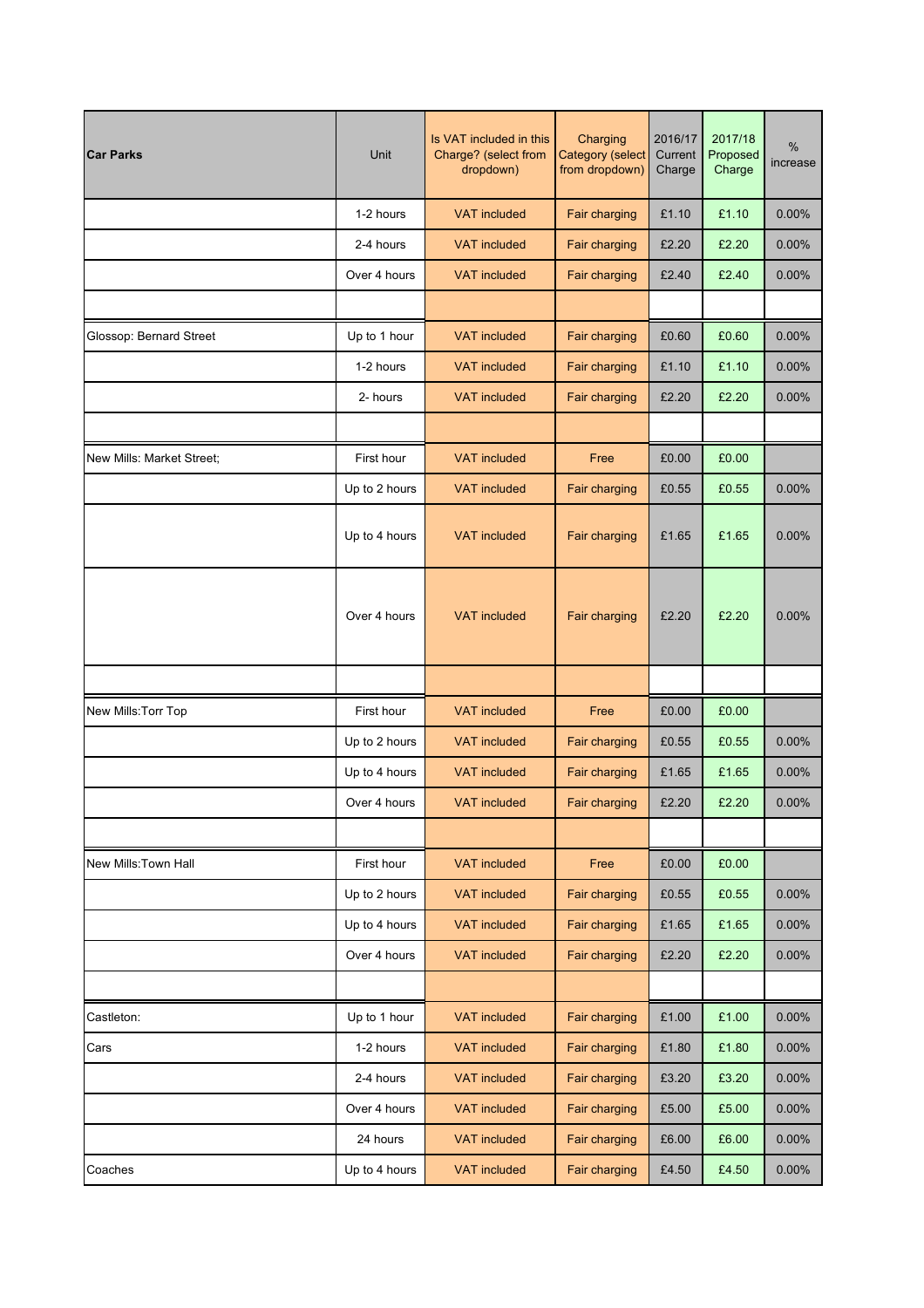| <b>Car Parks</b>                                                                          | <b>Unit</b>               | Is VAT included in this<br>Charging<br>Charge? (select from<br>Category (select<br>from dropdown)<br>dropdown) |                  | 2016/17<br>Current<br>Charge | 2017/18<br>Proposed<br>Charge | %<br>increase |
|-------------------------------------------------------------------------------------------|---------------------------|----------------------------------------------------------------------------------------------------------------|------------------|------------------------------|-------------------------------|---------------|
|                                                                                           | Over 4 hours              | <b>VAT included</b>                                                                                            | Fair charging    | £10.00                       | £10.00                        | 0.00%         |
|                                                                                           |                           |                                                                                                                |                  |                              |                               |               |
| Hope:                                                                                     | Up to 1 hour              | <b>VAT included</b>                                                                                            | Fair charging    | £1.00                        | £1.00                         | 0.00%         |
|                                                                                           | 1-2 hours                 | <b>VAT</b> included                                                                                            | Fair charging    | £1.80                        | £1.80                         | 0.00%         |
|                                                                                           | 2-4 hours                 | <b>VAT included</b>                                                                                            | Fair charging    | £3.20                        | £3.20                         | 0.00%         |
|                                                                                           | Over 4 hours              | <b>VAT included</b>                                                                                            | Fair charging    | £5.00                        | £5.00                         | 0.00%         |
|                                                                                           | 24 hours                  | <b>VAT included</b>                                                                                            | Fair charging    | £6.00                        | £6.00                         | 0.00%         |
|                                                                                           |                           |                                                                                                                |                  |                              |                               |               |
| Edale                                                                                     | Up to 1 hour              | <b>VAT</b> included                                                                                            | Fair charging    | £1.00                        | £1.00                         | 0.00%         |
| Cars                                                                                      | 1-2 hours                 | <b>VAT included</b>                                                                                            | Fair charging    | £1.80                        | £1.80                         | 0.00%         |
|                                                                                           | 2-4 hours                 | <b>VAT included</b>                                                                                            | Fair charging    | £3.20                        | £3.20                         | 0.00%         |
|                                                                                           | Over 4 hours              | <b>VAT included</b>                                                                                            | Fair charging    | £5.00                        | £5.00                         | 0.00%         |
|                                                                                           | 24 hours                  | <b>VAT included</b>                                                                                            | Fair charging    | £6.00                        | £6.00                         | 0.00%         |
| Coaches                                                                                   | Up to 4 hours             | <b>VAT included</b>                                                                                            | Fair charging    | £5.00                        | £5.00                         | 0.00%         |
|                                                                                           | Over 4 hours              | <b>VAT included</b>                                                                                            | Fair charging    | £10.00                       | £10.00                        | 0.00%         |
|                                                                                           |                           |                                                                                                                |                  |                              |                               |               |
| Miry Meadow, Chapel                                                                       |                           | <b>VAT</b> included                                                                                            | Free             | £0.00                        | £0.00                         |               |
| Thornbrook, Chapel                                                                        |                           | <b>VAT</b> included                                                                                            | Free             | £0.00                        | £0.00                         |               |
| Off Station Road, Hadfield                                                                |                           | <b>VAT included</b>                                                                                            | Free             | £0.00                        | £0.00                         |               |
| Albert Street, Hadfield                                                                   |                           | <b>VAT included</b>                                                                                            | Free             | £0.00                        | £0.00                         |               |
| Bingswood                                                                                 |                           | <b>VAT</b> included                                                                                            | Free             | £0.00                        | £0.00                         |               |
| Railway Station, Whaley Bridge                                                            |                           | <b>VAT included</b>                                                                                            | Free             | £0.00                        | £0.00                         |               |
|                                                                                           |                           |                                                                                                                |                  |                              |                               |               |
| Penalty Charge Notices Off Street: Two tier<br>system depending on the seriousness of the |                           |                                                                                                                |                  |                              |                               |               |
| Tier one:                                                                                 | Per fine                  | Charge not VAT-able                                                                                            | <b>Statutory</b> | £50.00                       | £50.00                        | 0.00%         |
|                                                                                           | If paid within 14<br>days | Charge not VAT-able                                                                                            | Statutory        | £25.00                       | £25.00                        | 0.00%         |
| Tier two:                                                                                 | Per fine                  | Charge not VAT-able                                                                                            | <b>Statutory</b> | £70.00                       | £70.00                        | 0.00%         |
|                                                                                           | If paid within 14<br>days | Charge not VAT-able                                                                                            | Statutory        | £35.00                       | £35.00                        | $0.00\%$      |
|                                                                                           |                           |                                                                                                                |                  |                              |                               |               |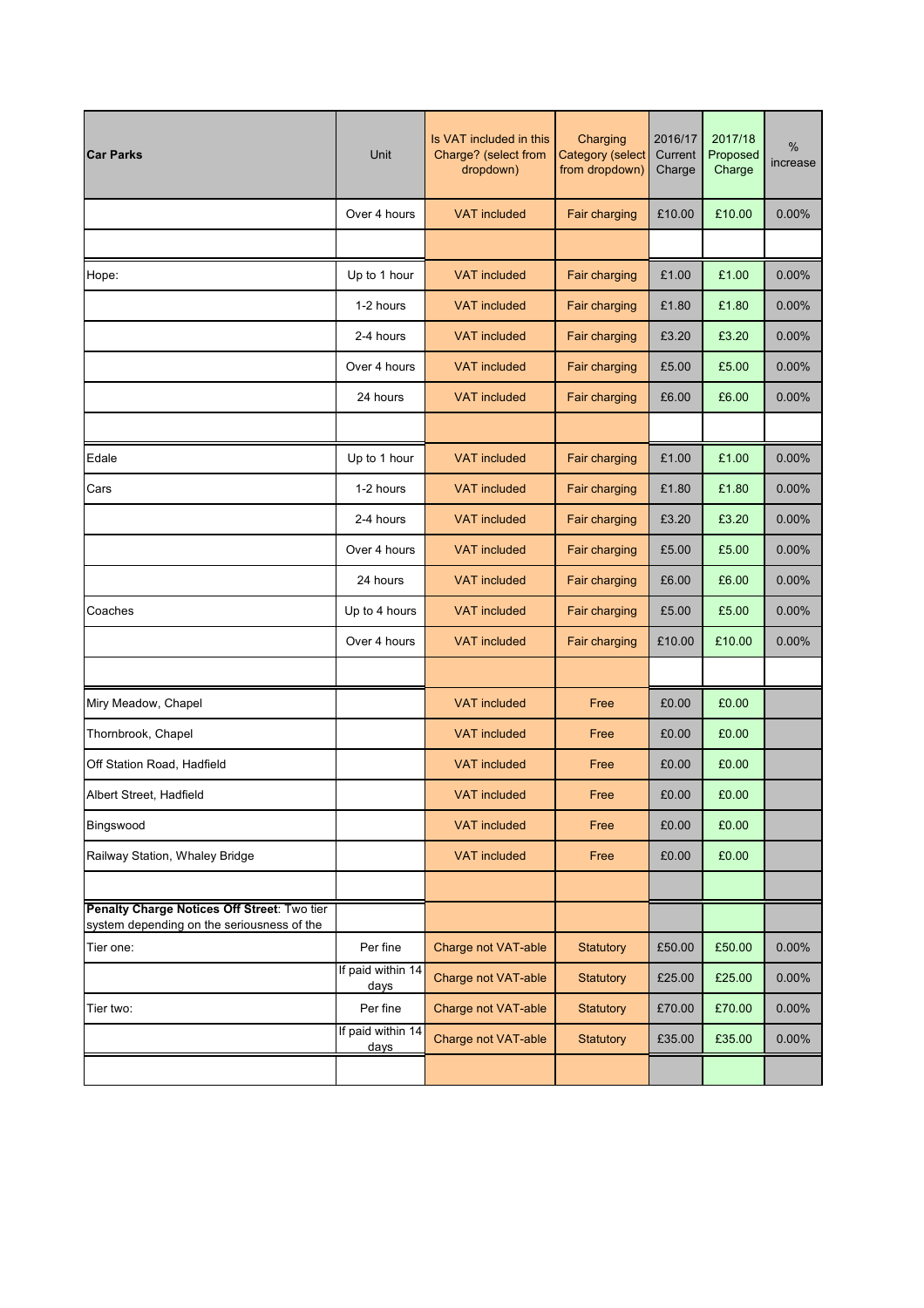| <b>Markets</b>                 | Unit    | Is VAT included in this<br>Charge? (select from<br>dropdown) | Charging<br><b>Category (select</b><br>from dropdown) | 2016/17<br>Current<br>Charge | 2017/18<br>Proposed<br>Charge | $\frac{0}{0}$<br>increase |
|--------------------------------|---------|--------------------------------------------------------------|-------------------------------------------------------|------------------------------|-------------------------------|---------------------------|
| <b>New Mills Market</b>        |         |                                                              |                                                       |                              |                               |                           |
| New Mills Friday               | Per day | Charge not VAT-able                                          | Fair charging                                         | £14.00                       | £14.00                        | 0.00%                     |
| <b>New Mills Saturday</b>      | Per day | Charge not VAT-able                                          | Fair charging                                         | £14.00                       | £14.00                        | 0.00%                     |
|                                |         |                                                              |                                                       |                              |                               |                           |
| <b>Glossop Outdoor Market</b>  |         |                                                              |                                                       |                              |                               |                           |
| Glossop Thursday Market        | Per day | Charge not VAT-able                                          | Fair charging                                         | £12.00                       | £12.00                        | $0.00\%$                  |
| Glossop Friday Market          | Per day | Charge not VAT-able                                          | Fair charging                                         | £12.00                       | £12.00                        | 0.00%                     |
| <b>Glossop Saturday Market</b> | Per day | Charge not VAT-able                                          | Fair charging                                         | £12.00                       | £12.00                        | 0.00%                     |
|                                |         |                                                              |                                                       |                              |                               |                           |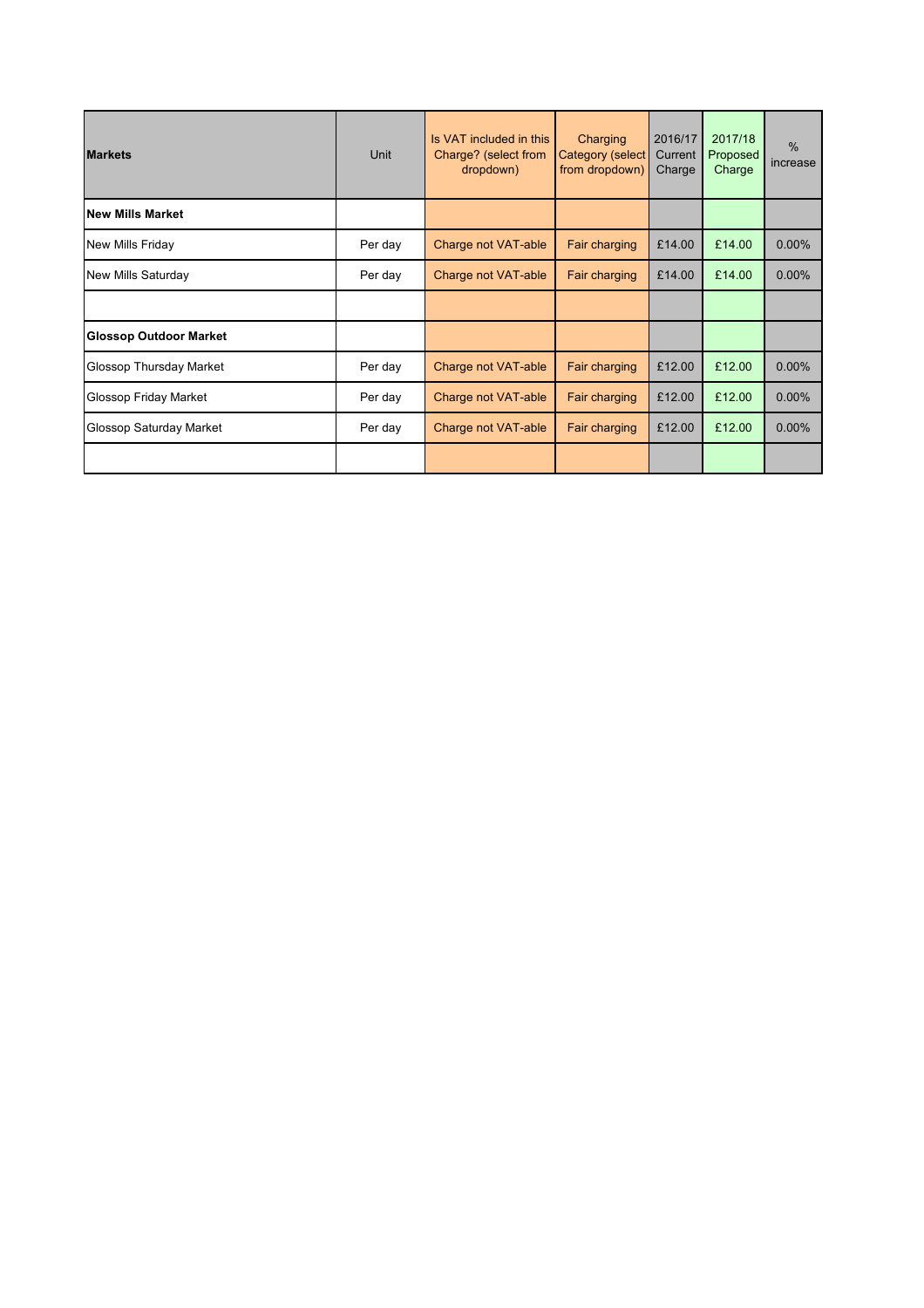| <b>Finance</b>                                        | Unit                       | Is VAT included in this<br>Charge? (select from<br>dropdown) | Charging<br>Category (select<br>from dropdown) | 2016/17<br>Current<br>Charge | 2017/18<br>Proposed<br>Charge | $\frac{0}{0}$<br>increase |
|-------------------------------------------------------|----------------------------|--------------------------------------------------------------|------------------------------------------------|------------------------------|-------------------------------|---------------------------|
| <b>Financial Services</b>                             |                            |                                                              |                                                |                              |                               |                           |
| <b>Statement of Accounts</b>                          | Per copy (plus<br>postage) | <b>VAT</b> included                                          | Cost recovery                                  | £21.00                       | £21.00                        | $0.00\%$                  |
| <b>Credit Card Charge</b>                             | Per transaction            | Charge not VAT-able                                          | Cost recovery                                  | £2.50                        | 1.3%                          |                           |
|                                                       |                            |                                                              |                                                |                              |                               |                           |
| <b>Committee Services</b>                             |                            |                                                              |                                                |                              |                               |                           |
| Agenda                                                | Per copy (plus<br>postage) | <b>VAT</b> included                                          | Cost recovery                                  | £10.00                       | £10.00                        | $0.00\%$                  |
|                                                       |                            |                                                              |                                                |                              |                               |                           |
| <b>Recovery Services - Summons costs</b><br>recharged |                            |                                                              |                                                |                              |                               |                           |
| Application for summons re Liability Order:           | Council Tax                | Charge not VAT-able                                          | Fair charging                                  | £60.00                       | £60.00                        | $0.00\%$                  |
|                                                       | Non-Domestic<br>Rates      | Charge not VAT-able                                          | Fair charging                                  | £65.00                       | £65.00                        | $0.00\%$                  |
| Issue of Liability Orders:                            | Council Tax                | Charge not VAT-able                                          | Fair charging                                  | £35.00                       | £35.00                        | $0.00\%$                  |
|                                                       | Non-Domestic<br>Rates      | Charge not VAT-able                                          | Fair charging                                  | £35.00                       | £35.00                        | $0.00\%$                  |
| <b>Committal summons</b>                              |                            | Charge not VAT-able                                          | Fair charging                                  | £310.00                      | £310.00                       | $0.00\%$                  |
| Arrest warrants                                       |                            | Charge not VAT-able                                          | Fair charging                                  | £150.00                      | £150.00                       | 0.00%                     |
| Committal to prison                                   |                            | Charge not VAT-able                                          | Fair charging                                  | Reasonable<br>charge         | Reasonable<br>charge          |                           |
|                                                       |                            |                                                              |                                                |                              |                               |                           |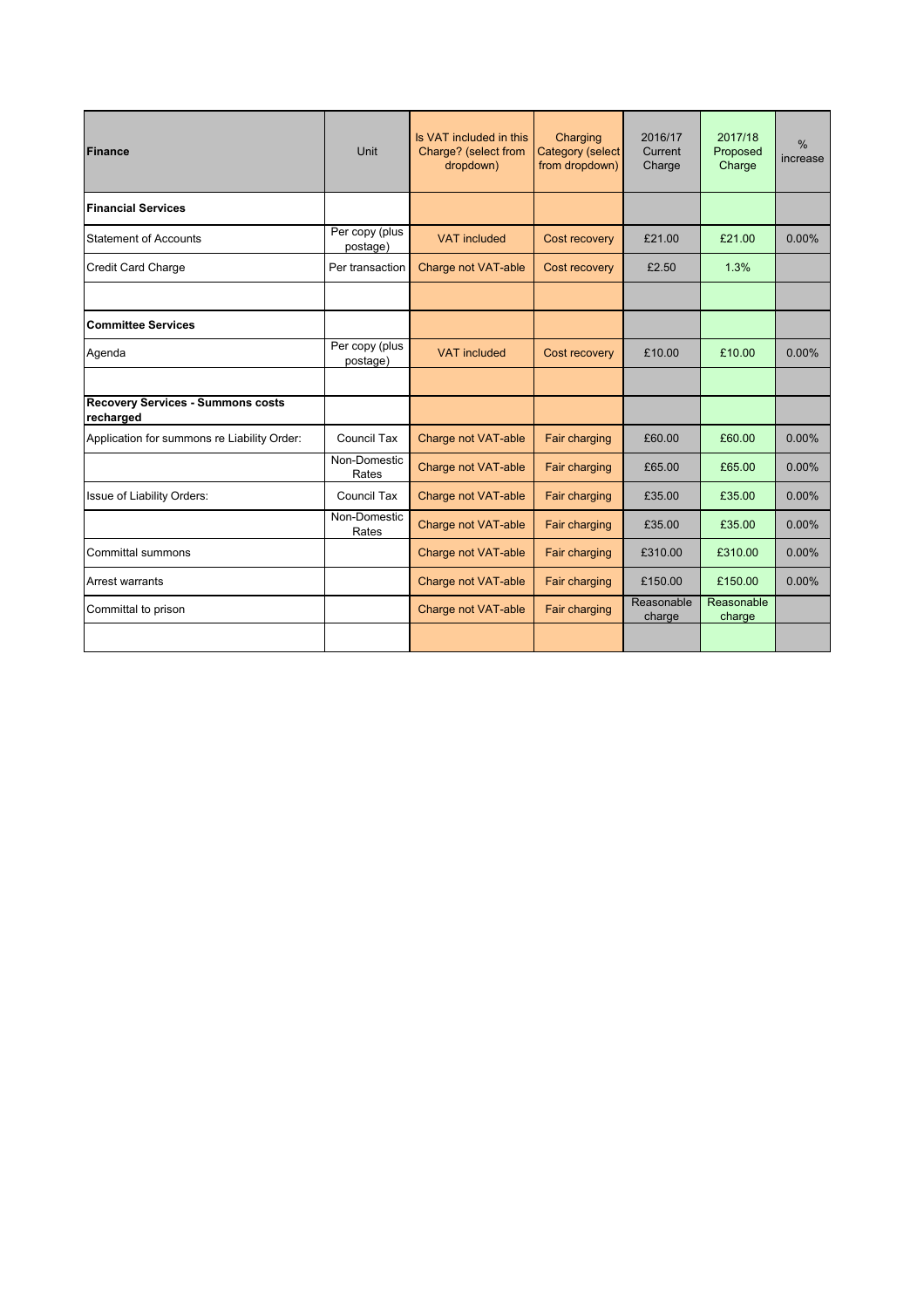| <b>Elections</b>                 | <b>Unit</b> | Is VAT included in this<br>Charge? (select from<br>dropdown) | Charging<br>Category (select<br>from dropdown) | 2016/17<br>Current<br>Charge | 2017/18<br>Proposed<br>Charge | $\frac{0}{0}$<br>increase |
|----------------------------------|-------------|--------------------------------------------------------------|------------------------------------------------|------------------------------|-------------------------------|---------------------------|
|                                  |             |                                                              |                                                |                              |                               |                           |
| Confirmation of Residency Letter | Per letter  | Charge not VAT-able                                          | <b>Nominal</b>                                 | £20.00                       | £20.00                        | 0.00%                     |
|                                  |             |                                                              |                                                |                              |                               |                           |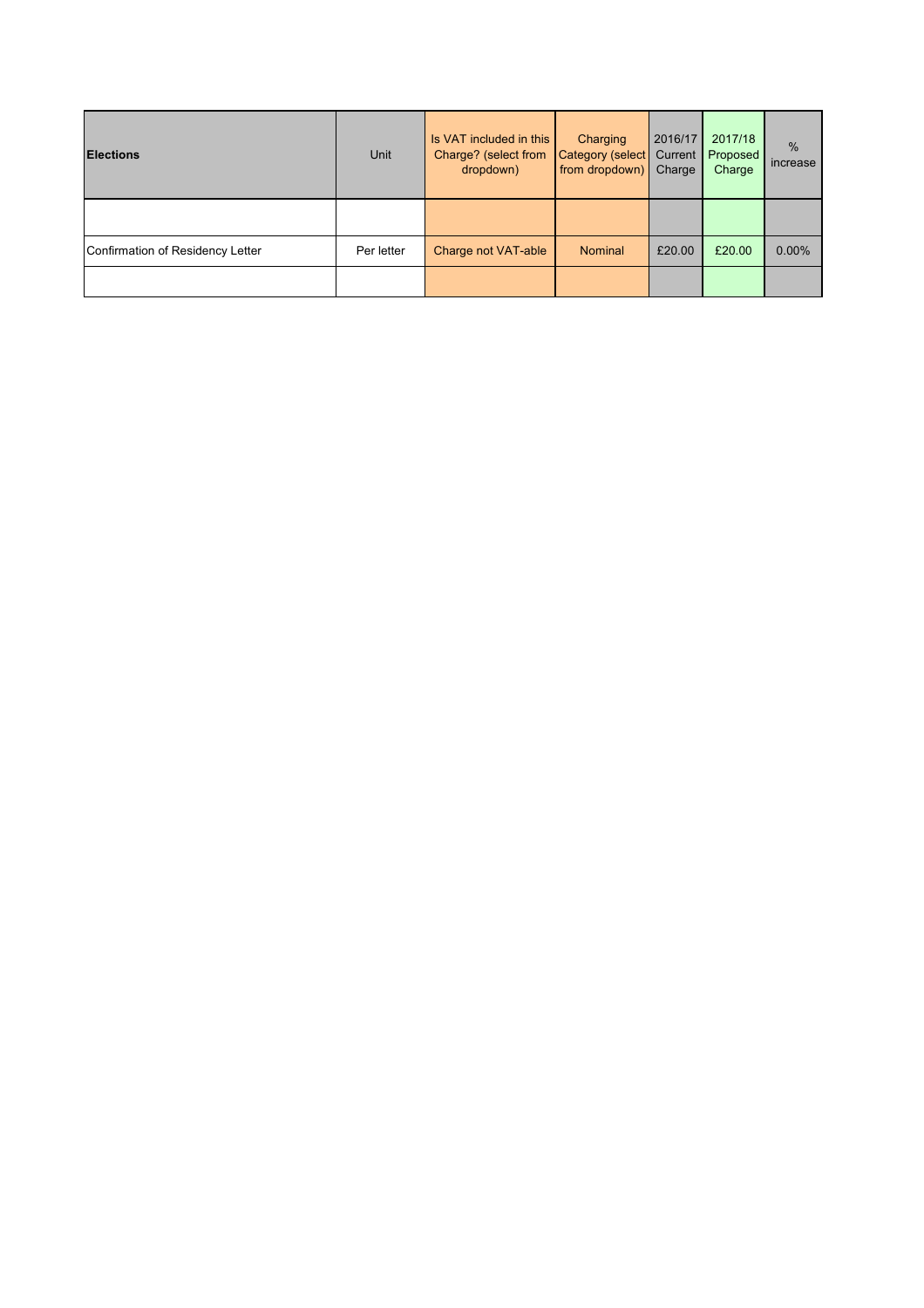| <b>Carelink</b>                                   | Unit      | Is VAT included in this<br>Charge? (select from<br>dropdown) | Charging<br><b>Category (select</b><br>from dropdown) | 2016/17<br>Current<br>Charge | 2017/18<br>Proposed<br>Charge | $\frac{0}{0}$<br>increase |
|---------------------------------------------------|-----------|--------------------------------------------------------------|-------------------------------------------------------|------------------------------|-------------------------------|---------------------------|
|                                                   |           |                                                              |                                                       |                              |                               |                           |
| Carelink Gold (monitoring, support &<br>response) | per week  | Charge not VAT-able                                          | Fair charging                                         | £7.29                        | £7.29                         | 0.00%                     |
| Carelink Silver (monitoring & support)            | per week  | Charge not VAT-able                                          | Fair charging                                         | £4.00                        | £4.00                         | $0.00\%$                  |
| FAST (Falls prevention package)                   | per week  | Charge not VAT-able                                          | Fair charging                                         | £2.50                        | £2.50                         | 0.00%                     |
| Installation (non tenant)                         | per unit  | Charge not VAT-able                                          | Fair charging                                         | £25.00                       | £25.00                        | 0.00%                     |
| Daily Telephone Contact                           | per week  | Charge not VAT-able                                          | Fair charging                                         | £5.00                        | £5.00                         | 0.00%                     |
| Carelink Plus 15 Minutes                          | per visit | Charge not VAT-able                                          | Fair charging                                         | £8.75                        | £8.75                         | 0.00%                     |
| Carelink Plus 30 Minutes                          | per visit | Charge not VAT-able                                          | <b>Fair charging</b>                                  | £12.00                       | £12.00                        | 0.00%                     |
| Cleaning (Sheltered Accommodation Tenants)        | per hour  | <b>VAT</b> included                                          | Fair charging                                         | £12.00                       | £12.00                        | 0.00%                     |
|                                                   |           |                                                              |                                                       |                              |                               |                           |